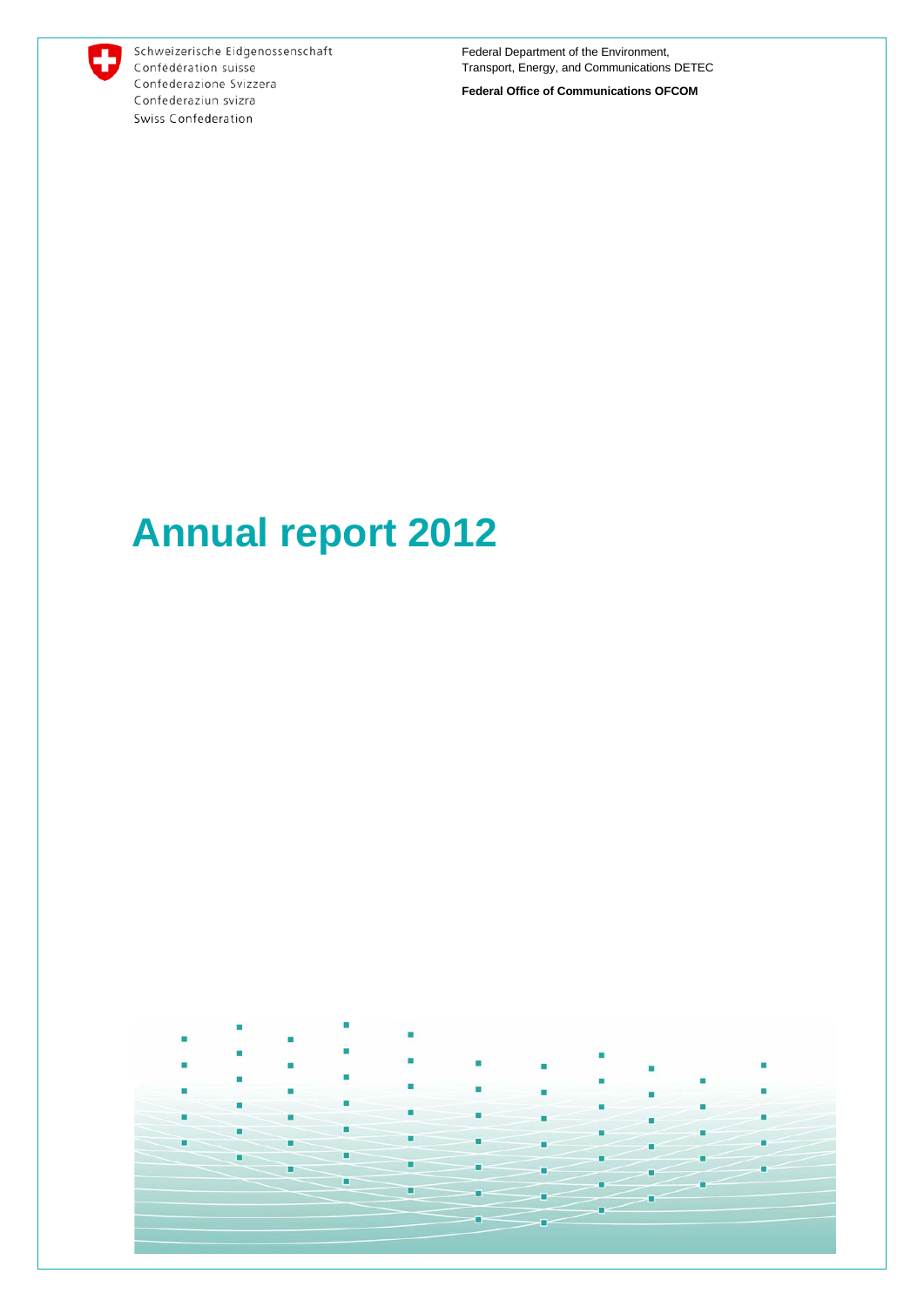## **Table of contents**

| 1.<br>1.1           | The year 2012 in review - Chronology of major Federal Council, OFCOM, DETEC and |  |
|---------------------|---------------------------------------------------------------------------------|--|
|                     |                                                                                 |  |
| $\mathbf{2}$<br>2.1 |                                                                                 |  |
| 2.1.1               |                                                                                 |  |
| 2.1.2               |                                                                                 |  |
| 2.2                 |                                                                                 |  |
| 2.2.1               |                                                                                 |  |
| 2.2.2               |                                                                                 |  |
| 2.3                 |                                                                                 |  |
| 2.3.1               |                                                                                 |  |
| 2.3.2               |                                                                                 |  |
| 2.4                 |                                                                                 |  |
| 2.5                 |                                                                                 |  |
| 2.6                 |                                                                                 |  |
| 3.                  |                                                                                 |  |
| 3.1                 |                                                                                 |  |
| 3.2                 |                                                                                 |  |
| 3.2.1               |                                                                                 |  |
| 3.2.2               |                                                                                 |  |
| 3.2.3               |                                                                                 |  |
| 3.2.4               |                                                                                 |  |
| 3.3                 |                                                                                 |  |
| 3.4                 |                                                                                 |  |
| 4                   |                                                                                 |  |
| 4.1                 |                                                                                 |  |
| 4.2<br>5            |                                                                                 |  |
| 5.1                 |                                                                                 |  |
| 5.1.1               |                                                                                 |  |
| 5.1.2               |                                                                                 |  |
| 5.1.3               |                                                                                 |  |
| 5.2                 |                                                                                 |  |
| 5.3                 |                                                                                 |  |
| 5.3.1               |                                                                                 |  |
| 5.4                 |                                                                                 |  |
| 5.4.1               |                                                                                 |  |
| 5.5                 | Surveillance of the frequency utilisation and preventive measures  25           |  |
| 5.5.1               |                                                                                 |  |
| 5.5.2               |                                                                                 |  |
| 5.5.3               |                                                                                 |  |
| 5.5.4               |                                                                                 |  |
| 6                   |                                                                                 |  |
| 6.1                 |                                                                                 |  |
| 6.1.1               |                                                                                 |  |
| 6.1.2               |                                                                                 |  |
| 6.2                 |                                                                                 |  |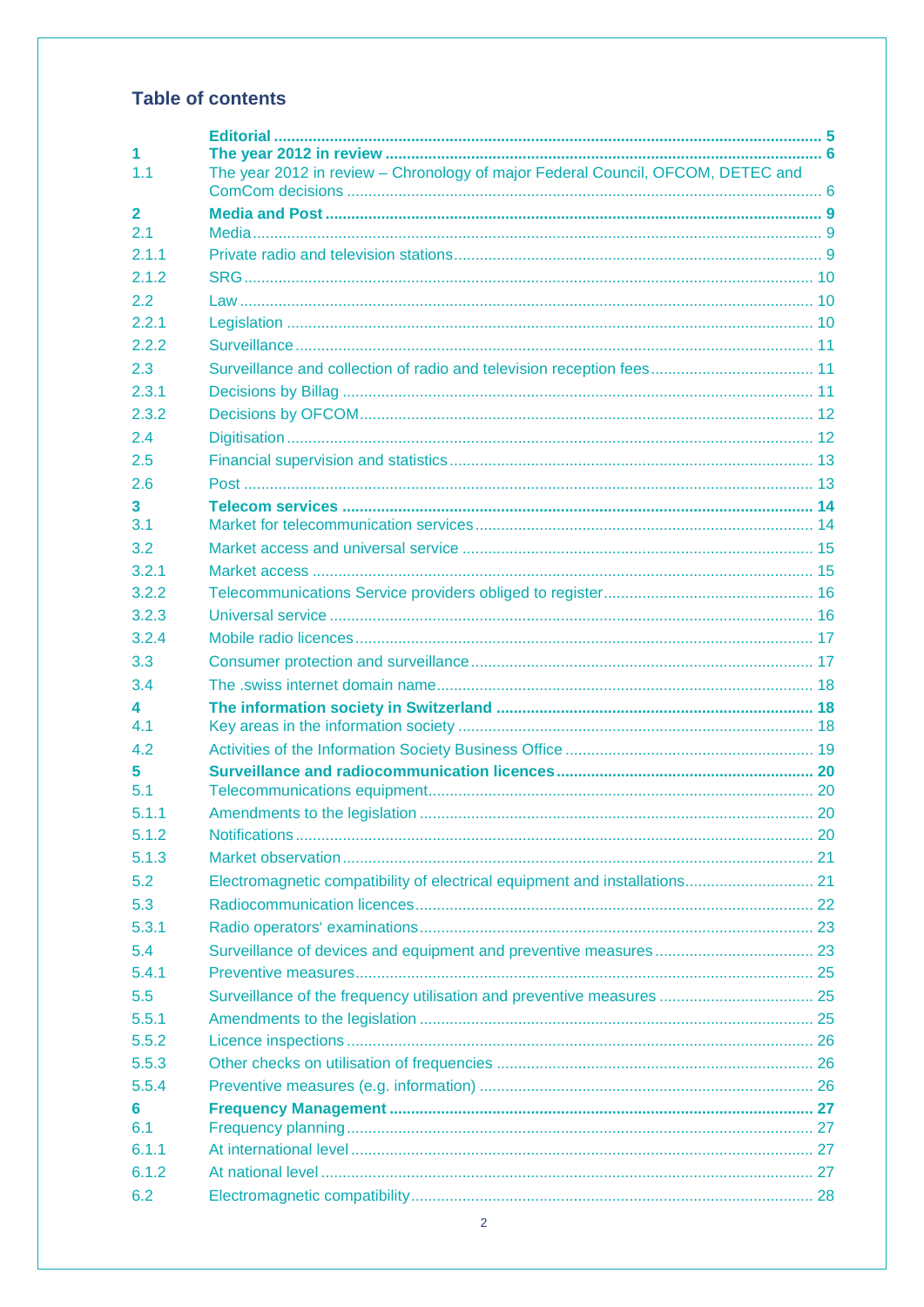| 6.2.1   |                                                                                      |  |
|---------|--------------------------------------------------------------------------------------|--|
| 6.2.2   |                                                                                      |  |
| 6.3     |                                                                                      |  |
| 6.3.1   | Interference from mobile satellite terminals in the adjacent UMTS frequency bands 29 |  |
| 6.3.2   |                                                                                      |  |
| 6.3.3   |                                                                                      |  |
| 6.3.4   |                                                                                      |  |
| 6.4     |                                                                                      |  |
| 6.4.1   |                                                                                      |  |
| 6.4.2   |                                                                                      |  |
| 6.4.3   |                                                                                      |  |
| 6.5     |                                                                                      |  |
| 6.5.1   |                                                                                      |  |
| 6.5.2   |                                                                                      |  |
| 6.5.3   |                                                                                      |  |
| 7       |                                                                                      |  |
| 7.1     |                                                                                      |  |
| 7.2     |                                                                                      |  |
| 7.3     |                                                                                      |  |
| 7.4     |                                                                                      |  |
| 7.5     |                                                                                      |  |
| 7.6     |                                                                                      |  |
| 7.7     |                                                                                      |  |
| 8       |                                                                                      |  |
| 8.1     |                                                                                      |  |
| 8.1.1   |                                                                                      |  |
| 8.1.1.1 |                                                                                      |  |
| 8.1.1.2 |                                                                                      |  |
| 8.1.2   |                                                                                      |  |
| 8.1.4   |                                                                                      |  |
| 8.2     |                                                                                      |  |
| 8.2.1   |                                                                                      |  |
| 8.2.2   |                                                                                      |  |
| 8.2.3   |                                                                                      |  |
| 8.2.4   |                                                                                      |  |
| 8.2.5   |                                                                                      |  |
| 8.3     |                                                                                      |  |
| 8.4     |                                                                                      |  |
| 8.5     |                                                                                      |  |
| 8.6     |                                                                                      |  |
| 8.7     |                                                                                      |  |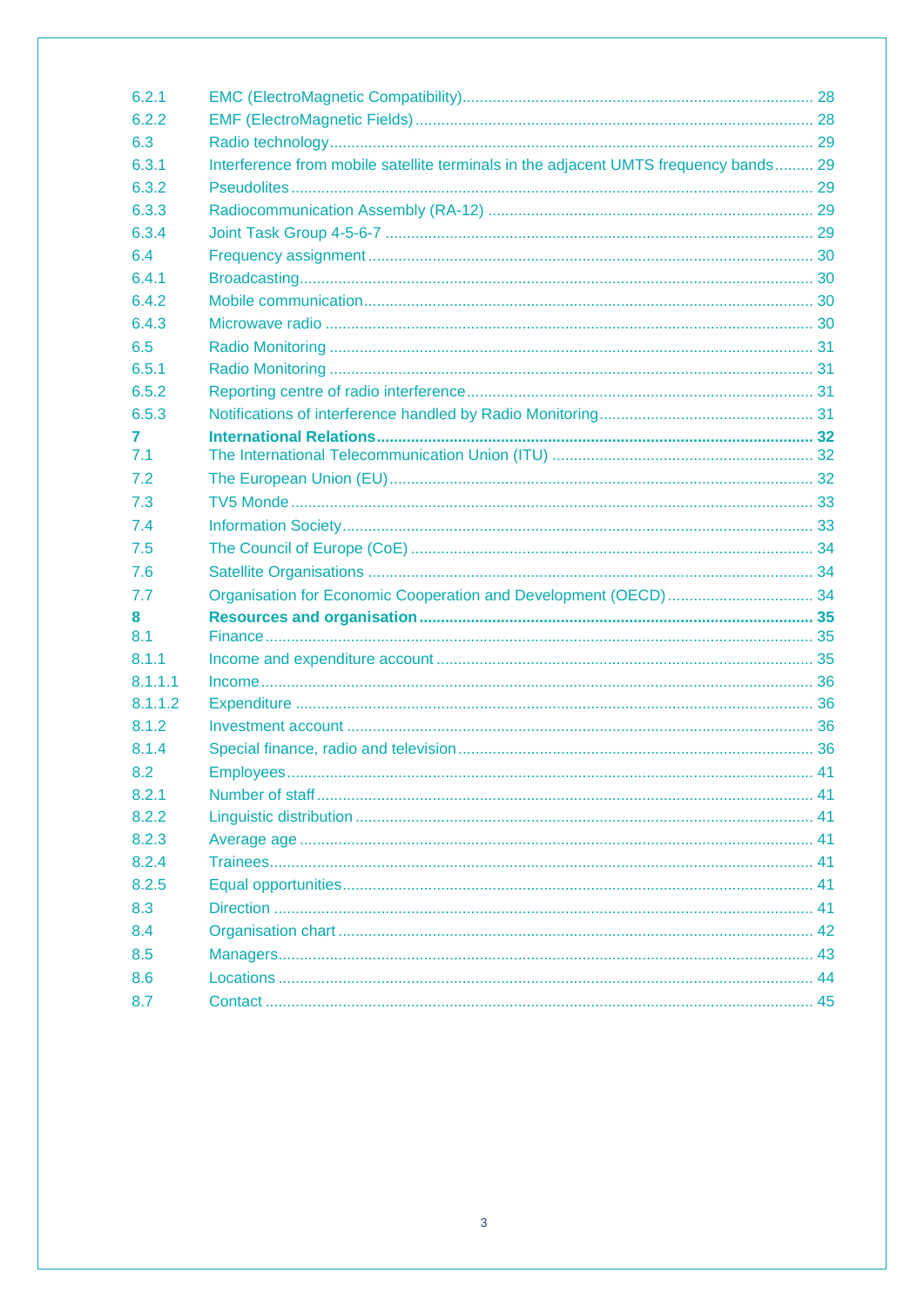### **List of Figures**

| Figure 3: Administrative Price index for telecommunication services and consumer price index for<br>telecommunication services (fixed telephony, mobile telephony and internet access) 15 |  |
|-------------------------------------------------------------------------------------------------------------------------------------------------------------------------------------------|--|
|                                                                                                                                                                                           |  |
|                                                                                                                                                                                           |  |
|                                                                                                                                                                                           |  |
|                                                                                                                                                                                           |  |
|                                                                                                                                                                                           |  |
|                                                                                                                                                                                           |  |
|                                                                                                                                                                                           |  |
|                                                                                                                                                                                           |  |

#### **List of Tables**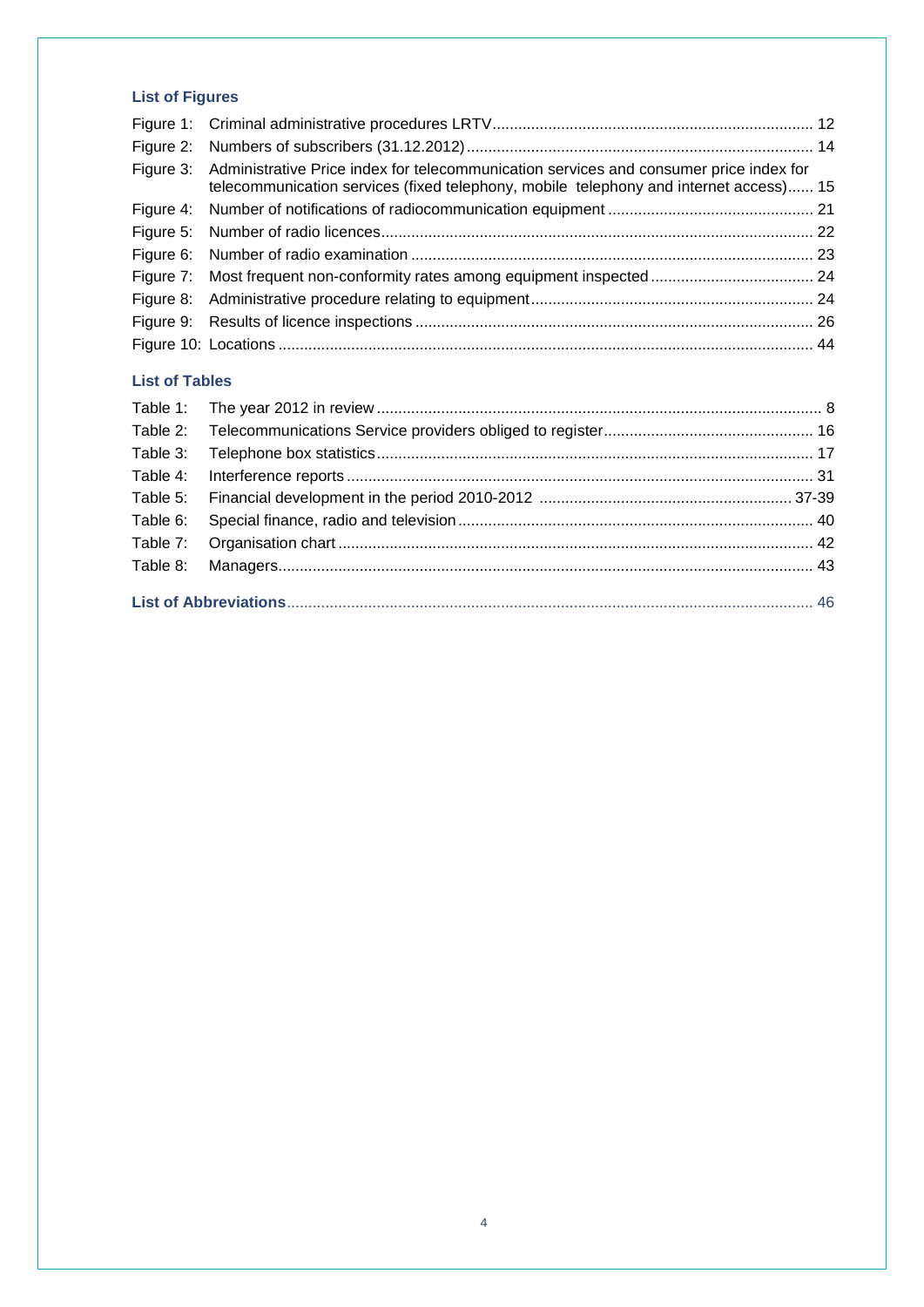## **Editorial**

This year a number of entirely new tasks have been entrusted to OFCOM: since 1 October we have been the office for postal affairs. In this context we prepare political business for the attention of the Department or the Federal Council and carry out certain tasks under our own responsibility. These include, for example, the decisions on applications for subsidised transportation of newspapers and magazines. This task has a particularly close connection to our existing activities in the media sector. Consequently, the activities in relation to the post are accommodated organisationally within the "Radio and Television" Division, which has now been renamed "Media and Post".

Granting transport subsidies for press products brings us closer to issues related to promotion of the media. This creates good conditions for the development of a concept for support for the media, a mission which has been assigned to the Federal Council by Parliament (motion 12.3004 of the Political Institutions Committee of the National Council). We are currently working to develop the foundations for such a concept. In the future, in the context of responding to important issues in the media sector, we can expect an extra-parliamentary commission as a partner in our discussions. At the end of the reporting year the Federal Council appointed the president and formulated the mandate for a body which will make recommendations on media-related issues to the Federal Council and the government.

Switzerland currently has the best broadband coverage of all the OECD countries. Providers are working to build even faster information superhighways. With the world's first auction of all mobile radio frequencies, ComCom has given telecoms providers an opportunity to plan the long-term provision of mobile radio services in Switzerland and to provide high-speed broadband networks in the mobile sector.

In order to enable local authorities to independently answer questions related to high-speed broadband projects, we have produced a guide in collaboration with representatives of associations and network operators at the internet portal [www.hochbreitband.ch.](http://www.hochbreitband.ch/) It contains an overview, with various examples, of how regions can develop very fast telecommunications networks. The various measures for promoting high-speed broadband in Switzerland are in line with the Federal Council's legislature planning and with the strategy for an information society in Switzerland, the implementation of which is coordinated within OFCOM.

Martin Dumermuth **Director**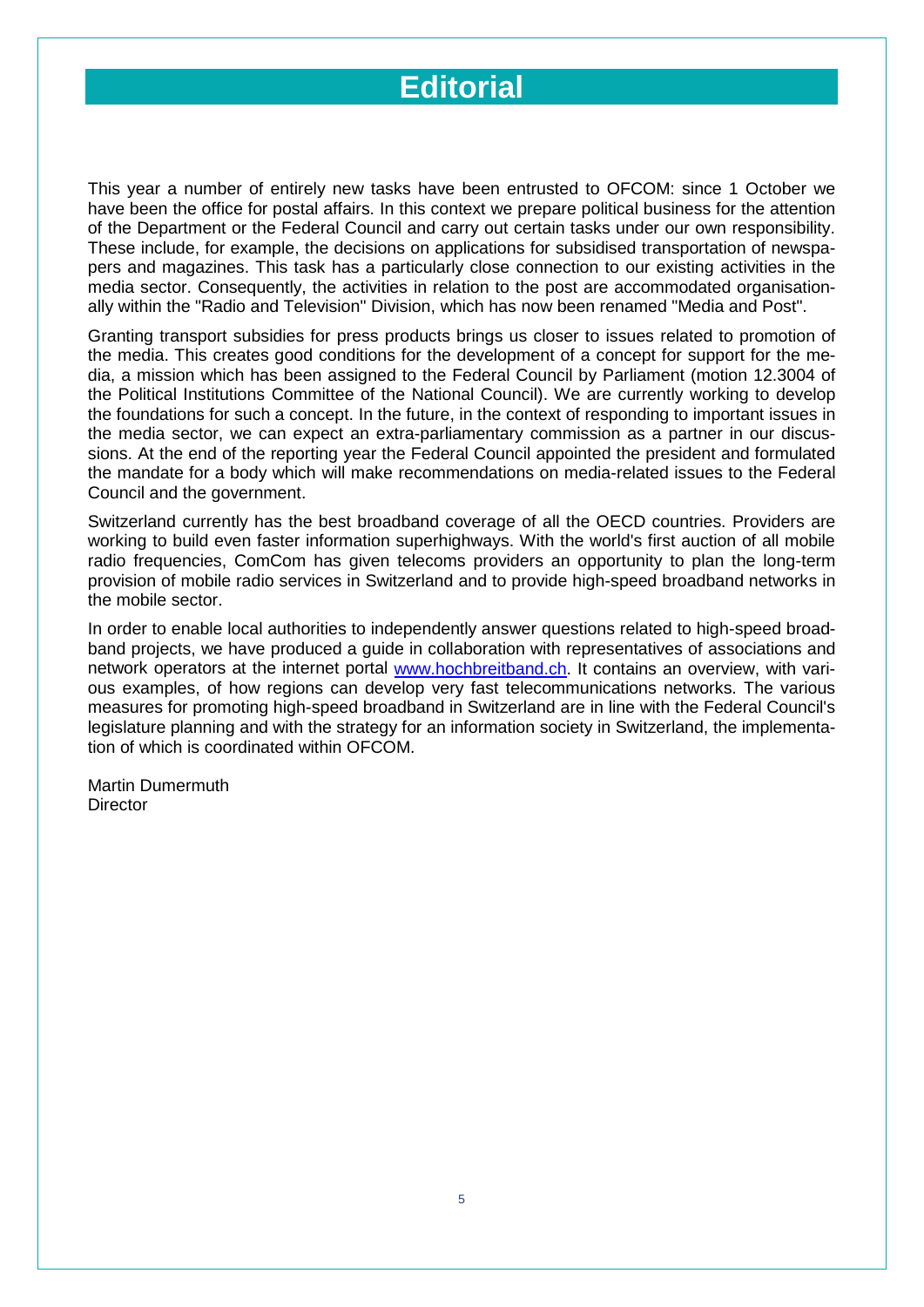## <span id="page-5-0"></span>**1 The year 2012 in review**

## <span id="page-5-1"></span>**1.1 The year 2012 in review – Chronology of major Federal Council, OFCOM, DETEC and ComCom decisions**

| 20.12.2012 | The SRG is to receive more journalistic opportunities on the internet. The Federal Office of<br>Communications (OFCOM) is presenting interested parties with a draft for revisions to the<br>SRG licence for consultation.                                                                                                                                                                                                                         |
|------------|----------------------------------------------------------------------------------------------------------------------------------------------------------------------------------------------------------------------------------------------------------------------------------------------------------------------------------------------------------------------------------------------------------------------------------------------------|
| 18.12.2012 | Radio Energy Basel is not infringing its licence. In a supervisory procedure, OFCOM con-<br>cluded that Energy Basel just has sufficient human resources to fulfil its performance man-<br>date, and has closed the procedure.                                                                                                                                                                                                                     |
| 14.12.2012 | Next year, 1222 publications will receive discounted delivery by Swiss Post: 140 daily and<br>weekly newspapers plus 1082 newspapers and journals from not for profit organisations.                                                                                                                                                                                                                                                               |
| 07.12.2012 | The programme services of the SRG SSR promote exchanges and understanding among the<br>four Swiss language regions, as the Federal Council recognises in a report submitted to Par-<br>liament. However, it calls on the SRG to take greater account of the respective other lan-<br>guage regions in information broadcasts and places high expectations on the SRG's new<br>concept to promote exchanges between the different language regions. |
| 05.12.2012 | The private radio stations in the regions of Aargau, Basel and Innerschweiz focus heavily on<br>their coverage areas. However, they generally transmit less local information than the DRS<br>regional programme services. These are the results of a survey commissioned by OFCOM.                                                                                                                                                                |
| 05.12.2012 | During prime time, the private regional television stations primarily offer their audiences topi-<br>cal news from the local and regional area. In the longer airtime broadcasts, the emphasis is<br>on politics and society. These are the results of a study by the University of Fribourg commis-<br>sioned by OFCOM.                                                                                                                           |
| 04.12.2012 | Licensed regional TV stations should in future be able to transmit their programme services<br>digitally outside of their regional coverage areas. The public would thereby have simple ac-<br>cess to the programme services via cable TV or on the internet. OFCOM has launched a pub-<br>lic consultation on this project.                                                                                                                      |
| 04.12.2012 | It will now be possible to tune in to Radio Central in good quality whilst driving on the Hirzel<br>Pass. This is the result of the Department of the Environment, Transport, Energy and Com-<br>munications (DETEC) slightly expanding the coverage area of the licensed VHF/FM radio<br>station in Central Switzerland to include the municipalities of Richterswil, Wädenswil, Horgen<br>and Hirzel.                                            |
| 29.11.2012 | For the first time, the telephone number for roadside assistance will be available to a total of<br>four companies from 1 January 2013: in addition to the Touring Club of Switzerland (TCS),<br>Allianz Global Assistance (AGA), Medicall and Swiss DLC will also be able to offer breakdown<br>services on the 140 number, as per a decision of OFCOM.                                                                                           |
| 22.11.2012 | Timedia Holding SA is taking a majority holding in TeleTicino SA, operator of the regional TV<br>station TeleTicino. Within Timedia Holding SA, the Società Editrice del Corriere del Ticino SA<br>recently acquired a majority holding. This has repercussions for Radio 3i SA, which is owned<br>by Timedia Holding SA. DETEC has approved the licence transfers for TeleTicino SA and<br>Radio 3i SA.                                           |
| 21.11.2012 | The Federal Council has established the new Federal Media Commission and appointed Pro-<br>fessor Otfried Jarren of Zurich University as President. The Commission should be operation-<br>ally active from mid-2013 and will advise the Federal Council and the Administration in rela-<br>tion to media issues. The other members of the Commission will be appointed in spring 2013.                                                            |
| 31.10.2012 | The regional news from Radio DRS will be available via digital radio. The Federal Council has<br>authorised the SRG to provide news transmissions via a new DAB + transmitter network. At<br>the same time, the Federal Council initiated the phase-out of analogue transmission of SRG<br>TV programme services via the cable network.                                                                                                            |

6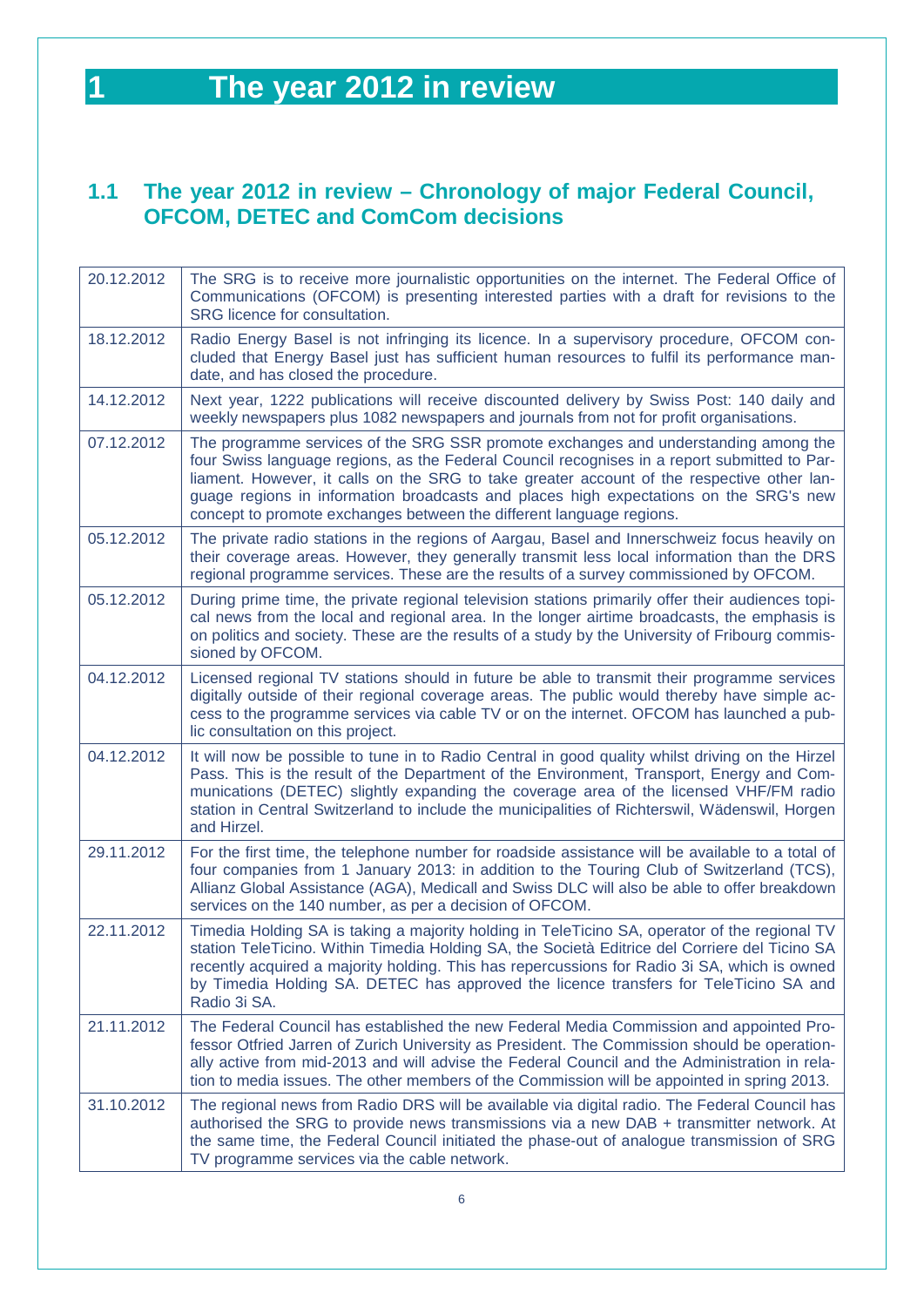| 31.10.2012 | The Federal Council approves the ordinances which permit the exemption of a whole series of<br>radiocommunications applications from licensing as of 1 January 2013.                                                                                                                                                                                                                                                                                                                                                                                                                                                                                                                                 |
|------------|------------------------------------------------------------------------------------------------------------------------------------------------------------------------------------------------------------------------------------------------------------------------------------------------------------------------------------------------------------------------------------------------------------------------------------------------------------------------------------------------------------------------------------------------------------------------------------------------------------------------------------------------------------------------------------------------------|
| 27.09.2012 | The owners of Radio Central AG can take control of Radio Sunshine: DETEC has approved<br>the transfer of the licence and complied with the request from Radio Central AG. Previously,<br>DETEC had given the green light for the transfer of Radio Eviva's licence. This folk-music<br>radio station which is broadcast on a digital platform is being sold by Radio Central AG to<br>three private individuals.                                                                                                                                                                                                                                                                                     |
| 14.09.2012 | The Federal Council does not yet see any necessity in allowing the SRG SSR to feature ad-<br>vertising on its internet websites. However, the Federal Council would like to give the SRG<br>SSR greater opportunities for editorial content on the internet, so that in future it can continue<br>to meet the needs of its audience and compete in the international environment. It has com-<br>missioned DETEC to draw up proposals for a change to the licence and for the establishment<br>of a national media commission.                                                                                                                                                                       |
| 30.08.2012 | At its meeting yesterday, the Federal Council acknowledged the results of the consultation<br>procedure on post regulation. It decided that the date for entry into force of the Postal Act<br>and Postal Ordinance should be 1 October 2012. At the same time it appointed the mem-<br>bers of PostCom, the new regulatory authority for the postal market.                                                                                                                                                                                                                                                                                                                                         |
| 01.08.2012 | Peter Pauli, head of the Frequency Management Division, was appointed by Federal Council-<br>lor Doris Leuthard as Vice Director of OFCOM. In so doing, Doris Leuthard recognizes Peter<br>Pauli's function and the importance of OFCOM's Frequency Management Division.                                                                                                                                                                                                                                                                                                                                                                                                                             |
| 06.07.2012 | Since no licensee has lodged a complaint against the new mobile radio licences, the world's<br>most extensive frequency award procedure is definitively and successfully concluded. With<br>the new allocation of all existing and additional frequencies, the Federal Communications<br>Commission (ComCom) has opened up the way for high-speed broadband mobile services<br>(such as video streaming and cloud services). This can now take place using more efficient,<br>more powerful fourth-generation technologies such as LTE (Long Term Evolution). Consum-<br>ers will therefore be able to benefit also in future from very good mobile telephony coverage<br>and high-quality products. |
| 03.07.2012 | In order to enable public officials in municipalities, cantons and regions to make decisions as<br>to how the Swiss population and businesses can be provided with high-speed, efficient tele-<br>communications networks, a guide is now available. The publication, with case studies, was<br>presented at the media conference of OFCOM. Other topics included the new, device-<br>independent fee for radio and television and changes to the frequency spectrum and the con-<br>sequences thereof, especially in relation to the use of radio microphones.                                                                                                                                      |
| 15.06.2012 | The Federal Council has eased the conditions on private TV stations receiving support<br>through fee splitting and changed the relationship between fees and equity financing. In the<br>future the fee must be matched with a lower proportion of in-house funds than to date. At the<br>same time the Federal Council is phasing out the obligation to transmit TV programme ser-<br>vices in analogue form on cable networks.                                                                                                                                                                                                                                                                     |
| 14.06.2012 | Philippe Horisberger is appointed head of the Surveillance and Radiocommunication Licences<br>Division (AF) and Deputy Director of OFCOM by Federal Councillor Doris Leuthard.                                                                                                                                                                                                                                                                                                                                                                                                                                                                                                                       |
| 13.06.2012 | In order to safeguard the interests of Switzerland, DETEC has submitted an application for the<br>swiss internet domain to the international body which administers domain names, ICANN.<br>(Internet Corporation for Assigned Names and Numbers).                                                                                                                                                                                                                                                                                                                                                                                                                                                   |
| 18.05.2012 | Radio Media AG is taking over Radio 24 from Tamedia AG. DETEC has approved the corre-<br>sponding transfer of the Radio 24 licence.                                                                                                                                                                                                                                                                                                                                                                                                                                                                                                                                                                  |
| 16.05.2012 | The Federal Council has concluded a new 4-year performance mandate with the Swiss<br>Broadcasting Company SRG concerning its information provision services for audiences<br>abroad. In future the Confederation will provide between CHF 18.6 and 20 million for the<br>internet platform "swissinfo.org" and for the SRG's collaborative activities with international TV<br>stations TV5 and 3Sat. As a result of a restructuring of Swissinfo, it has been possible to re-<br>duce the federal contribution by CHF 2-3 million per annum.                                                                                                                                                        |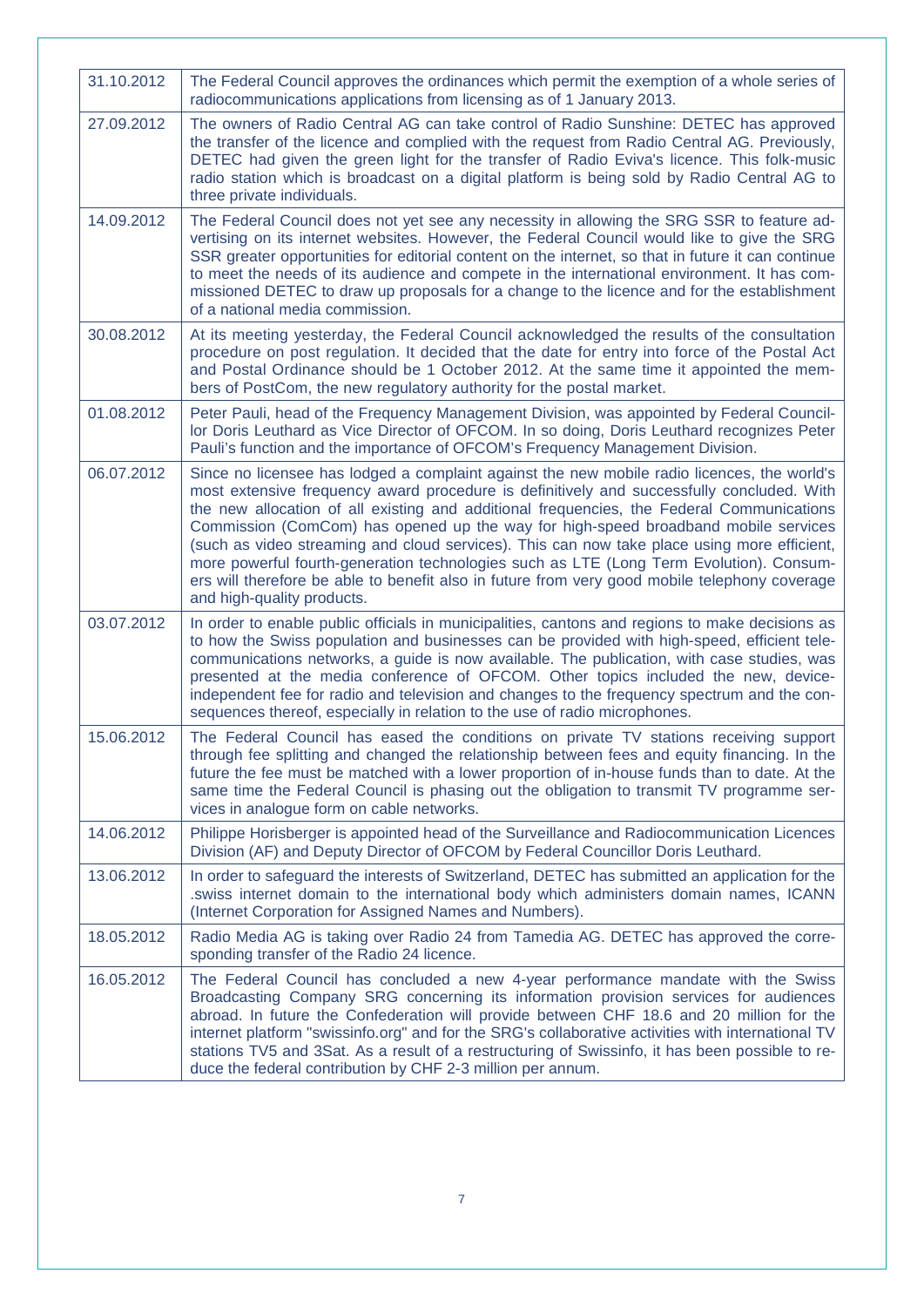| 09.05.2012 | The Radio and Television Act (RTVA) seeks an appropriate and practical fee system to se-<br>cure the public service in Switzerland. With some exceptions - all households and companies<br>are to pay a new universal radio and television fee. In addition, increased flexibility and a sim-<br>pler licensing procedure are planned for private radio and television stations. The Federal<br>Council has passed draft legislation and DETEC has commissioned a consultation procedure.<br>The consultation procedure will run from 10 May 2012 until 29 August 2012.                                               |
|------------|-----------------------------------------------------------------------------------------------------------------------------------------------------------------------------------------------------------------------------------------------------------------------------------------------------------------------------------------------------------------------------------------------------------------------------------------------------------------------------------------------------------------------------------------------------------------------------------------------------------------------|
| 25.04.2012 | At its meeting today, the Federal Council appointed Philipp Metzger as Deputy Director of<br>OFCOM. Mr Metzger was previously Vice Director of OFCOM.                                                                                                                                                                                                                                                                                                                                                                                                                                                                 |
| 10.04.2012 | Digital radio in Switzerland is being further expanded. OFCOM has awarded the company<br>SwissMediaCast AG (SMC) the radio licence for operating a new digital DAB+ transmitter<br>network. The network consists of seven coverage areas in German-speaking Switzerland and<br>enables the radio stations to target their programme services at a regional audience. Fur-<br>thermore, the SRG SSR will also be able to transmit its regional news journal in digital form.<br>Construction of the first coverage area will take place in November 2012.                                                              |
| 28.03.2012 | The Federal Council wants to progress work on a partial revision of the Telecommunications<br>Act in the current legislative session in order to resolve important issues about the future de-<br>velopment of electronic communications. In its new report on the evaluation of the telecom-<br>munications market for the attention of Parliament, the Federal Council notes that the current<br>Telecommunications Act has had a positive effect on the telecommunications sector but is<br>coming up against boundaries from a technological perspective.                                                         |
| 09.03.2012 | Through their potential for innovation, information and communication technologies (ICT) offer<br>numerous opportunities for the economy and society in Switzerland. For example, they enable<br>efficient, individual and cheaper processes to be implemented. In order to make the most of<br>this potential, the Federal Council has updated its strategy for an information society in Swit-<br>zerland. The strategy is applicable immediately and will be further developed regularly.                                                                                                                          |
| 23.02.2012 | The auction of mobile radio frequencies has been concluded: the companies Orange, Sunrise<br>and Swisscom have equipped themselves with frequencies which presage a bright future.<br>With the auction of existing and additional frequencies ComCom is paving the way for the use<br>of modern and more efficient mobile radio technologies such as LTE. Consumers will there-<br>fore be able to benefit in future from very good mobile radio provision and high-quality service.<br>The proceeds of the auction for the Confederation amount to CHF 996'268'000. The auction<br>took place from 6 to 22 February. |
| 16.02.2012 | The revision of the RTVO sets out to improve the financial situation of those regional televi-<br>sion stations with a public service mandate. Furthermore, digitisation of the cable network will<br>be facilitated by removing the analogue transmission obligation. DETEC is submitting the draft<br>of the revised Ordinance on Radio- and Television (RTVO) for consultation. Interested parties<br>have until 30 March 2012 to submit their comments to OFCOM.                                                                                                                                                  |
| 10.02.2012 | The four-week World Radiocommunication Conference in Geneva (WRC-12) concluded its<br>work. Thanks to the good preparation of the Frequency Management Division, the Swiss<br>delegation was well prepared for the conference.                                                                                                                                                                                                                                                                                                                                                                                        |
| 26.01.2012 | In order to determine demand for transmission capacity for digital radio programme services,<br>OFCOM is gauging interest in a third regionally configurable DAB coverage for German-<br>speaking Switzerland. Companies who would like to construct and operate a transmission<br>network according to the DAB+ standard with eight regional allotments have until the end of<br>February 2012 to register their interest with OFCOM.                                                                                                                                                                                |
| 16.01.2012 | Many areas of Switzerland are being made more accessible with modern telecommunications<br>networks. Thanks to the discussions at the Round Table on fibre networks and the standards<br>which have been developed, it is possible to avoid the uncoordinated construction of multiple<br>networks and consumers are free to choose their telecommunications service providers. The<br>players in the market and ComCom are therefore of the opinion that further discussions at the<br>Round Table are no longer necessary.                                                                                          |
| 05.01.2012 | Round table on fiber networks: goals achieved.                                                                                                                                                                                                                                                                                                                                                                                                                                                                                                                                                                        |

## <span id="page-7-0"></span>**Table 1: The year 2012 in review**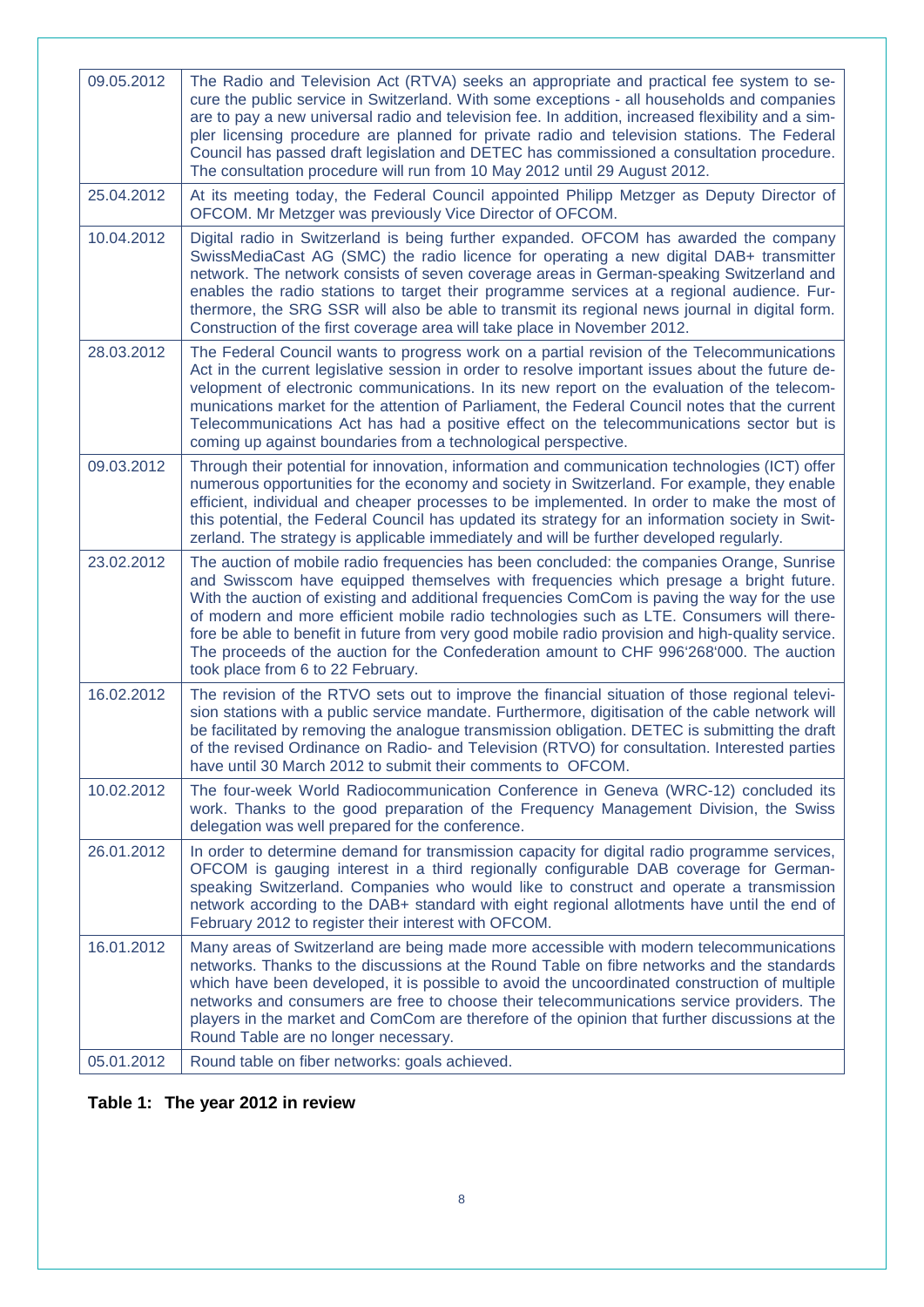## **2 Media and Post**

<span id="page-8-0"></span>The structural changes in the media sector continued in 2012. Although clearly less profound, this process of change is also evident within OFCOM: last year the Media and Post Division emerged from the previous Radio and Television Division.

The Division is dealing for longer and ever more frequently with issues related to media policy which extend beyond broadcasting: for example, the change in the licence in relation to the SRG's other editorial offerings (its online presence), producing the postulate report on "Ensuring press diversity" or the current work on responding to a motion on ensuring media functions with regard to the state and democracy.

Under the amended postal legislation, OFCOM has also taken on additional tasks in the postal sector. One major component is the assessment of the applications for indirect support of the press.

This and other tasks indicate that the work, previously orientated specifically towards radio broadcasting, is shifting towards tackling general challenges relating to media policy.

Some fixed points however remain: in the reporting year we again looked at the performance of the largest programme service provider, the SRG SSR. In a report dated 7 December 2012, the Federal Council acknowledged the activities of the SRG in linguistic and cultural exchange. At the same time, the Federal Council called upon the SRG to take greater account of the other language regions in its information broadcasts and set high expectations in the new concept of a public service programme provider which is under development.

Also unchanged this year: the interest expressed by the world of politics in the media, reflected by all the initiatives from Parliament which we have answered in the course of the year.

Nancy Wayland Bigler Vice-Director and Head of Division

#### **Report: "Strengthening mutual understanding and national cohesion by the SRG SSR"**

<http://www.news.admin.ch/NSBSubscriber/message/attachments/29015.pdf> (document available in German, French and Italian only)

## <span id="page-8-1"></span>**2.1 Media**

#### <span id="page-8-2"></span>**2.1.1 Private radio and television stations**

In 2012, the Federal Council and DETEC took a number of measures to improve the framework conditions for the activity of private radio and television stations. For example, in the spring of 2012, DETEC adjusted the level of the proportions of the reception fees, which had been fixed in 2007. Overall, DETEC distributed an additional CHF 4 million from the increased revenue from reception fees to the 13 authorised television stations and 21 local radio stations. The Federal Council also reduced the self-financed element of the television stations entitled to fees from 50% to 30% of their operating costs and lifted the restriction on digital broadcasting of these channels outside their local coverage areas.

 *Reducing the self-financed element of the television stations see also 2.2.1 "Legislation", p.10, § 2*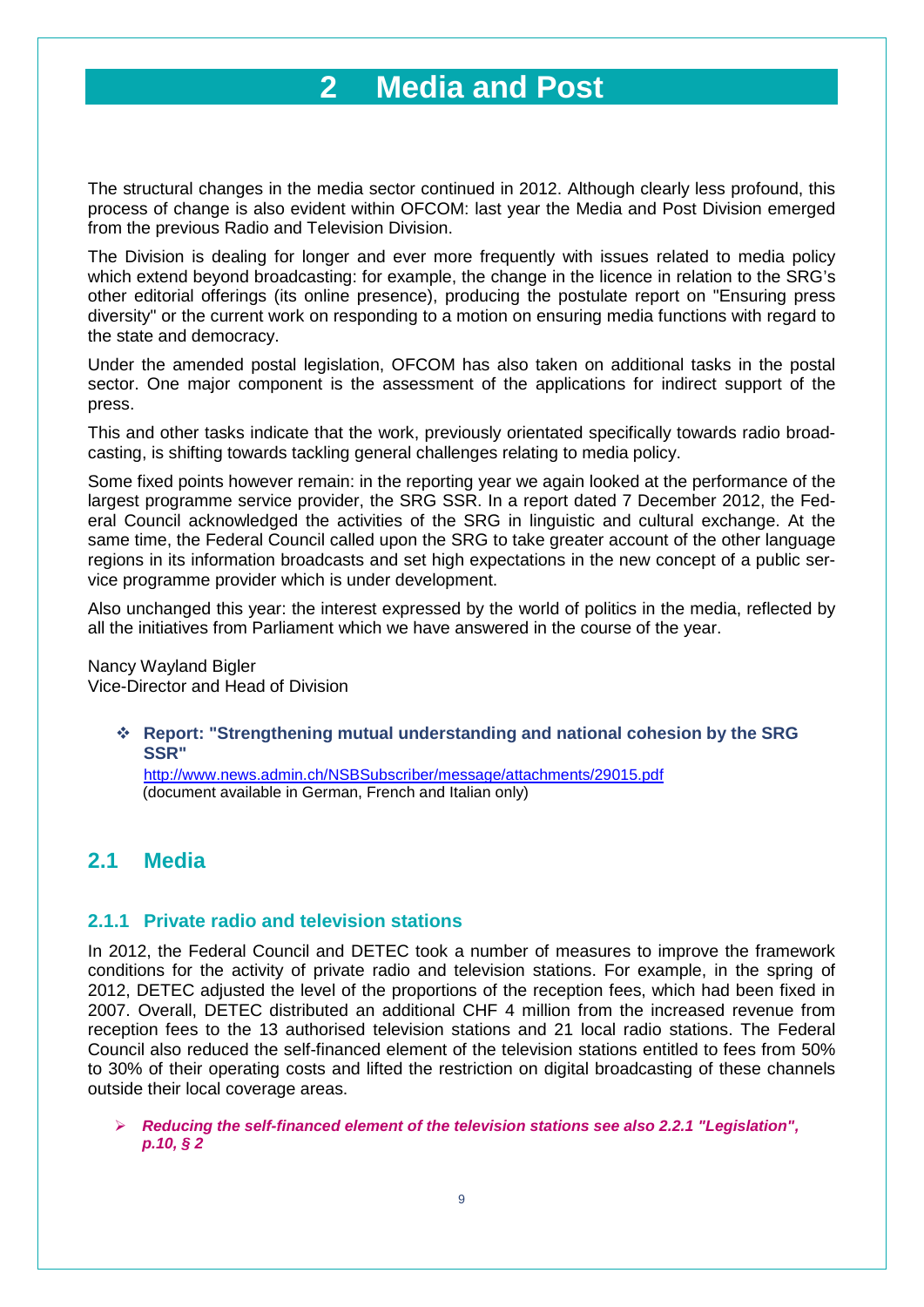In the course of the reporting year, DETEC approved a number of transitions. For example, Radio 24 passed from Tamedia AG to Radio Medien AG (AZ Medien) and Radio Sunshine to Radio Central AG. Finally, Timedia Holding SA acquired a majority holding in TeleTicino and Radio 3i.

#### <span id="page-9-0"></span>**2.1.2 SRG**

The negotiations between the SRG and publishers regarding possible cooperation on websites did in fact lead to convergence on many points, though on the main point of internet advertising no results could be achieved. There were disagreements in particular regarding the length of text and advertising on the SRG's web pages. The negotiations were broken off at the end of June. In September, the Federal Council decided that the SRG should not be allowed to advertise on the internet for the time being, but gave it more editorial latitude online. In this matter, it recommended an extra-parliamentary media commission to enable closer integration of the skills of media professionals in forming political opinion. The commission was officially established on 21 November; Professor Otfried Jarren was elected President.

On 16 May the Federal Government approved with the SRG a new four-year performance agreement on the information offering for foreign countries. The previous agreement expired at the end of 2012. From 2013 onward, the Federal Government will provide up to CHF 20 million for the internet platform ["swissinfo.ch"](http://swissinfo.ch/) and for SRG cooperation with TV5 and 3Sat. In addition, the Federal Council enabled the SRG to eliminate a gap in its digital coverage and to broadcast its regional journals also in German-speaking Switzerland on the DAB+ digital transmitter network.

#### *Contributions to the international offering of the SRG (Swissinfo, TV5, 3Sat) see also 8.1.1.2 "Expenditure", p. 35 § 2*

#### <span id="page-9-1"></span>**2.2 Law**

#### <span id="page-9-2"></span>**2.2.1 Legislation**

The proposed amendment to the Radio and Television Act was put out to public consultation in May 2012. The core of the revision: the replacement of the current collection system for radio and television reception fees by a general fee for households and businesses. The draft amendment gave rise to 222 comments, of which 97 were made by citizens. Parliament is expected to deal with the proposal for the first time in the second half of 2013.

On 1 August 2012 the partial revision of the Radio and Television Ordinance entered into force. As a result, the Federal Council reduced the self-financed element of the television stations entitled to fees from 50% to 30% of their operating costs. The ceiling constitutes the maximum amount fixed in the respective licence of the television station. Before the change, at least half of the operating costs of the licensed regional stations had to be funded via advertising and sponsorship. At the same time, the Federal Council prepared for the phasing-out of analogue broadcasting of television programme services on the cable network, which will allow an expansion of digital offerings.

#### *Reducing the self-financed element of the television stations see also 2.1.1 "Legislation", p. 9, § 1*

In December, interested parties were able to comment on a further amendment to the Radio and Television Ordinance. As of 1 March 2013, the broadcasting restriction for regional television programme services will be lifted. As a result of the amendment, it will also be possible to broadcast these programs digitally via cable outside their allocated coverage areas. In terms of content, the programmes will, however, have to continue to focus on their licensed coverage area.

 **RTVA partial revision – new fee for radio and television:** <http://www.bakom.admin.ch/dokumentation/gesetzgebung/00909/04016/index.html> (documents available in German, French and Italian only)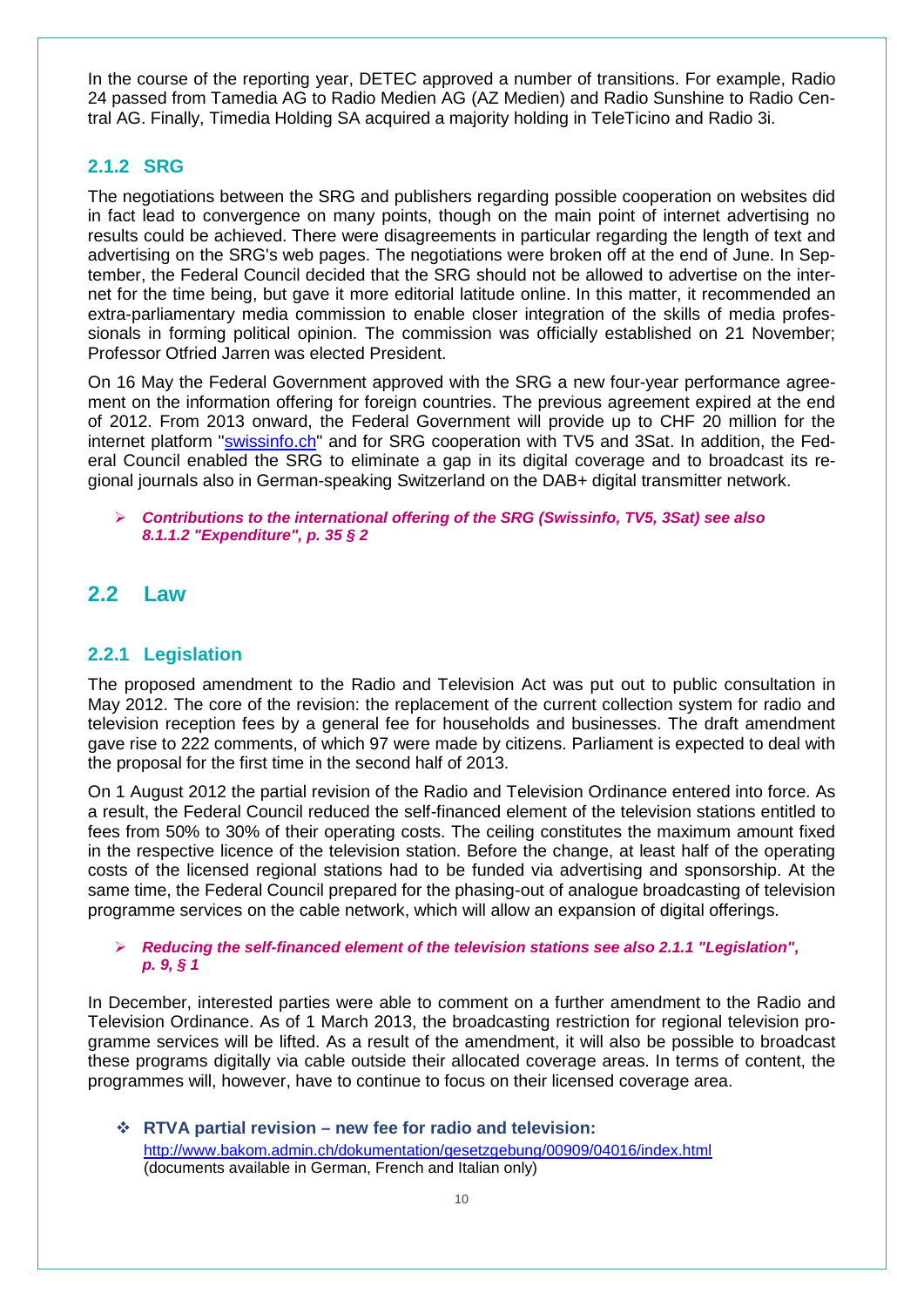- **Partial revision of RTVO as of 1 August 2012:** [http://www.bakom.admin.ch/themen/radio\\_tv/00509/01188/03536/index.html?lang=en](http://www.bakom.admin.ch/themen/radio_tv/00509/01188/03536/index.html?lang=en) (documents available in German, French and Italian only)
- **Partial revision of RTVO – lifting of the broadcasting restriction**  <http://www.bakom.admin.ch/dokumentation/gesetzgebung/00909/04118/index.html> (documents available in German, French and Italian only)

#### <span id="page-10-0"></span>**2.2.2 Surveillance**

The reduction in the number of surveillance procedures in relation to advertising and sponsorship continued in the reporting year. The number of inquiries in this area also fell (313 information items in the reporting year compared to 383 in the previous year). However, individual interventions were made, in particular because of insufficient implementation of the sponsorship rules. Also, for example, we had to complain about a health programme in which a medicinal product subject to an advertising ban under the drugs legislation was named. On two other TV channels, there was advertising which endangers health.

In the context of surveillance proceedings, we continued to deal with the issue of how the stations with licences meet the corresponding performance mandates. In one case, we came to the conclusion that the human resources were just sufficient to fulfil the performance mandate. In the other case, among other things, the local and regional focus of the programming and the inclusion of linguistic and cultural minorities were inadequate.

Finally, one case concerned the online offering of the SRG, which is regulated under the licence as part of so-called 'other journalistic offerings'. It is therefore subject to broadcasting surveillance – unlike such offerings by the other stations. In an electronic programme guide (EPG) on the website, we ultimately found no infringement of the conditions of the licence.

#### $\div$  Some decisions by OFCOM

<http://www.bakom.admin.ch/dienstleistungen/entscheiddatenbank/index.html?lang=de> (documents available in German, French and Italian only)

### <span id="page-10-1"></span>**2.3 Surveillance and collection of radio and television reception fees**

The collection of radio and television reception fees by Billag was in order in the year 2012.

Within the framework of our surveillance activity, we focussed on auditing Billag's IT infrastructure and IT security. Billag was obliged to remedy the minor deficiencies which emerged.

In 2012 OFCOM answered some 500 written inquiries from citizens relating to radio and television licence fees. In the previous year, there were approximately 400 inquiries. The reason for the increase lies in the partial revision of the Radio and Television Act. The planned new fee system raised questions among the population.

#### <span id="page-10-2"></span>**2.3.1 Decisions by Billag**

In 2012 approximately 45 complaints per month against decisions by Billag were received. This represents a slight fall compared to the previous year, when some 60 complaints per month were submitted to OFCOM. At the end of 2012, some 212 complaints were pending, of which about 17% were debt collection procedures. The remaining 83% of the complaints mainly concerned legal issues relating to registrations, de-registrations or exemptions from fees. In 2012 we decided on 580 complaints procedures; 8% of them were upheld.

Seventeen decisions on complaints were referred the Federal Administrative Court. In one case the Federal Administrative Court reversed OFCOM's decision. In the case of the other 15 proce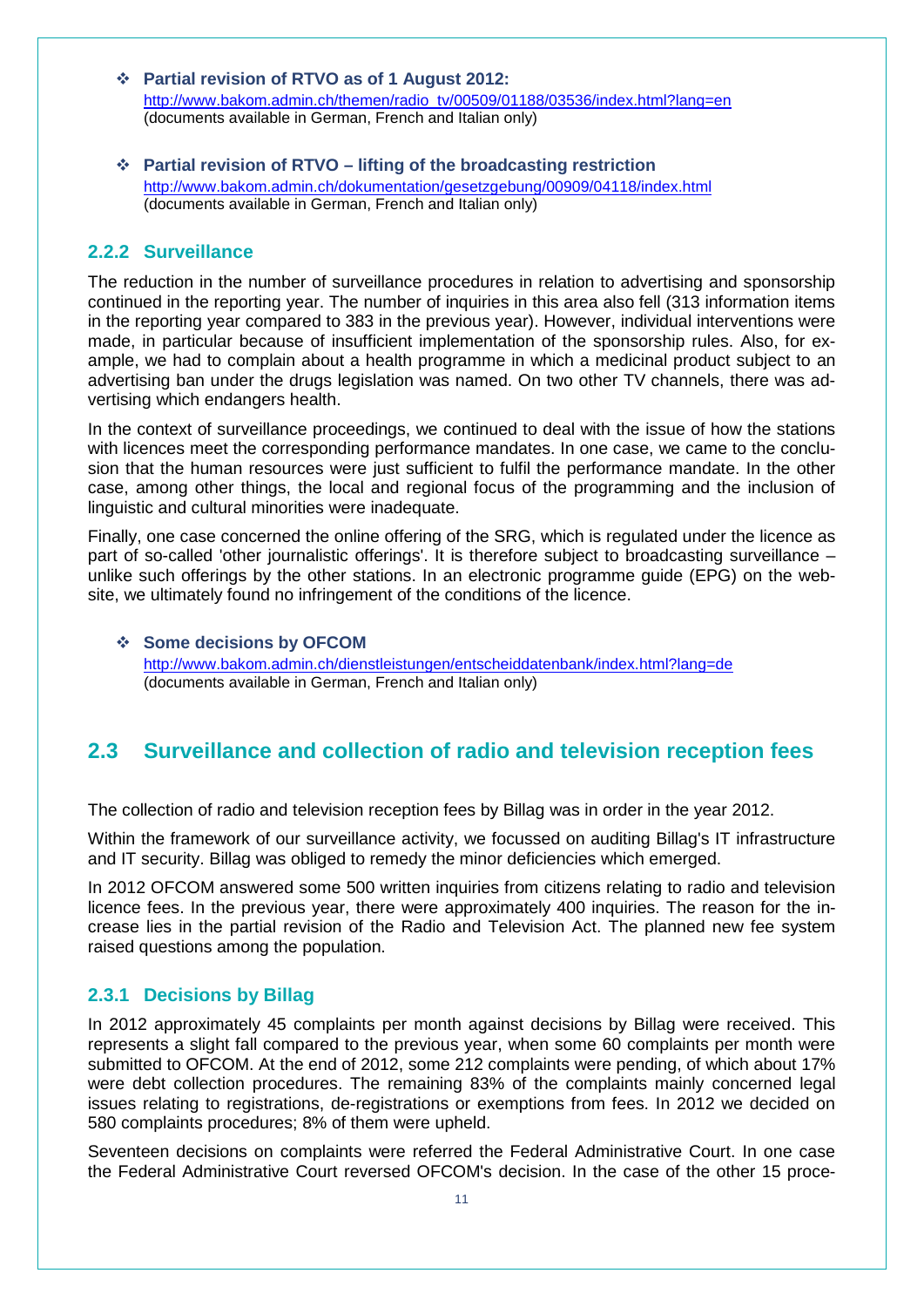dures, the higher court upheld OFCOM's decisions. Five decisions of the Federal Administrative Court were brought before the Federal Court. None of them was upheld.

#### <span id="page-11-0"></span>**2.3.2 Decisions by OFCOM**

In 2012, some 2897 administrative penalty proceedings due to violations of mandatory notification were concluded; this corresponds to an increase of 647 procedures over the previous year. Billag provided us with 569 notifications, 276 more than in 2011. The vast majority of the procedures – 2498 – continue to be able to be resolved by means of fast-track procedures which are more convenient for the persons concerned. Nonetheless, 167 penalties had to be issued using the ordinary procedure; this constitutes a slight increase over the previous year (2011: 123). In one case, referral to a court was demanded; this procedure had not yet been concluded as of 31 December 2012. We had to conduct a total of three house searches, the same number of searches as in the previous year.



**Figure 1: Criminal administrative procedures LRTV**

#### <span id="page-11-2"></span><span id="page-11-1"></span>**2.4 Digitisation**

The expansion of digital radio in Switzerland continued apace in the reporting year. In April 2012, OFCOM awarded SwissMediaCast AG (SMC) – a company owned jointly by the SRG, private radio stations, publishing companies, independent media professionals and technology companies – a radio licence for a third digital transmitter network in German-speaking Switzerland. Whereas the two existing transmitter networks of the SRG and SMC were designed on a regional language basis, the third network, which can be split regionally, is expected to broadcast its regional journals digitally. Similarly, private stations which wish to attract only a regional audience should now have an opportunity to operate digital radio. In French-speaking Switzerland too, digital broadcasting of private radio stations will soon make a breakthrough. Shortly before the end of the year, all key players (SRG, private stations, Swisscom Broadcast AG) reached agreement and submitted a joint application for the award of a digital radio licence via a company specially set up for this purpose. OFCOM is expected to grant the corresponding licence in early 2013.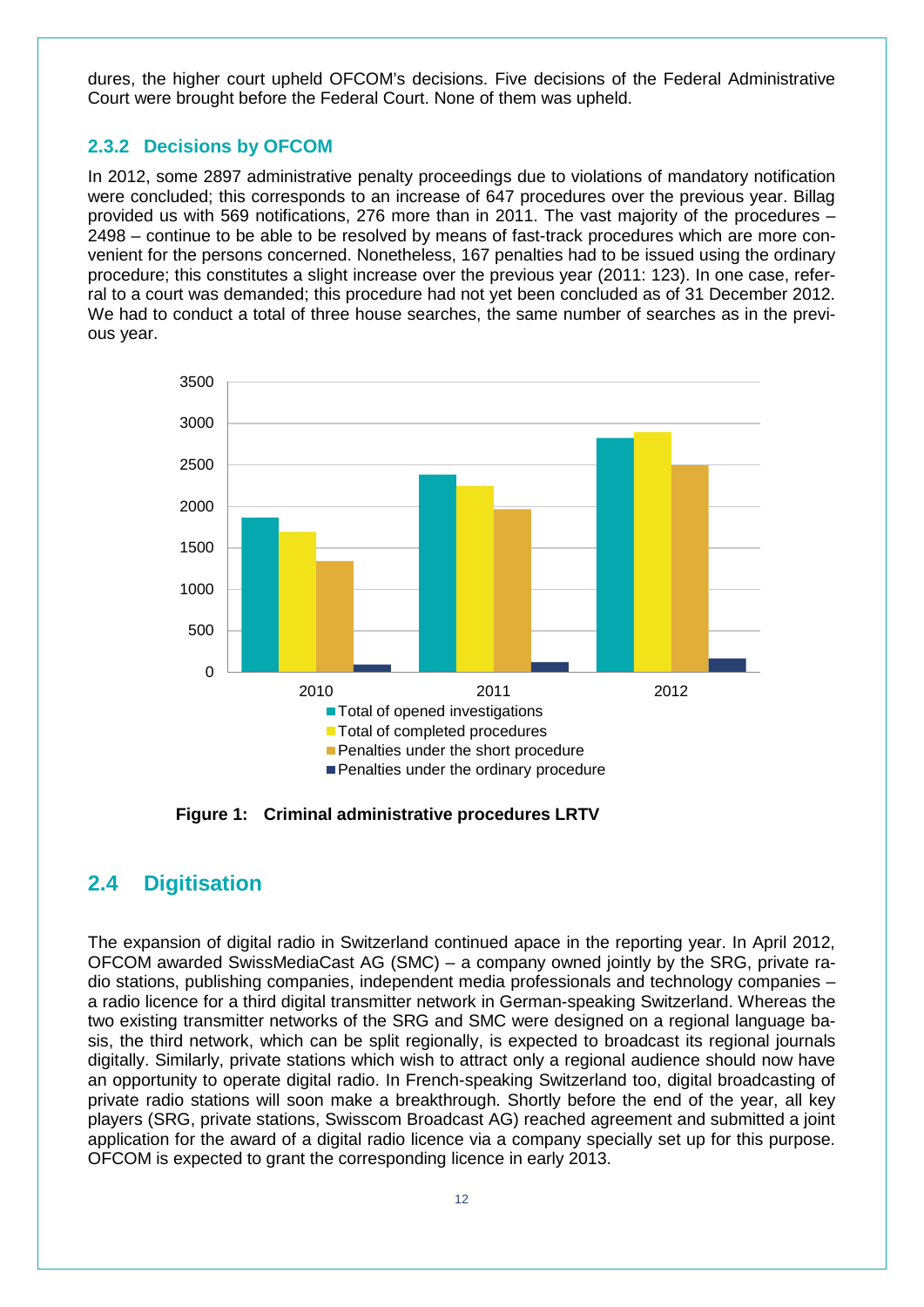Overall, digital radio is making positive progress. For example, in autumn 2012 the MCDT AG marketing company supported by the radio industry was able to announce the sale of the millionth digital receiver in Switzerland. According to MCDT AG projections, about a quarter of Swiss households now have a digital receiver

## <span id="page-12-0"></span>**2.5 Financial supervision and statistics**

The SSR is subject to financial surveillance by the Confederation. It is within this framework that OFCOM audited, under a DETEC mandate, the annual accounts, the budget and the financial planning of the company. In relation to reception fees, the Office on the one hand audited the initial costs of the transition to annual billing and on the other hand audited the collection account. The financial surveillance also related to the work on renewing the service agreement for the journalistic activities of the SSR destined for other countries, notably the determination of the necessary financial caps for the period from 2013 to 2016.

With regard to the private broadcasters, OFCOM carried out four on-the-spot audits. It presented and commented on the main shortcomings revealed by these checks during an information day organised by OFCOM on 15 November 2012.

## <span id="page-12-1"></span>**2.6 Post**

With the entry into force of the new, totally revised postal legislation on 1 October 2012, OFCOM took on some new tasks in the postal sector. Since 1 September 2012, the new Post Section has been responsible for developing postal policy for the attention of the Department of DETEC. We prepare the parliamentary business and legislative processes in the postal sector, carry out surveillance of the universal service with regard to payment transactions, assess applications for indirect press support and we are responsible for the coordination of the representation of Swiss interests in international organisations. We also have the task of carrying out an assessment of the Swiss postal market within three years of the entry into force of the new postal legislation and submitting proposals for future action to the Federal Council.

#### **Link to the Post Section:**  <http://www.bakom.admin.ch/org/organisation/00537/04064/index.html?lang=en>

The responsibility for assessment of applications for press support was transferred from Swiss Post to OFCOM on 1 January 2013. We therefore carried out a full survey in the fourth quarter of 2012. 1574 applications were received, of which we approved 143 applications from daily and weekly newspapers from the regional and local press, as well as 1082 applications from not-forprofit organisations (membership and foundation publications). Although the legal requirements were slightly amended in the Postal Ordinance, the number of eligible titles hardly changed compared to the previous year. On the basis of our decisions, the Post Office has calculated the reductions for the regional and local press and for the membership and foundation publications. The Federal Government allocates CHF 50 million annually for these services. On 23 January 2013, the Federal Council approved the price reductions.

 **Link to press support:**  <http://www.bakom.admin.ch/themen/04073/04075/index.html?lang=de> (documents available in German, French and Italian only)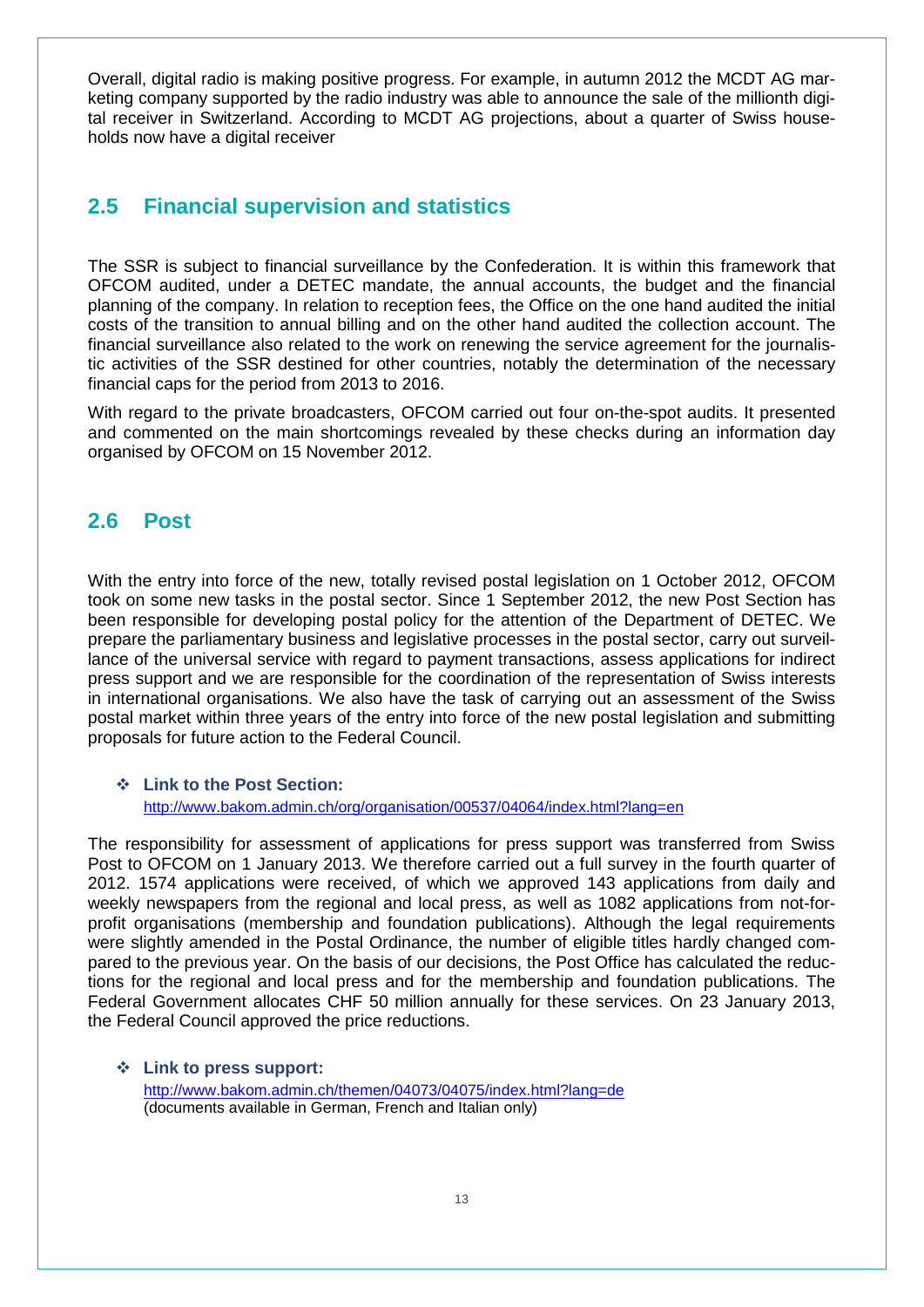## **3 Telecom services**

<span id="page-13-0"></span>2012 was dominated by the mobile radio auction; on behalf ComCom, OFCOM awarded all frequencies up to the year 2028. Orange, Sunrise and Swisscom paid just short of CHF 1 billion and can now roll out the  $4<sup>th</sup>$  generation mobile radio (LTE), which allows much faster data transmission. Since 1 March 2012, the universal service has also provided higher bandwidths: thanks to a revision of the Telecommunications Ordinance, Swisscom's connections throughout the country must now provide at least 1 Mbit/s.

The Federal Council reached another important milestone with the supplementary report on the evaluation of the telecommunications market. In it, the Federal Council sets out its intention to initiate a public consultation process on a revision of the Telecommunications Act in the course of the current legislature. In addition, in the course of the liberalisation of internet domain names, the Confederation submitted an application to the responsible corporation in the USA which would enable use of the ".swiss" extension on the internet in the future.

In summer 2012 a guide was published by a broadly based working group headed by OFCOM for the attention of policy decision-makers in the cantons and municipalities. This serves as an aid to decision-making related to investment in new telecoms infrastructures. In this context, an online map was also prepared, showing broadband penetration in Switzerland.

Finally, the Federal Administrative Court has defended ComCom's decision according to which access by Swisscom's competitors to the latter's leased lines is not restricted to specific technologies.

Philipp Metzger Deputy Director and Head of Division

### <span id="page-13-1"></span>**3.1 Market for telecommunication services**

The market for fixed-network telephony continued to shrink in 2012, as can be seen from the falling number of fixed-network telephone connections. Prices for calls to landlines remained stable.

The number of mobile phone contracts continued to increase slightly and totaled about 10.5 million contracts and prepayment cards sold at the end of 2012. This figure includes mobile broadband, which is being increasingly used by mobile data terminals such as smartphones or tablets. The prices for calls to Swiss mobile networks continued to fall slightly in 2012.



<span id="page-13-2"></span>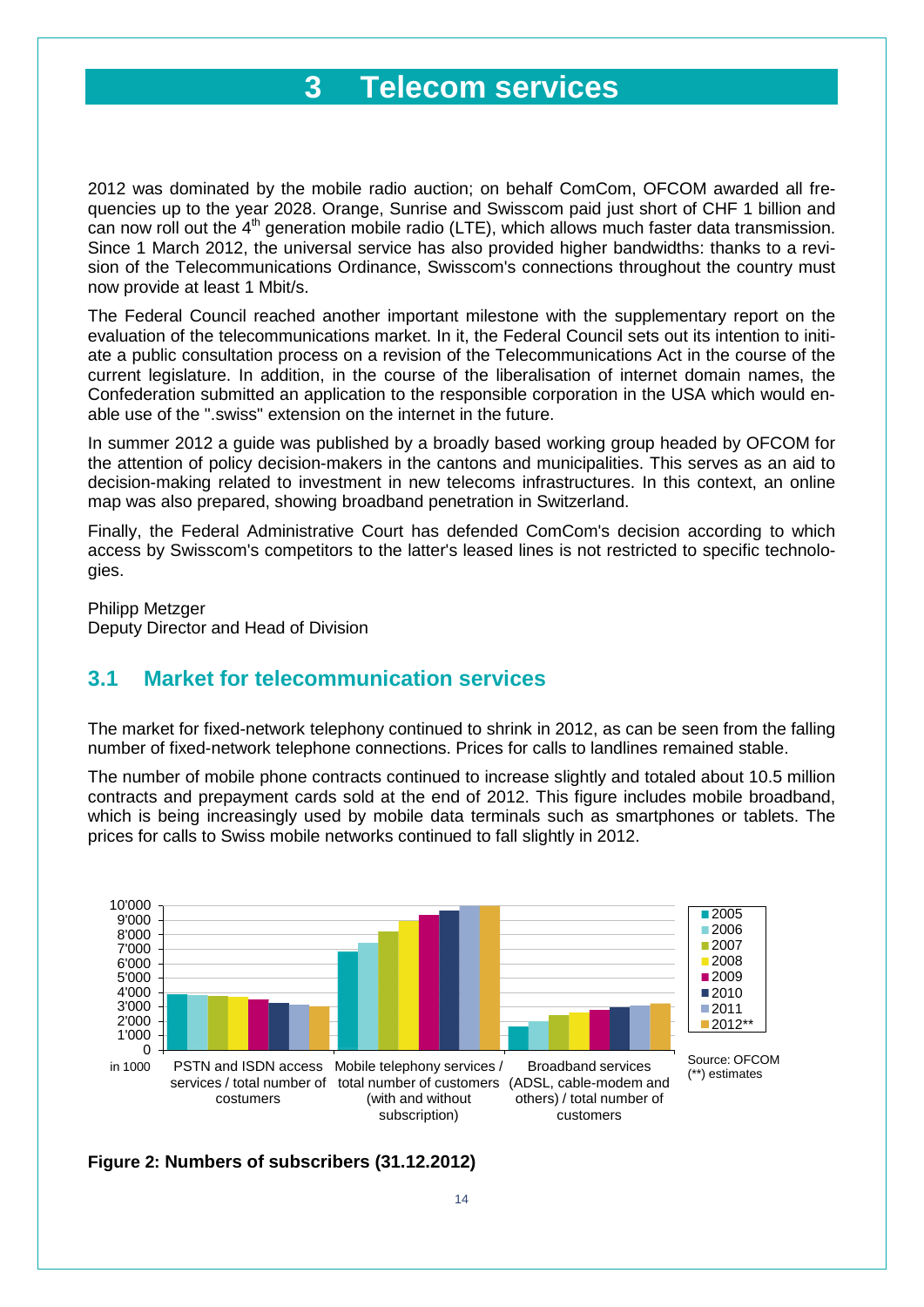The trend was also positive in the case of broadband connections. We estimate that in Switzerland at the end of 2012 there were more than 3.2 million broadband connections. At the same time, broadband prices increased slightly.

The Federal Statistical Office (FSO) general price index for telecommunication services at the end of 2012 was at about 53.2 (base year = 1998). Prices for telecommunications services have therefore fallen by nearly 47 percent since the liberalisation of the market in 1998.



#### <span id="page-14-2"></span>**Figure 3: Administrative Price index for telecommunication services and consumer price index for telecommunication services (fixed telephony, mobile telephony and internet access)**

## <span id="page-14-0"></span>**3.2 Market access and universal service**

#### <span id="page-14-1"></span>**3.2.1 Market access**

The number of newly registered telecommunications service providers again increased slightly. Over all categories, 46 new providers were registered, and in the same period 35 providers were de-registered.

After a procedure lasting almost two years, the Federal Administrative Court reached a decision on two complaints about access to leased lines and to a large extent rejected them. The court upheld the ComCom interpretation of the leased line concept, according to which this is configured in a technology-neutral way and does not conceptually rule out new transmission standards and technologies. Therefore, IP-based and Ethernet services as point-to-point connections across all bandwidths can meet the requirements of the leased line concept and are subject to the access regime of the Telecommunications Act. Following the verdict of the court, the three suspended procedures concerning access to leased lines were resumed: we have issued instructions for the 2010 and 2011 prices for those services which the applicants had specifically included in these years, as well as the comprehensive leased line offering for 2012. In May, ComCom again set leased line rates for the years 2007 to 2009 by means of a partial order. In so doing, it took into account the clarifications which had been made during the period of suspension of the two complaint procedures in the price calculation in parallel proceedings; the Federal Administrative Court had requested these clarifications.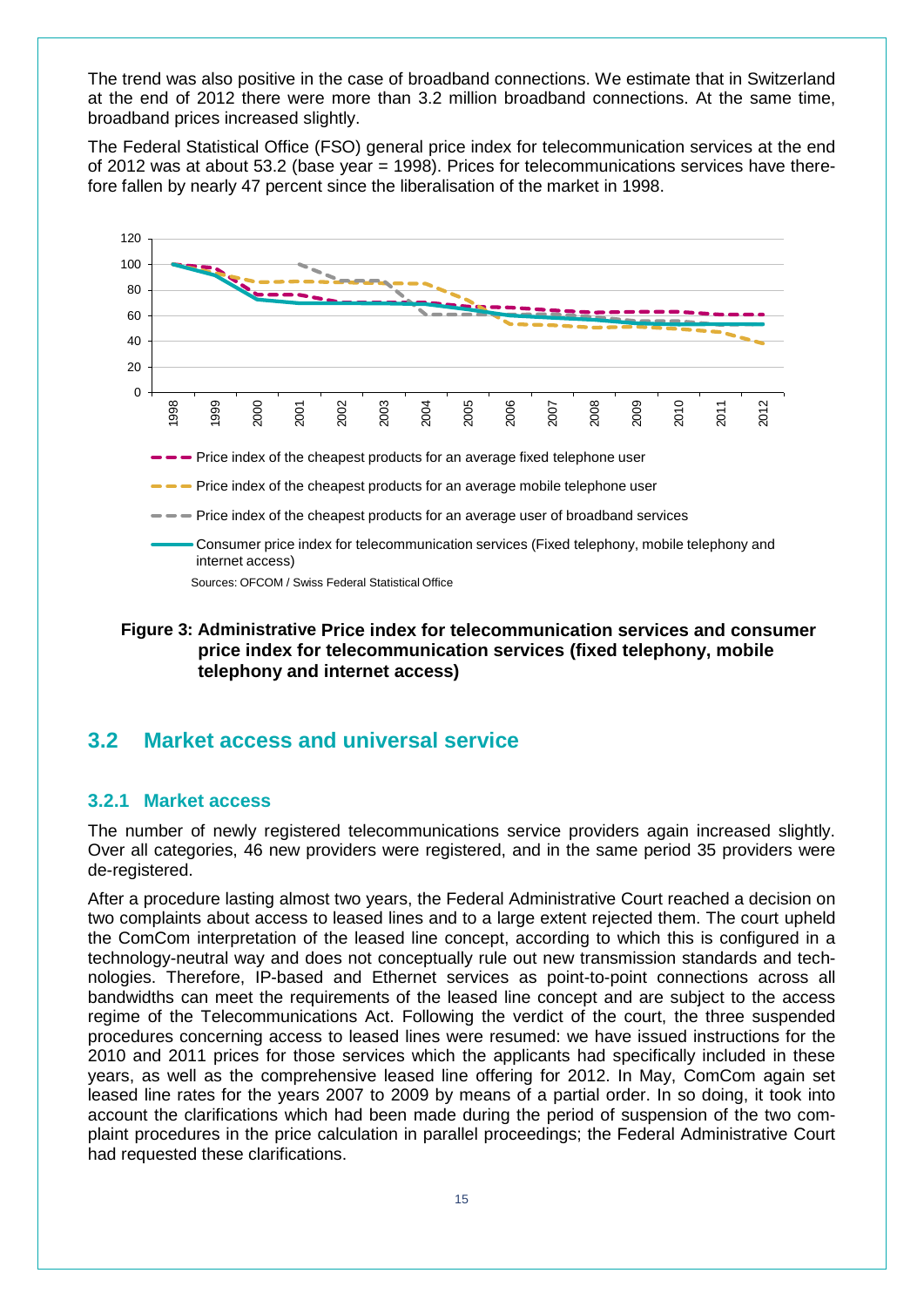The Federal Administrative Court reached another appeal decision in proceedings relating to access to cable ducts, conditions for charging for local loops in the fixed network and access to the main distribution frame (collocation). In this case also, the court largely confirmed the decision of the lower court. The deduction of marketing costs for the calculation of the price for local loop charging was contested, where the court decided against ComCom. On the basis of the appeal decisions in parallel proceedings, two analogous complaints were withdrawn, so at the end of the year four complaints against ComCom access decisions were pending before the Federal Administrative Court.

During the reporting year, four new access applications were received, three of which were settled in the court of first instance for formal legal reasons. In the case of two applications with the same content, the fixing of mobile termination charges was requested. In the course of the procedure the parties came to a mutual agreement, so the procedures could be written off as settled. In another procedure concerning granting of transit, ComCom did not grant the access application. The decision was not yet legally in force at the end of the year. The fourth procedure raised last year again concerns prices for various forms of access, so no decision could be reached in the reporting year.

#### <span id="page-15-0"></span>**3.2.2 Telecommunications Service providers obliged to register**

The number of registered telecommunications service providers increased slightly. There was growth only in the case of small and niche providers. Changes remain within the range of the previous year.

| Ref.           | Service category                                       | 2010 | 2011 | 2012 |
|----------------|--------------------------------------------------------|------|------|------|
| 1.a            | Telephone service via fixed-network connections        | 167  | 181  | 180  |
| 1.b            | Telephone service via fixed-network connections        | 146  | 125  | 129  |
| 1.c            | Telephone service via terrestrial mobile networks      | 51   | 60   | 63   |
| 1.d            | Telephone service via satellite mobile networks        | 9    | 11   | 11   |
| 1.e            | Telephone service via access number (two-step dialing) | 35   | 39   | 46   |
| $\overline{2}$ | Transmission of radio/TV programme services            | 145  | 149  | 151  |
| 3              | Internet access                                        | 243  | 257  | 266  |
| 4.a            | Constant bitrate transmission capacity                 | 139  | 149  | 147  |
| 4.b            | Variable bitrate transmission capacity                 | 211  | 216  | 216  |
| 5.a            | <b>SMS/MMS</b> services                                | 86   | 96   | 98   |
| 5.b            | Hosting of individual numbers and/or short numbers     | 35   | 41   | 45   |
| 5.c            | Other services                                         | 118  | 118  | 138  |

#### <span id="page-15-2"></span>**Table 2: Telecommunications Service providers obliged to register**

#### <span id="page-15-1"></span>**3.2.3 Universal service**

On 1 March 2012 the new 1000/100kbit/s minimum bandwidth was introduced. With regard to this increase, Swisscom migrated some of the building connections, for which this new minimum bandwidth could not be guaranteed, to VDSL. In practice, today almost all DSL-mini customers (equivalent to the Swisscom universal service product) achieve the required minimum bandwidth. Customers for whom Swisscom cannot provide the required minimum bandwidth via DSL are informed of the fact and optionally receive an alternative provision which complies with the universal service. Some of these customers prefer a slightly lower bandwidth via DSL to an alternative provision via satellite, because apart from the bandwidth no other volume restrictions are associated with this. The change did not generate any significant queries to OFCOM. The number of complaints about the universal service declined considerably.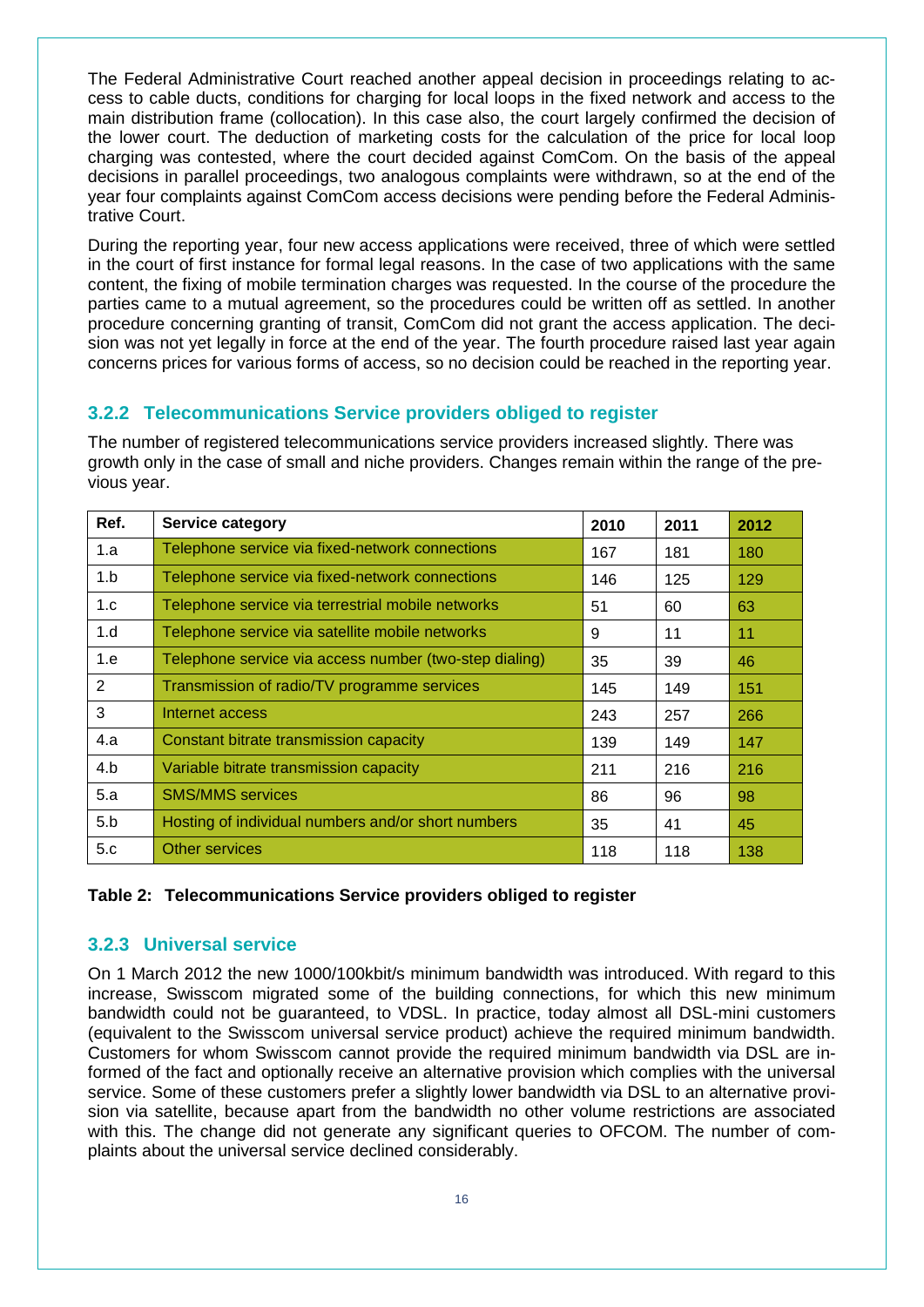The number of customers served via satellite continued to fall: 1713 (2010) 1653 (2011) 1582 (2012).

The number of public telephones ('Publifon') was also reduced further. The removal of 544 payphones in 2012 was in the scheduled range (2011: 379)

| <b>Telephone box statistics</b>                                     | 2009 | 2010 | 2011 | 2012 |
|---------------------------------------------------------------------|------|------|------|------|
| Universal service public telephones:<br>locations in municipalities | 4813 | 4437 | 4058 | 3514 |
| Municipalities without universal service public<br>telephones       | 237  | 332  | 517  | 797  |

#### <span id="page-16-2"></span>**Table 3: Telephone box statistics**

The annual report on the quality of the services forming part of the universal service confirms that Swisscom, the licensee, fully met all target values in the regulations.

#### <span id="page-16-0"></span>**3.2.4 Mobile radio licences**

In a successful auction, OFCOM, on behalf of ComCom, auctioned the currently free mobile radio frequencies and those which will become free by 2014 and 2017 respectively, including those of the so-called digital dividend (previously broadcasting frequencies). The three existing mobile operators Orange, Sunrise and Swisscom were able to purchase spectrum which will enable them to extend their networks using the latest mobile technologies such as LTE and to provide consumers in Switzerland with high-quality mobile communication services. The revenue from the auction amounted to a total of CHF 996 268 000. This goes to the Federal Treasury.

The auction took place in February 2012 and lasted 13 days. The complete allocation of all mobile radio frequencies, unique worldwide, was carried out using an electronic auction system which allowed secure bidding over the internet.

 *Mobile auction see also 6.4.2"Mobile communication", p.30 § 1, 8.1.1 "Income and expenditure account", p. 35, § 3 and 8.1.1.1 "Income" p. 36*

## <span id="page-16-1"></span>**3.3 Consumer protection and surveillance**

The number of consumer complaints in relation to telecommunications fell very slightly in 2012 (1457 complaints recorded compared to 1524 in 2011). Most of the complaints were sent by e-mail or reported by telephone. As in previous years, the complaints mostly related to unwanted preselection (slamming), but also to a large extent unsolicited telephone canvassing (particularly despite the opt-out 'asterisk' designation in the directory), unlawful mass advertising (spamming) and billing problems on the part of the operator. One encouraging finding was that the number of complaints in relation to unwanted preselection showed a falling tendency in the second half of the year.

In relation to surveillance of addressing resources and in particular of numbers for added-value services (090x numbers), the number of surveillance measures against holders of addressing resources fell in 2012. OFCOM took action in almost 290 cases (compared with 360 in 2011). Around 170 surveillance dossiers were established and could be resolved within the framework of a pre-clarification and approximately 120 revocation procedures were initiated. The main infringements were non-payment of annual fees and failure to comply with the provisions relating to the indication of prices.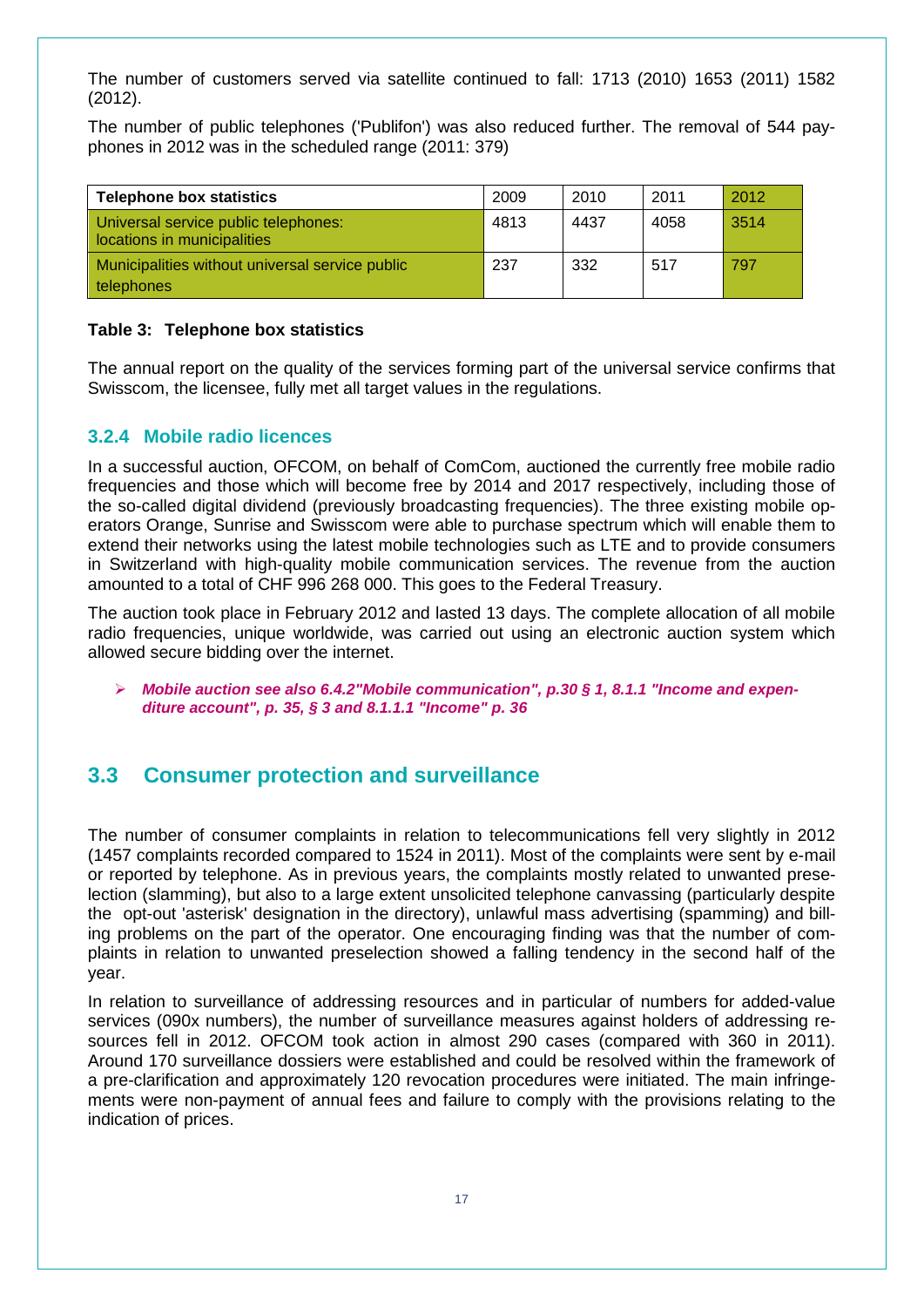## <span id="page-17-0"></span>**3.4 The .swiss internet domain name**

In May 2012, OFCOM submitted an application to acquire the .swiss internet domain on behalf of DETEC to ICANN (the Internet Corporation for Assigned Names and Numbers), the company responsible for managing domain names at the global level. By means of this application, the Confederation intends to defend the interests of the country and avoid any monopolisation or abuse by third parties of the geographic designation 'Switzerland'.

The Swiss International Airlines Company, which also wanted to be able to use the swiss domain to further its own interests, withdrew its application to ICANN in December 2012, after several discussions with senior DETEC and OFCOM officials.

By March 2013, ICANN will conduct an evaluation of the application. In parallel, OFCOM has to define how the registration of new domain names will be managed and what the conditions will be to acquire one of these new domain names. Finally, it will have to prepare the necessary changes to the legal framework. If all the requirements imposed by ICANN are met, implementation of the new domain is scheduled for 2014. Starting from this date will it be possible to apply for the registration of a .swiss domain name.

<span id="page-17-1"></span> *ICANN see also 4.2 "Activities of the Information Society Business Office", p. 19, 7. "International Relations", p. 32 and 7.4 "Information Society", p. 33 § 3* 

## **4 The information society in Switzerland**

On 9 March 2012 the Federal Council again paved the way and adopted an updated version of its strategy for an information society in Switzerland. Its goal is to ensure, through the use of information and communication technologies, that Switzerland is an innovative and competitive place to do business and to apply these technologies for the benefit of everyone in Switzerland. For the first time the Federal Council has included the area of "Infrastructure" in the strategy as a foundation for the information society sector, together with the theme of "Energy and resource efficiency", in order to strive for sustainable, environmentally-friendly use of ICT. An "Information Society Steering Committee", under the chairmanship of the OFCOM Director General, has been tasked with ensuring coordinated and focused implementation of the strategy. An "Information Society Business Office", based within OFCOM, supports the Committee in its work.

#### Sabine Brenner

Deputy Director of the Information Society Business Office

 **Strategy of the Federal Council for an Information Society in Switzerland** <http://www.bakom.admin.ch/themen/infosociety/00695/index.html?lang=en>

## <span id="page-17-2"></span>**4.1 Key areas in the information society**

Together with the updated strategy, the Federal Council gave the federal administration three new tasks on 9 March 2012: Under the auspices of DETEC, a Confederation strategy for dealing with internet addresses is being drawn up to ensure that Switzerland is well positioned in the liberalized domain name market. Under the auspices of the Federal Department of Home Affairs (FDHA), a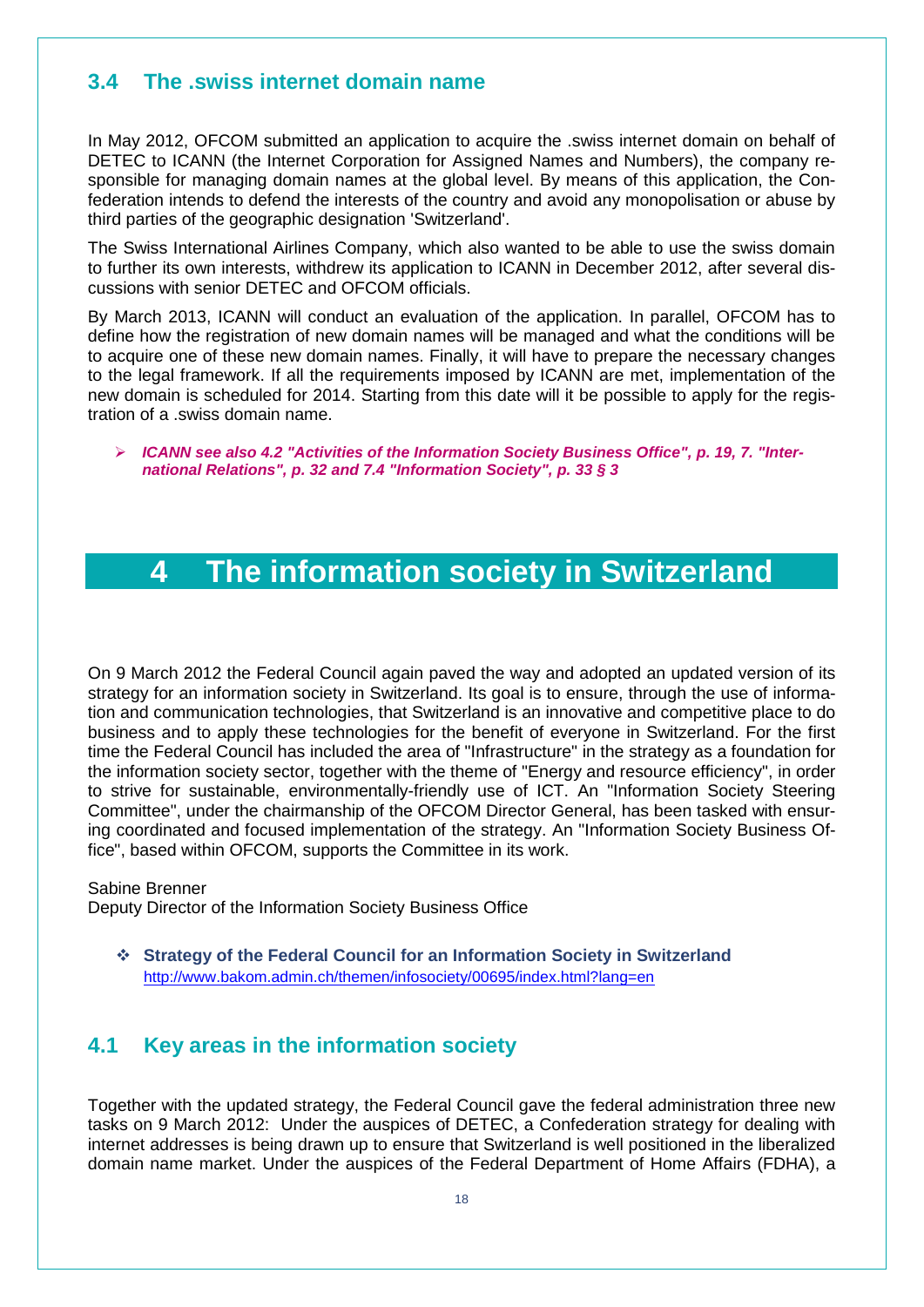package of measures in relation to "e-Accessibility" is to be drawn up, to ensure barrier-free, equitable access to online information and to communications and transaction services of the government and the federal administration. The FDHA was also commissioned to adapt the statistical basis for measuring the information society with reference to the updated strategy. In 2012, the Interdepartmental Information Society Steering Committee also dealt with the issue of how monitoring (surveillance) of the projects carried out decentrally within the federal administration should be designed to ensure targeted implementation of the Federal Council's strategy.

 *Information Society see also 4.2 "Activities of the Information Society Business Office", p. 19 and 7.4 "Information Society", p. 33*

### <span id="page-18-0"></span>**4.2 Activities of the Information Society Business Office**

In 2012 the Business Office was busy setting up the Information Society Steering Committee and developing monitoring tools for the implementation of the information society strategy, which is taking place decentrally within the federal administration. In May 2012 the Business Office organised a conference on "Basic ICT skills for the employment market" and in November 2012 an experts' workshop on "Security opportunities for Switzerland as a business location". It also participated in various working groups of the federal administration, for example in relation to "Youth and media", "e-Accessibility" and the updating of the system of statistical indicators for the information society. It was also involved in the Confederation's candidature at ICANN, the organisation for the administration of internet addresses, for the **.swiss** extension and drew up the federal strategy for dealing with internet domain names; this will be adopted by the Federal Council in the spring of 2013. Another focus of its activities was the preparation of the report entitled "Legal basis for social media", in fulfilment of a postulate submitted by National Councillor Viola Amherd (postulate No. 11.3912); the report is expected to be presented to the Federal Council in mid-2013. At the international level, the Business Office monitored the developments of the information society by participating in conferences and workshops, and represented Switzerland's position in OECD and EU working groups.

- *ICANN see also 3.4 "Internet Domain .swiss", p. 18, 7. "International Relations", p. 32 and 7.4 "Information Society", p. 33 § 3*
- *Information Society see also 4.1 "Key areas in the information society", p. 19 and 7.4. "Information Society", p. 33 ", p. 32*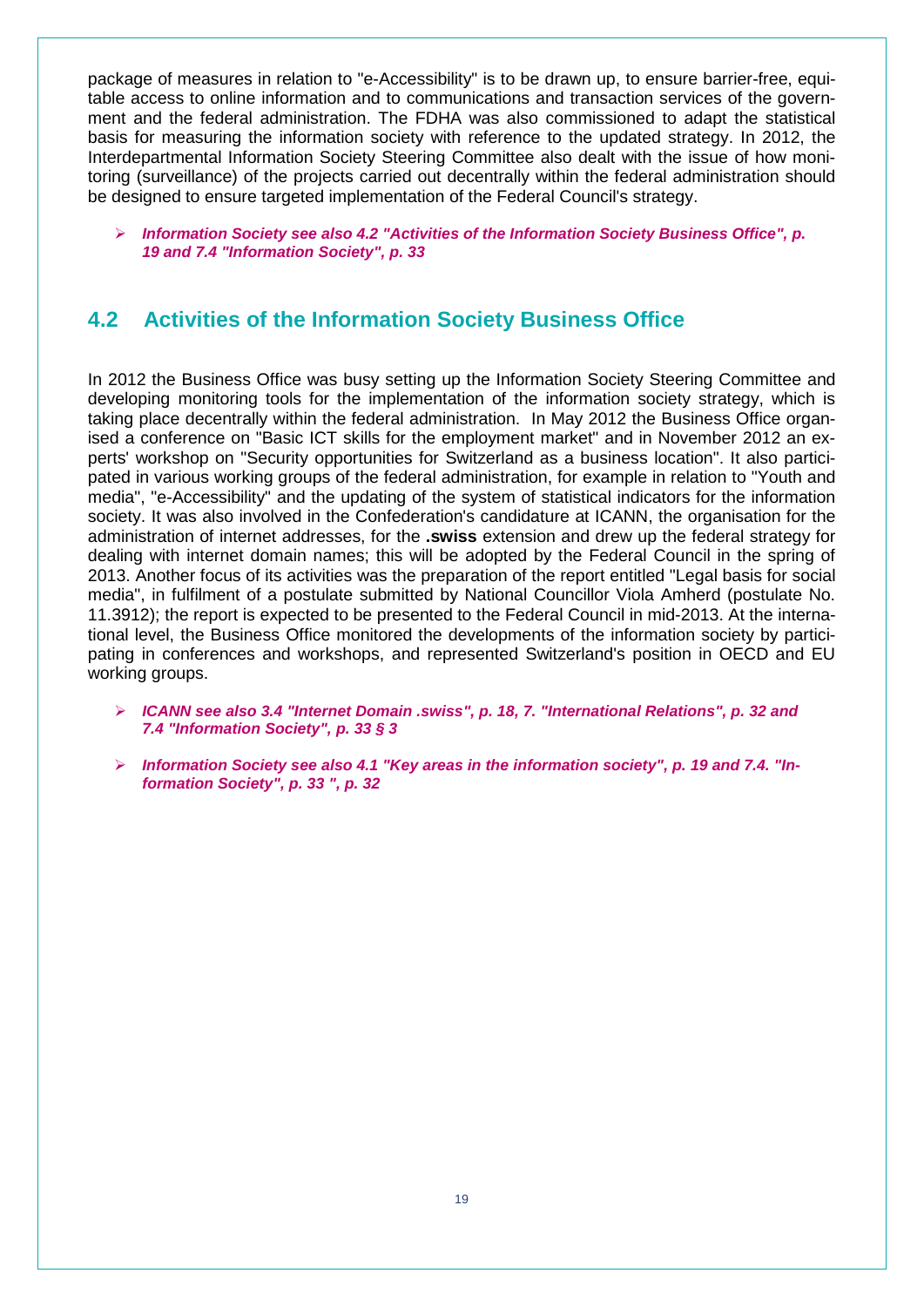## <span id="page-19-0"></span>**5 Surveillance and radiocommunication licences**

The year 2012 was marked by significant changes in the management of the AF Division.

Following the appointment of Véronique Gigon as Deputy Secretary General of the General Secretariat of DETEC, Gerhard Käser replaced her at AF in April 2012. In late August, he took welldeserved retirement after working at OFCOM since its foundation in 1992. Philippe Horisberger took over from him on 1<sup>st</sup> July, assisted by Olivier Pauchard, appointed as Deputy in August. Lucio Cocciantelli was promoted in September to head of the Market Access and Conformity (MK) Section.

The Division worked throughout the year on the implementation of the decisions of the IFN project (new instruments for the award and use of frequencies). In particular, it prepared the revision of the ordinances to permit exemption from licensing for a whole series of radiocommunication applications such as wireless microphones, CB radios, radar on vessels, etc... These amendments to ordinances were approved by the Federal Council in October and entered into force on 1 January 2013. A significant effort was required to inform the various players involved of the changes.

Philippe Horisberger Vice-Director and Head of division

## <span id="page-19-1"></span>**5.1 Telecommunications equipment**

#### <span id="page-19-2"></span>**5.1.1 Amendments to the legislation**

A new provision in the Ordinance on Telecommunications Installations (TIO) makes it possible for OFCOM, from 2013 onwards, to publish a list on the internet which provides better information for consumers and market players about telecommunications equipment which poses a risk of interference. In addition, the TOI provides stricter regulation on the offering, placing on the market and operation of jamming transmitters.

In October 2012 The European Commission presented its proposal for a revision of the R&TTE (Radio & Telecommunications Terminal Equipment) Directive. It will be discussed in 2013 in the Council of Europe and the European Parliament and will in principle be adopted during 2014. Since the telecommunications sector falls within the scope of the agreement on mutual recognition of conformity assessments, Switzerland also incorporated this Directive in the Ordinance on Telecommunications Installations (TIO). The latter must therefore be revised by 2014/15.

### <span id="page-19-3"></span>**5.1.2 Notifications**

In 2012, OFCOM processed 663 notifications of radio equipment, i.e. some 17% fewer than in the previous year. This figure is declining because of the progress in frequency harmonisation at European level, which has made it possible to increase the number of items of equipment exempted from notification. Among these notifications, the proportion relating to equipment subject to restrictions on use in Switzerland - because it uses frequencies that are not assigned to it - is increasing (20% in 2012 compared to 15% in 2011).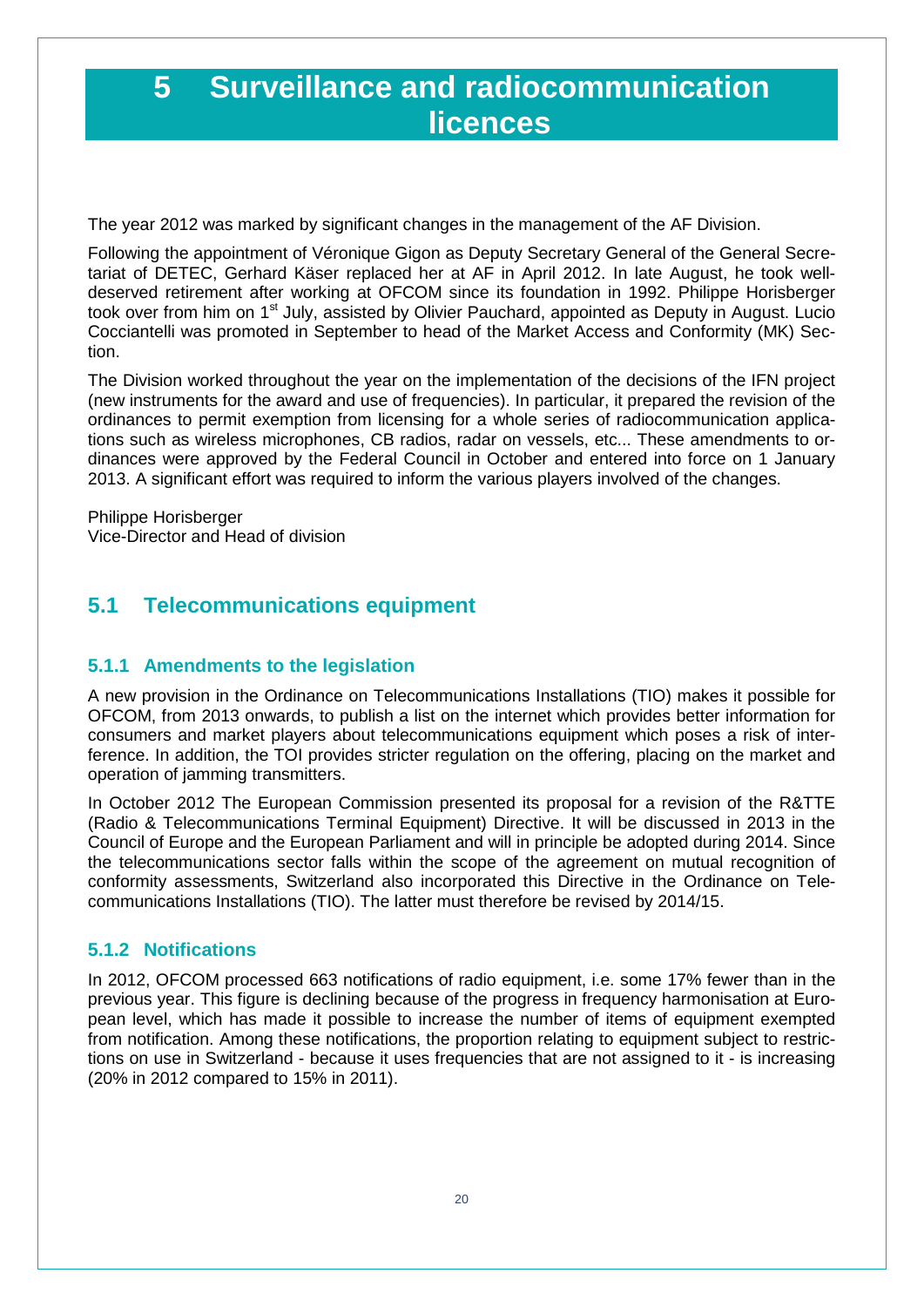

<span id="page-20-2"></span>**Figure 4: Number of notifications of radiocommunication equipment**

In 2012, OFCOM was committed, alongside the European Commission, to the establishment of a list of equipment for which notification is not necessary. This document, intended to clarify the situation with the players in the market, was published for the first time at the end of 2012. It will be updated regularly within the framework of a working group headed by OFCOM.

 **List of equipment for which notification is not necessary** [http://ec.europa.eu/enterprise/sectors/rtte/documents/index\\_en.htm#h2-5](http://ec.europa.eu/enterprise/sectors/rtte/documents/index_en.htm#h2-5)

#### <span id="page-20-0"></span>**5.1.3 Market observation**

In 2012, 51 new companies which place telecommunications equipment on the market and three exhibitions were visited by an OFCOM official. In this way OFCOM was able to provide specific information about market access of telecommunications equipment and update its database of telecommunications equipment importers, which now includes 1039 companies.

## <span id="page-20-1"></span>**5.2 Electromagnetic compatibility of electrical equipment and installations**

In the reporting year, OFCOM followed the discussions in the European Council and Parliament regarding the revision of the Directive on Electromagnetic Compatibility. The new text has been drafted and is expected to be formally adopted in early 2013. At that point, OFCOM will have to start work on revising the relevant Swiss legislation.

#### *EMC see 5.4 "Surveillance of devices and equipment and preventive measures, p. 23 § 2, 5.4.1 "Preventive measures", p. 25 § 3 and 6.2.1 "CEM", p. 28*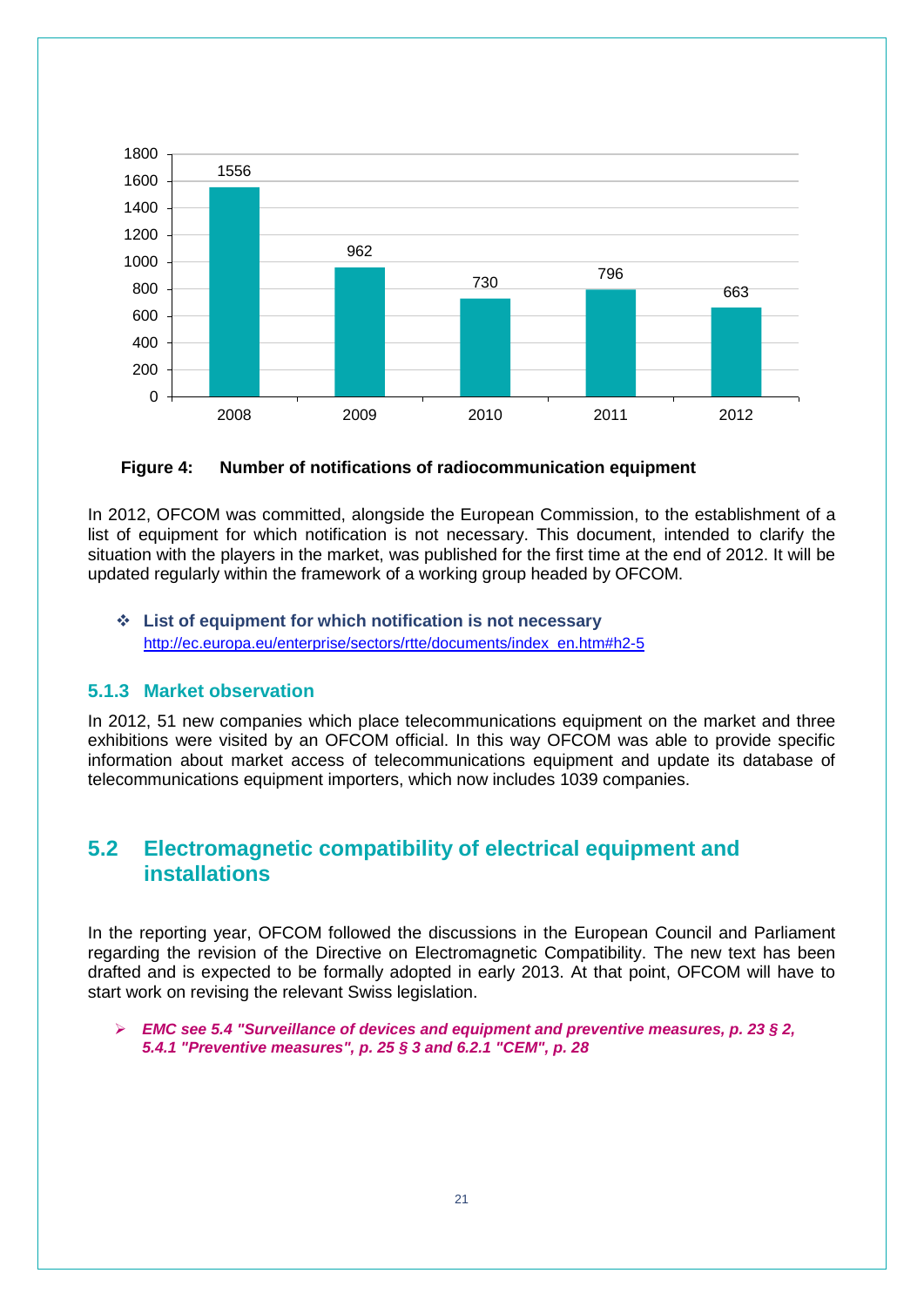## <span id="page-21-0"></span>**5.3 Radiocommunication licences**

The use of frequencies for professional needs (taxis, transport companies, emergency services, police, fire, public administrations, etc.) is reflected in the number of radio licences for land mobile radio.

In 2012 the number of licences required for use by the national security network for fire-fighters, police and medical services, etc. (POLYCOM) again increased markedly, with the further expansion of cantonal sub-networks. Rescue and security organisations are increasingly switching from analogue to digital radio communications. The trend towards combining more local fire brigades into regional fire departments also continued. With these mergers to form larger associations, synergies can be exploited.

Overall, the number of licences and the number of licensed devices increased once again in land mobile radio.

As in the last few years, in 2012 there was a slight increase in the number of amateur radio, maritime and Rhine vessel licences. However, the decrease in the mobile aeronautical radio sector seems to be continuing, although somewhat less rapidly than in the previous year. There is also a continuing decline in the numbers of "citizens' band radio" and "pager" equipment.



<span id="page-21-1"></span>

#### **one-stop shop**

[www.ebakom.admin.ch](http://www.ebakom.admin.ch/)

We advise our customers to use our online "Virtual front desk"; the processing of licence applications and registrations for radio examinations is handled very efficiently electronically, and independently of office hours.

[www.ebakom.admin.ch](http://www.ebakom.admin.ch/)

*"OFCOM Online" see also 8 "Resources and Organisation, p. 35*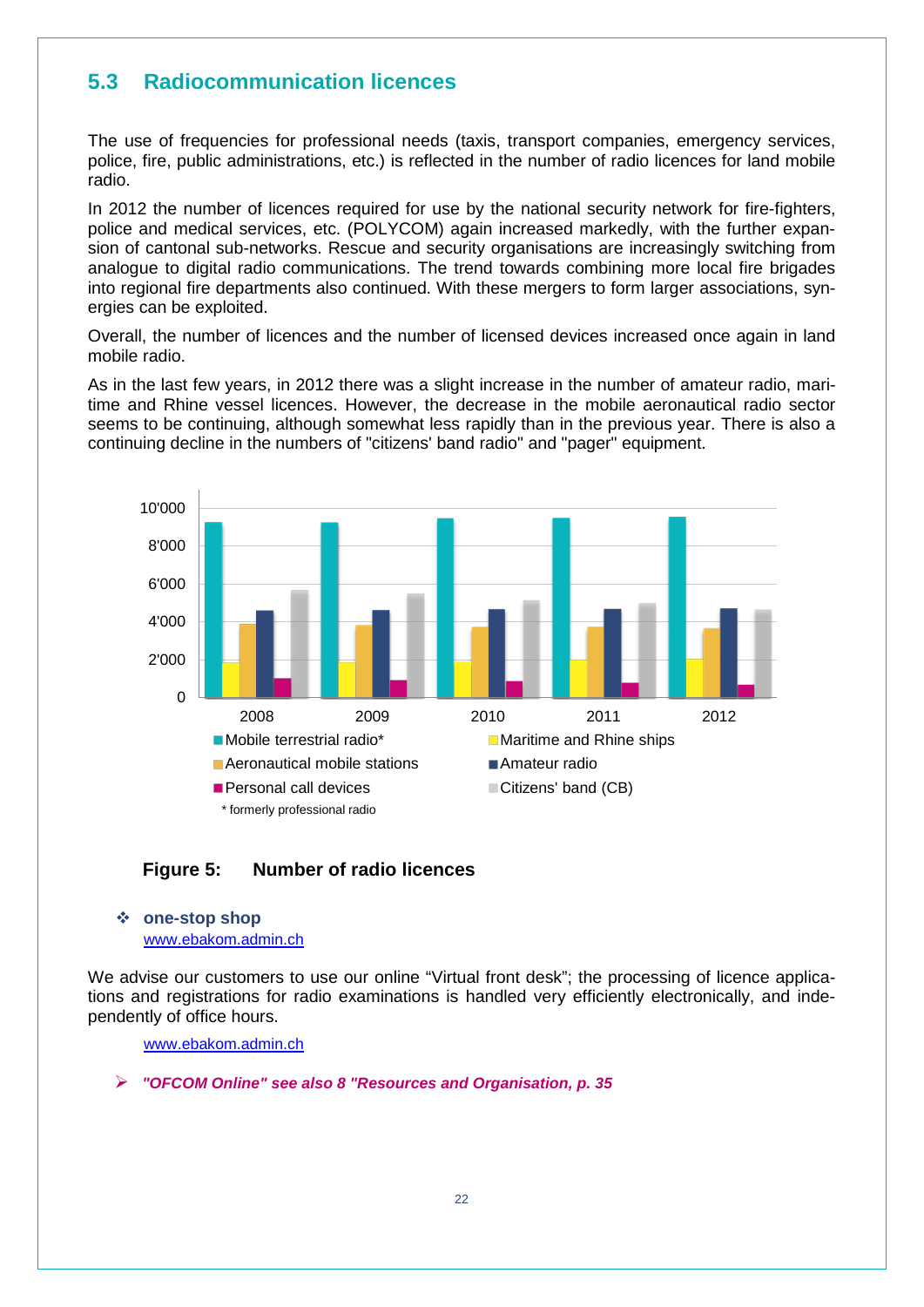#### <span id="page-22-0"></span>**5.3.1 Radio operators' examinations**

Compared to the previous year, the number of candidates - spread across the four types of examination - has not seen any further reductions. In all, 770 candidates passed a radio operators' examination required under international provisions.



<span id="page-22-2"></span>**Figure 6: Number of radio examination**

### <span id="page-22-1"></span>**5.4 Surveillance of devices and equipment and preventive measures**

As required by the performance mandate defined for the Office by the Federal Council, OFCOM must take prevention and control measures in relation to telecommunications equipment and the electromagnetic compatibility of electrical equipment. 150 items of telecommunications equipment and 28 items of electrical equipment were tested in 2012. The rate of non-conformity of telecommunications equipment remained high (90%); 160 items out of 178 did not meet the applicable requirements (88% in 2011). As in the past, the most problematic areas were the declaration of conformity (67% non-conformity compared to 70% in 2011), the technical dossier (64% compared to 59% in 2011), characterisation (48%, as in 2011) and the essential requirements (42% compared to 38% in 2011). 105 items of equipment (59%, compared to 58% in 2011) had not been subjected to a conformity assessment by the manufacturer or had undergone an inappropriate procedure.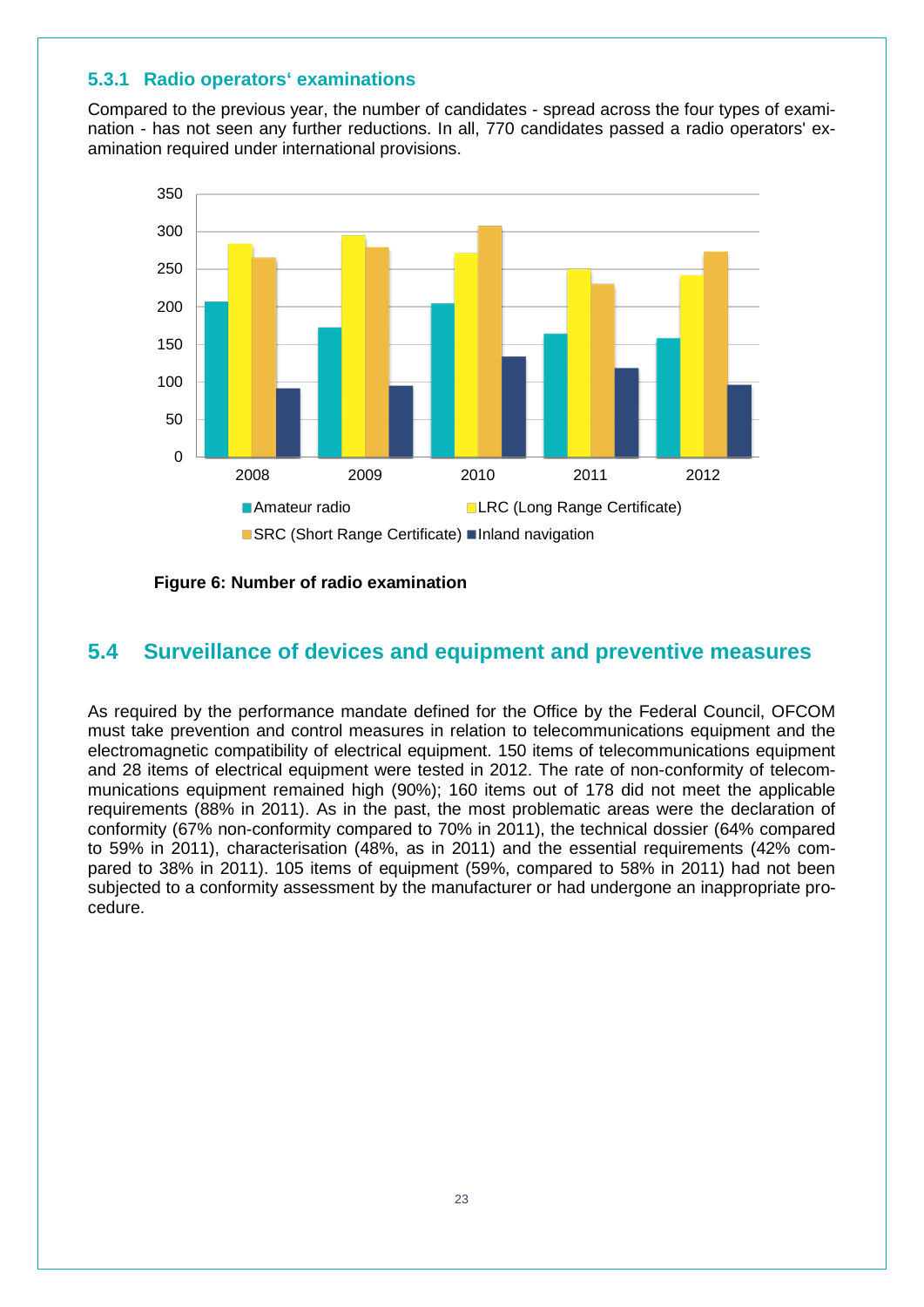

**Figure 7: Most frequent non-conformity rates among equipment inspected** 

<span id="page-23-0"></span>Of the 95 procedures initiated in 2012, 14 involved market surveillance in relation to electromagnetic compatibility (EMC) and 81 in relation to telecommunications equipment. In the same period, 13 procedures were concluded in the EMC sector and 93 in the telecommunications equipment sector, of which some involved several items of equipment. OFCOM was therefore able to conclude 106 procedures in total.

#### *EMC see also 5.2 "Electromagnetic compatibility of electrical equipment and installations", p. 21, 5.4.1 "Preventive measures, p. 25 § 3 and 6.2.1 "CEM", p. 28*



<span id="page-23-1"></span>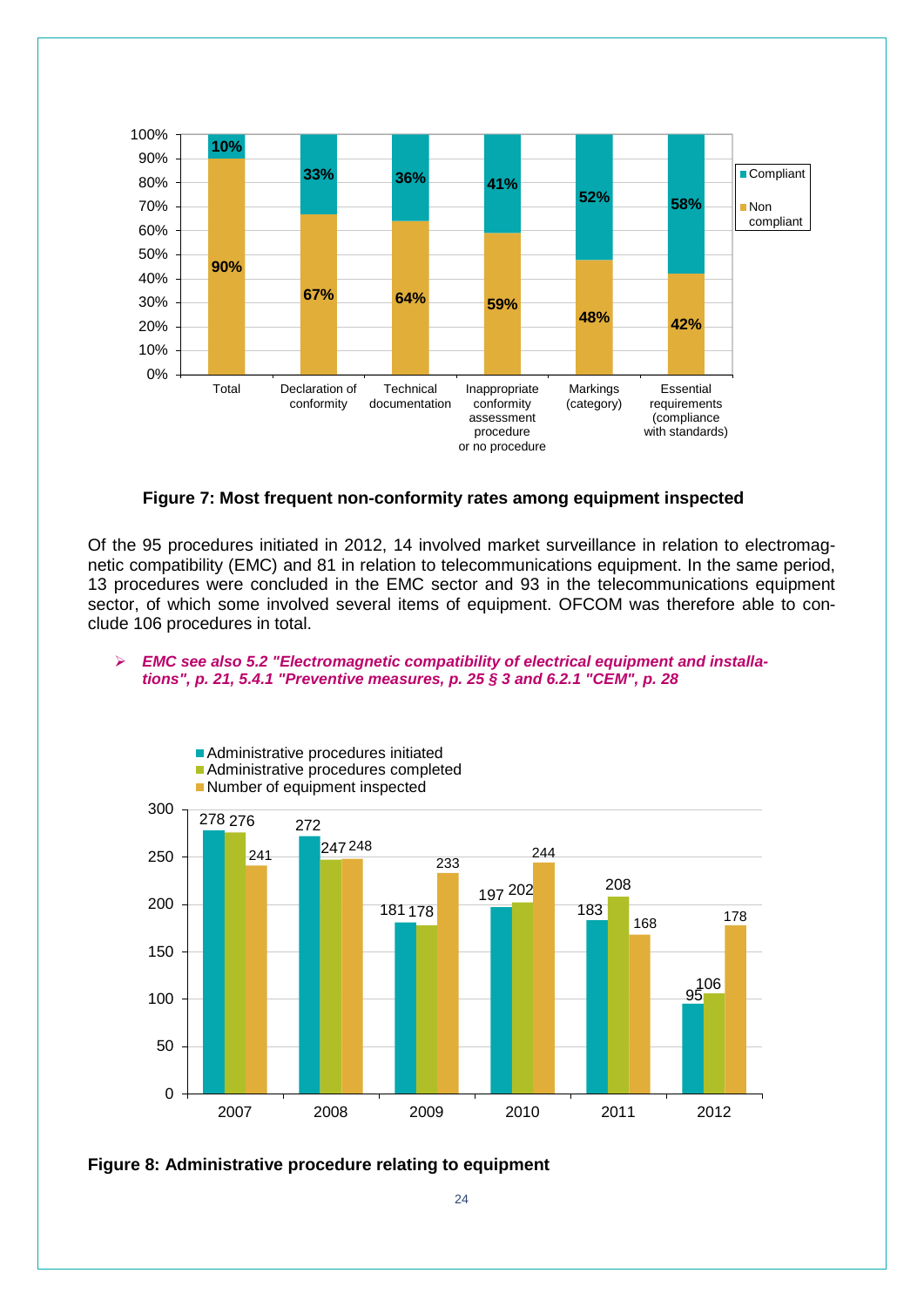#### <span id="page-24-0"></span>**5.4.1 Preventive measures**

In 2012, OFCOM continued to provide up-to-date information on the changes in the conditions of use of the spectrum for wireless microphones. Market players were thus able to prepare for the entry into force of the new provisions on 1 January 2013.

#### **Wireless microphones**

<http://www.bakom.admin.ch/themen/geraete/00568/01208/index.html?lang=en>

OFCOM will also be publishing on the internet information about telecommunications equipment which it has tested and which does not comply with the applicable requirements, in particular the technical requirements. In these cases, the Office issues a ban on the sale of such equipment, since its use can interfere with radio traffic or the reception of radio and television programmes. By checking on the internet, consumers can find out if the product they are intending to buy is not in conformity. However, the fact that an item of equipment does not appear on this list in no way guarantees its conformity.

http://www.bakom.admin.ch/themen/geraete/04113/index.html?lang=enIn 2012, the Office continued the briefings on the legal framework in relation to electromagnetic compatibility. With the help of other players in the sector (suppliers of measuring equipment, laboratories, consultants,...), it also began to prepare an information day on this topic. This event will be held in January 2013.

#### *EMC see also 5.2 "Electromagnetic compatibility of electrical equipment and installations", p. 21, 5.4 "Surveillance of devices and equipment and preventive measures, p. 23 § 2 and 6.2.1 "CEM", p. 28*

OFCOM's efforts to provide information also focused on the issues related to the technical nonconformity of energy-saving LED lamps. In fact, a European campaign conducted in 2011 revealed that 33% of the lamps tested were technically non-compliant. In Switzerland, 16 of the 21 lamps checked in 2012 had this same problem and could cause interference in the radio spectrum.

 **Energy-saving LED lamps: a source of interference?**  <http://www.bakom.admin.ch/dokumentation/Newsletter/01315/04042/04057/index.html?lang=en>

## <span id="page-24-1"></span>**5.5 Surveillance of the frequency utilisation and preventive measures**

#### <span id="page-24-2"></span>**5.5.1 Amendments to the legislation**

As a result of technical advances and regulatory developments at the international level, it is possible to waive the licensing obligation for the utilisation of certain parts of the frequency spectrum. The amendments to the relevant ordinances will enter into force on 1<sup>st</sup> January 2013 and allow the unlicensed use of wireless microphones, citizens' band radio (CB), radar - both on ships and for ground/wall-probing radar [GPR/WPR]) - paging systems and certain types of remote controls. The use at sea of portable maritime radio equipment with digital selective calling (DSC) has now been authorised: this will make it possible to improve the safety of various groups of users (divers or windsurfers who end up a long way from their boat or from the coast).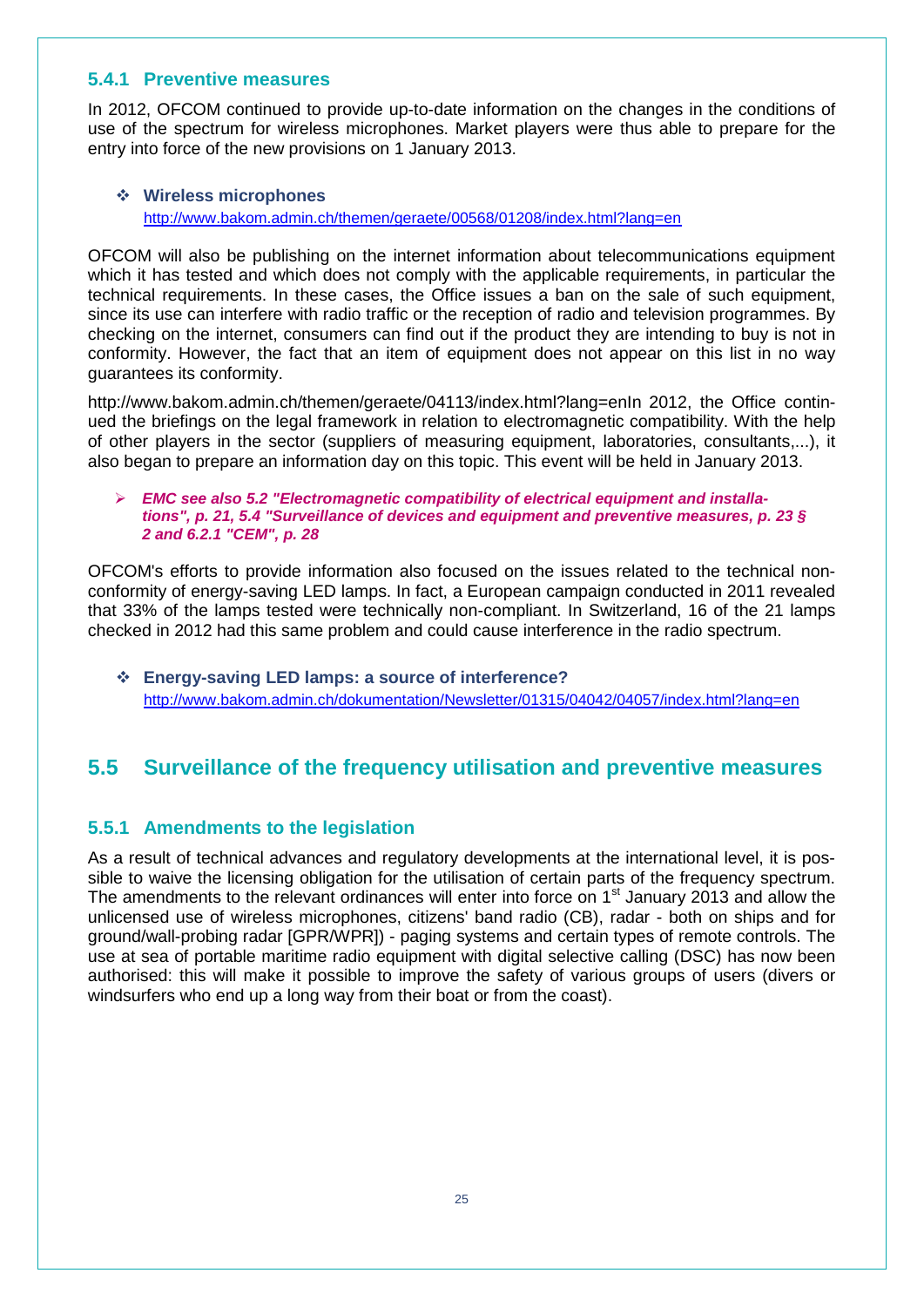#### <span id="page-25-0"></span>**5.5.2 Licence inspections**

The performance mandate imposed by the Federal Council envisages that surveillance of licensees will be ensured by means of a sufficient number of targeted inspection and prevention measures each year. In 2012, we checked a total of 197 licences (206 in the previous year) on site, including, in accordance with a list of priorities, mainly licences which had not changed in five years. The high figure of 70% irregularities increased slightly compared to the previous year (67%). More serious infringements, such as for example the use of additional radio frequencies which had not been awarded in the licence, were pursued within the framework of 68 procedures (70 in the previous year).



#### <span id="page-25-3"></span>**Figure 9: Results of licence inspections**

#### <span id="page-25-1"></span>**5.5.3 Other checks on utilisation of frequencies**

In 2012, 200 items of equipment which had been operated without a licence or which was not in conformity were inspected (previous year: 247). The corresponding 120 procedures (previous year: 200) meant there was a net increase of 18 new licences (previous year: 68).

#### <span id="page-25-2"></span>**5.5.4 Preventive measures (e.g. information)**

We provided information and advice to 44 potential customers, in particular regarding wireless microphones (PMR) and professional mobile radio (PMR).

In relation to amendments to ordinances which enter into force on  $1<sup>st</sup>$  January 2013 we provided spectrum users and licensees with detailed information on the upcoming changes, via the internet and by means of letters to customers.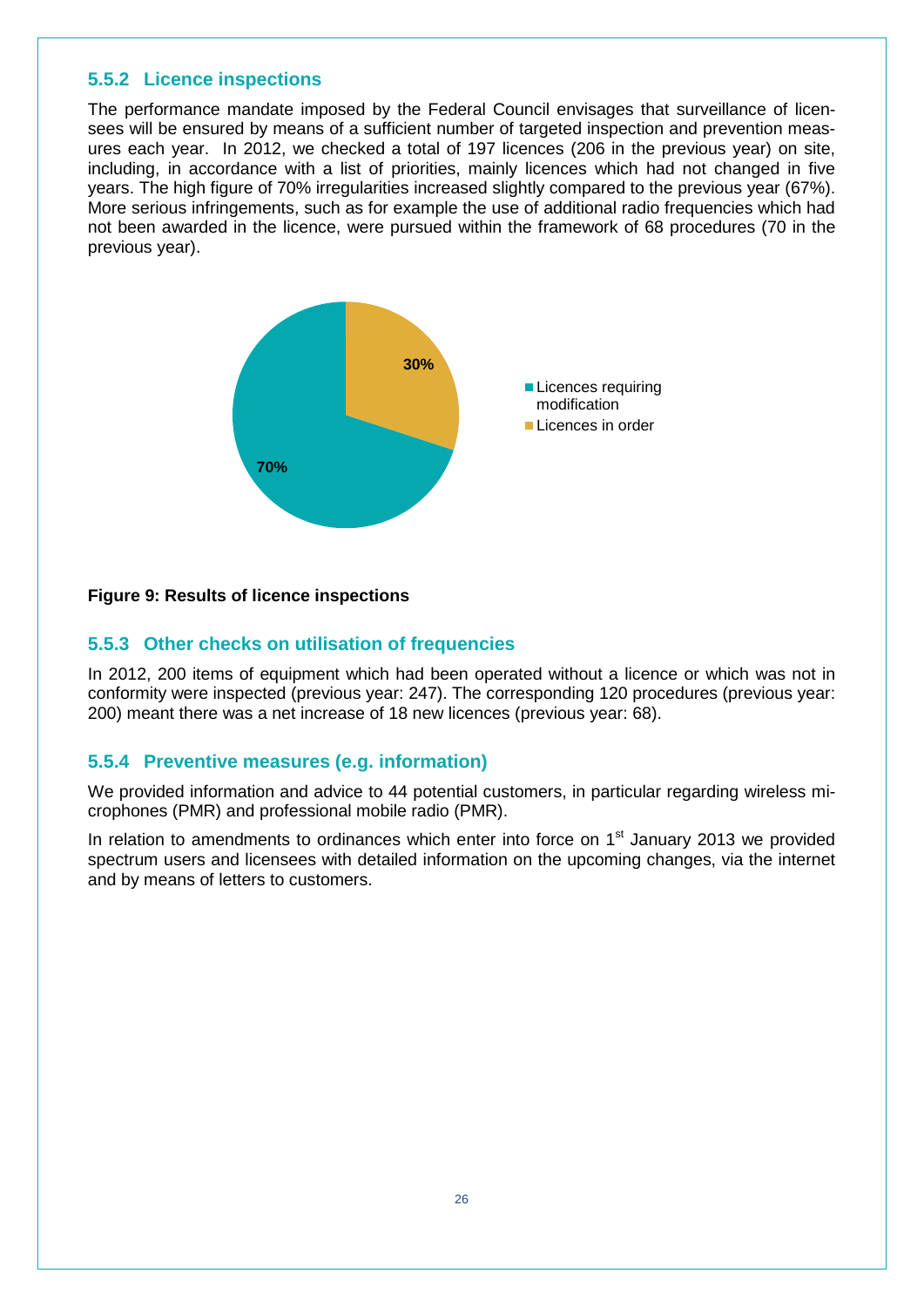## **6 Frequency Management**

<span id="page-26-0"></span>The World Radiocommunication Conference of the International Telecommunication Union (ITU), which is held every three to four years, was the first important occasion for the Frequency Management Division in 2012. The national preparations for this Conference had taken several years to complete.

The second major event was the re-assignment of the mobile radio frequencies in the first quarter of the year by ComCom. The years of technical preparations by FM helped bring the auction to a satisfactory conclusion. The creation of the new mobile radio landscape under the changed conditions will also keep FM very busy in 2013.

Peter Pauli Vice-Director and Head of Division

## <span id="page-26-1"></span>**6.1 Frequency planning**

#### <span id="page-26-2"></span>**6.1.1 At international level**

At the World Radiocommunication Conference (WRC-12) held in Geneva in February 2012, OF-COM represented the spectrum policy interests of Switzerland. The extension of the mobile radio allocation in region 1 in the frequency range +/- 694-790 MHz was among the most important results of the WRC-12. This allocation will take effect after the WRC-15. The discussions associated with this allocation will keep OFCOM's Frequency Management Division very busy over the next few years. Furthermore, the WRC-12 decided on additional internationally harmonized frequency allocations for civil aviation, as well as for various scientific services.

#### **Results of the WRC-12**

<http://www.bakom.admin.ch/dokumentation/Newsletter/01315/04042/04060/index.html?lang=de> (document available in German, French and Italian only)

The international agreement on the use of the spectrum (the Radio Regulations), updated at the World Radiocommunication Conference, is a multilateral treaty negotiated between the administrations involved. Following on from the WRC-12, OFCOM made preparations so that the Federal Council can ratify the new Radio Regulations and so that it can become effective at the national level.

The spectrum policy interests of Switzerland are put forward and represented by OFCOM's Frequency Management Division in the relevant European and international bodies. In 2012 OFCOM worked in particular within the Electronic Communications Committee (ECC) and its working groups.

#### **Working groups of the ECC which are relevant to spectrum policy**  <http://www.cept.org/ecc/groups-list>

#### <span id="page-26-3"></span>**6.1.2 At national level**

The Swiss National Frequency Allocation Plan (NFAP) is updated annually. The latest version includes adjustments which we had to make as a result of the decisions of the 2012 World Radiocommunication Conference. NFAP-2013 was approved by the Federal Council in October 2012 after consultations with national spectrum users. The new NFAP becomes effective the  $1<sup>st</sup>$  of January 2013.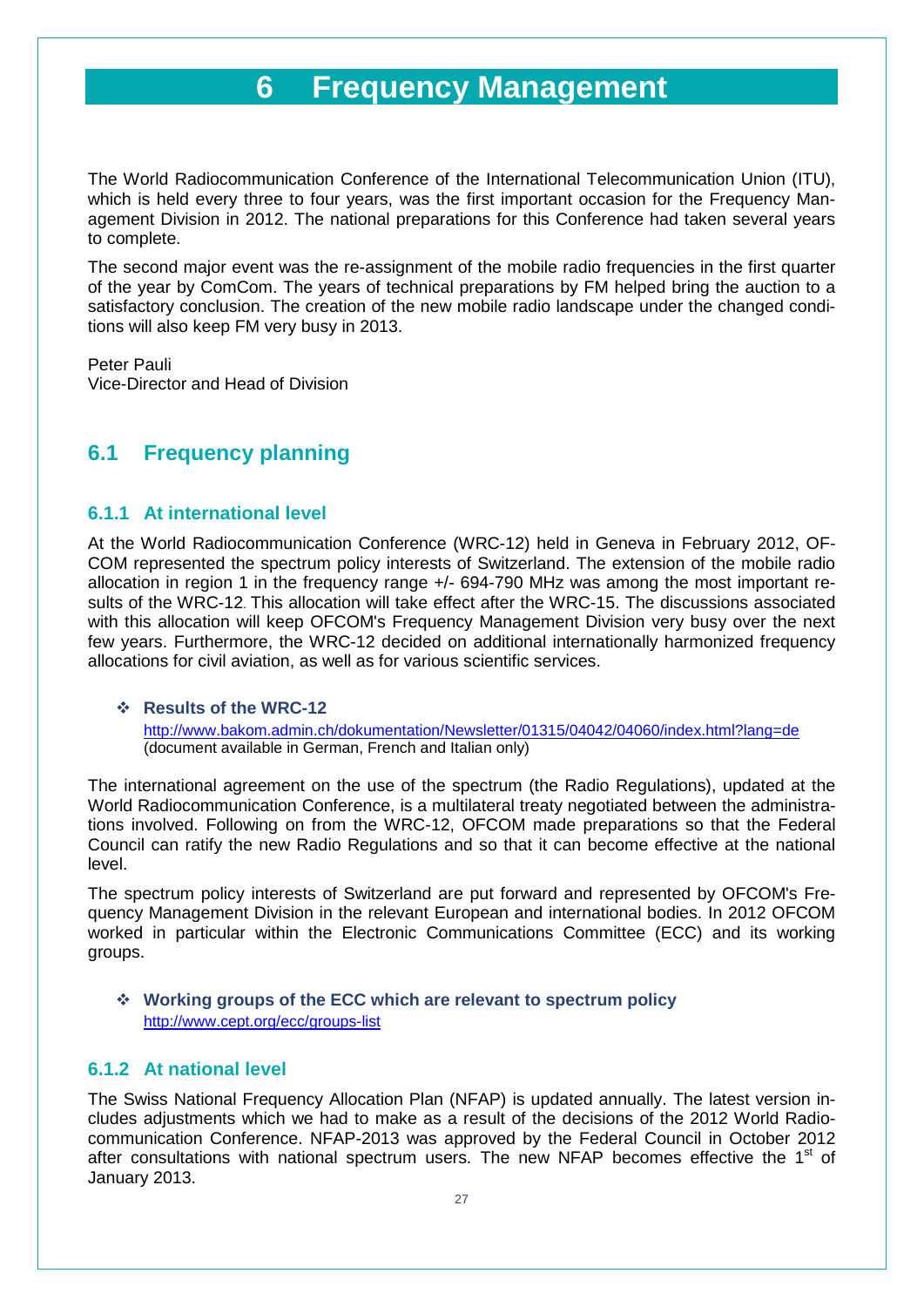#### **NFAP-2013**

<http://www.bakom.admin.ch/themen/frequenzen/00652/00653/index.html?lang=en>

In 2012 we also revised various technical interface requirements (Radio Interface Regulations = RIR). The RIR describe the prerequisites for the use of radio spectrum by radio equipment. In addition to technical parameters, they also include frequency bands, as well as the possible mandatory requirement for a radio licence in Switzerland.

#### **technical interface requirements** <http://www.bakom.admin.ch/org/grundlagen/00563/00575/01285/index.html?lang=en>

### <span id="page-27-0"></span>**6.2 Electromagnetic compatibility**

#### <span id="page-27-1"></span>**6.2.1 EMC** (**E**lectro**M**agnetic **C**ompatibility)

Since several units of OFCOM contribute to the implementation of the Ordinance on Electromagnetic Compatibility (OECM), the management decided first to transfer the EMC competency centre from the Frequency Management (FM) Division to the Surveillance and Radiocommunication Licences (AF) Division and secondly to make it a Section. This change, effective as of 1 January 2013, will make it possible to exploit synergies and to bring the decision-making centres closer together. The definitive performance mandate for this new Section will be drawn up in 2013.

The EMC technical conformity checks, carried out in the context of market surveillance procedures, were again carried out at METAS (the National Metrology Institute), since OFCOM will not have adequate infrastructure available until mid 2013.

These checks revealed shortcomings, for example in the quality of the interface cables used for measurements of multimedia devices. Since the standards do not take into account the qualitative aspects, the results of the analyses which are carried out are difficult to reproduce and differ significantly from one laboratory to another. Another problem which was encountered concerns the excessive radiation from flat-screen televisions, owing to the fact that no standard specifies a limit below 30 MHz. Unfortunately, the standardisation committees are not yet fully aware of these issues.

In 2012, OFCOM strengthened its commitment to the EMC standardisation committees, by assuming chairmanship of the 'TK CISPR' technical commission of the Swiss Electrotechnical Committee (SEC). This body focuses primarily on issues related to interference radiation from electrical installations and equipment.

#### *EMC see also 5.2 "Electromagnetic compatibility of electrical equipment and installations", p. 21, 5.4 "Surveillance of devices and equipment and preventive measures, p. 23 § 2 and 5.4.1 "Preventive measures, p. 25 § 3*

#### <span id="page-27-2"></span>**6.2.2 EMF** (**E**lectro**M**agnetic **F**ields)

The EMC/EEMC competency centre continued to give effective technical support to the cantonal and federal authorities in the application of the Ordinance on Protection from Non-Ionising Radiation (OPNIR).

OFCOM had to use all its weight within the various working groups tasked with defining the implementation of the OPNIR in an attempt to reduce the complexity of implementing this ordinance. However, the low level of emission limits in Switzerland compared to other countries, as well as the complexity and duration of the cantonal investigative procedures, remain the largest obstacles which must be overcome in order to simplify significantly the framework conditions and to promote the development of fourth-generation mobile telephone networks.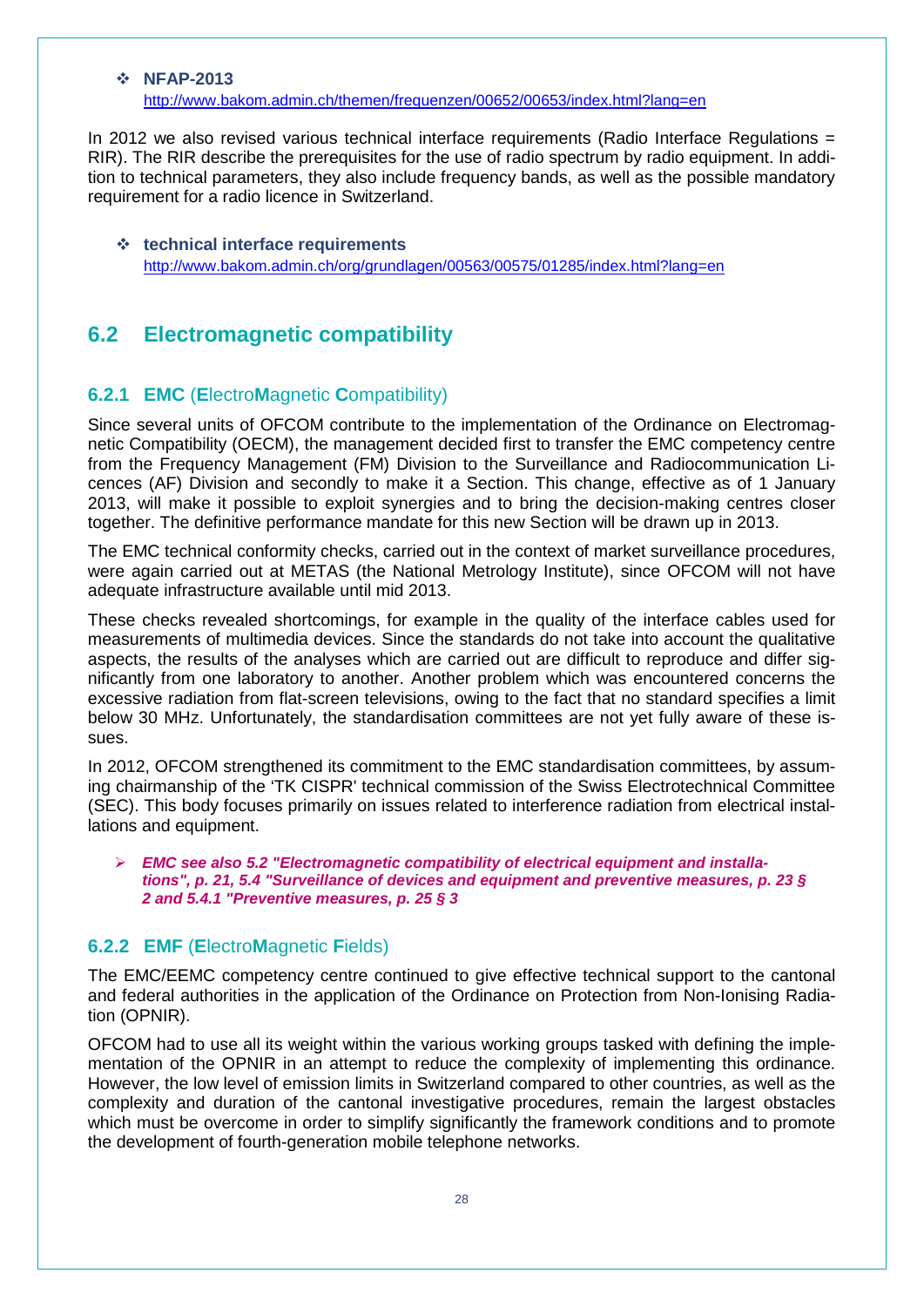## <span id="page-28-0"></span>**6.3 Radio technology**

#### <span id="page-28-1"></span>**6.3.1 Interference from mobile satellite terminals in the adjacent UMTS frequency bands**

In Europe in the 1990s, the 1900-1980 MHz, 2010-2025 MHz and 2110-2170 frequency ranges were assigned to the terrestrial mobile radio systems (IMT2000 / UMTS). Adjacent frequencies were intended for corresponding satellite systems. In this plan, it was assumed that satellite systems with an orbit of about 20,000 kilometres – known as the MEO system - would be used for this. In practice, however, other satellite mobile communications systems with a geostationary orbit of approx. 36,000 kilometres are becoming more common. The associated mobile satellite terminals naturally do not have the same technical characteristics as originally assumed. In a report by the European Conference of Postal and Telecommunications Administrations (CEPT), their potential for interference was examined and it was clarified under what technical conditions they can be operated in the 1980-2010 MHz and 2170-2200 MHz frequency range, in order to minimise the effect on the UMTS frequency bands. OFCOM took part in drawing up this report, which is expected to be published in 2013.

#### <span id="page-28-2"></span>**6.3.2 Pseudolites**

Pseudolites (pseudo-satellites) are terrestrial transmitters which emit signals similar to satellite navigation signals and which can be used for determining positions inside buildings or in topographically difficult terrain. Various radio services, as well as GPS and GALILEO receivers, may suffer interference as a result of their unregulated use. Within the framework of the CEPT, simulations were carried out in the 1164-1215 MHz, 1215-1300 MHz and 1559-1610 MHz frequency bands, which highlight the potential for interference by pseudolites. Though the CEPT report also indicates technical countermeasures, aviation authorities in particular have major reservations about any interference effects on satellite navigation receivers. It will therefore be necessary to clarify regulatory measures at the European level.

#### <span id="page-28-3"></span>**6.3.3 Radiocommunication Assembly (RA-12)**

Before every World Radiocommunication Conference (WRC), a Radiocommunication Assembly (RA) takes place. Among other things it regulates the structure and working methods of the radio sector of the International Telecommunication Union (ITU). In January 2012, 613 delegates from the Member States, together with a number of representatives from industrial and scientific organisations took part in the RA-12 in Geneva. OFCOM headed a working group on new wireless technologies which revised a resolution on Short Range Devices (SRDs) and drew up three new resolutions on Cognitive Radio Systems (CRS), Electronic News Gathering (ENG) and Green Radio. These resolutions also served as a basis for the subsequent work of the WRC-12.

#### <span id="page-28-4"></span>**6.3.4 Joint Task Group 4-5-6-7**

The World Radiocommunication Conference (WRC-12) decided in February to provide additional radio spectrum for mobile telephony. A joint working group, Joint Task Group 4-5-6-7, has the responsibility on the one hand for identifying suitable frequency ranges. On the other hand, JTG 4-5- 6-7 will draw up the technical and regulatory provisions which were decided on at the WRC-12 and provide work towards the possible use of the frequency range from approx. 694 to 790 MHz for mobile radio. This frequency range has to date been reserved exclusively for broadcasting and related applications. The final decisions will be taken at the 2015 World Radiocommunication Conference, among other things on the basis of the results of the JTG 4-5-6-7.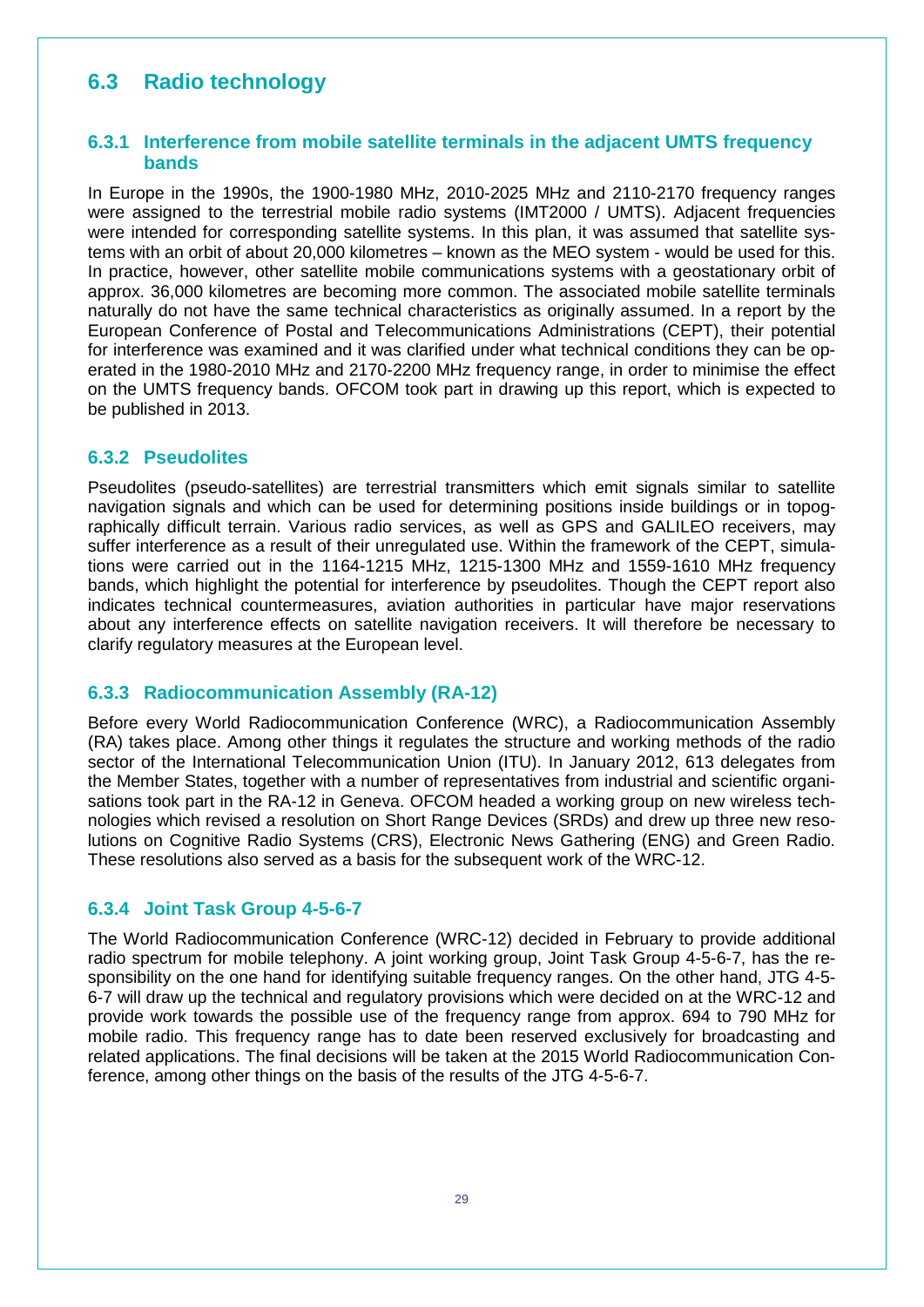## <span id="page-29-0"></span>**6.4 Frequency assignment**

#### <span id="page-29-1"></span>**6.4.1 Broadcasting**

Developments in the mobile radio sector also have an impact on the broadcasting sector. For example, in close collaboration with the broadcasting licensees we drew up planning concepts for the freeing-up of TV channels 61 to 69 (the digital dividend).

In digital radio broadcasting, we prepared the assignment of radio channels so that the new regional digital radio network could start operating with DAB+ in December in Zurich.

In the FM sector, after a comprehensive analysis we instigated a paradigm shift: in the future, radio broadcasters will be able to plan and optimise their networks themselves. With the provision of the necessary data, the definition of the processes and regulation of special cases, the necessary preparation work has been completed, so that the change can be implemented from 2013 onwards.

With regard to radio interference from Italy we have made a little progress: however, further solutions will be required owing to changes in digital television in Italy. We will continue talks with the Italian administration in the forthcoming year.

#### <span id="page-29-2"></span>**6.4.2 Mobile communication**

After the mobile radio auction, which we monitored closely from the technical spectrum perspective, in February we once again analysed the conditions for the use of the spectrum along the national frontiers. In negotiations with neighbouring countries we achieved the result that the Swiss operators of the new mobile radio technology LTE will be able to plan along the country's frontiers, subject to the usual conditions.

 *Mobile auction see also 3.2.4 "Mobile radio licences", p. 17, § 1, 8.1.1 "Income and expenditure account", p. 35, § 3 and 8.1.1.1 "Income" p. 36*

For GSM-R railway radio we were also able to gain some additional channels in the corresponding border region, in cooperation with Germany and Austria.

One major focus throughout the year was the frequency resources to be deployed, often at very short notice, for events and conferences, where wireless applications play an increasingly pivotal role in terms of organisation, security and coordination. Despite technological advances in the field of automatic frequency selection, much manual coordination work and human expertise is still required for trouble-free use of the spectrum.

#### <span id="page-29-3"></span>**6.4.3 Microwave radio**

Several major mobile operators have chosen a new equipment partner for microwave radio. We monitored the operators when the new equipment was launched onto the market; with a view to a transfer of knowledge, we held a microwave seminar for planners, project workers and suppliers on current topics such as the potential interference effects of wind farms on radio links, as well as the use of adaptive modulation (ACM, a procedure in which modulation and therefore the transmitted data rate adjusts dynamically during operation).

The opening-up of the 42 GHz frequency band provides mobile operators in particular with an additional method of feeding signals to their base stations.

Initial investigations into the use of a technology - which is otherwise used in mobile communications to increase transmission rates (MiMo) - indicate that the end of technological development in microwave radio has not yet been reached, despite the expansion of fibre networks.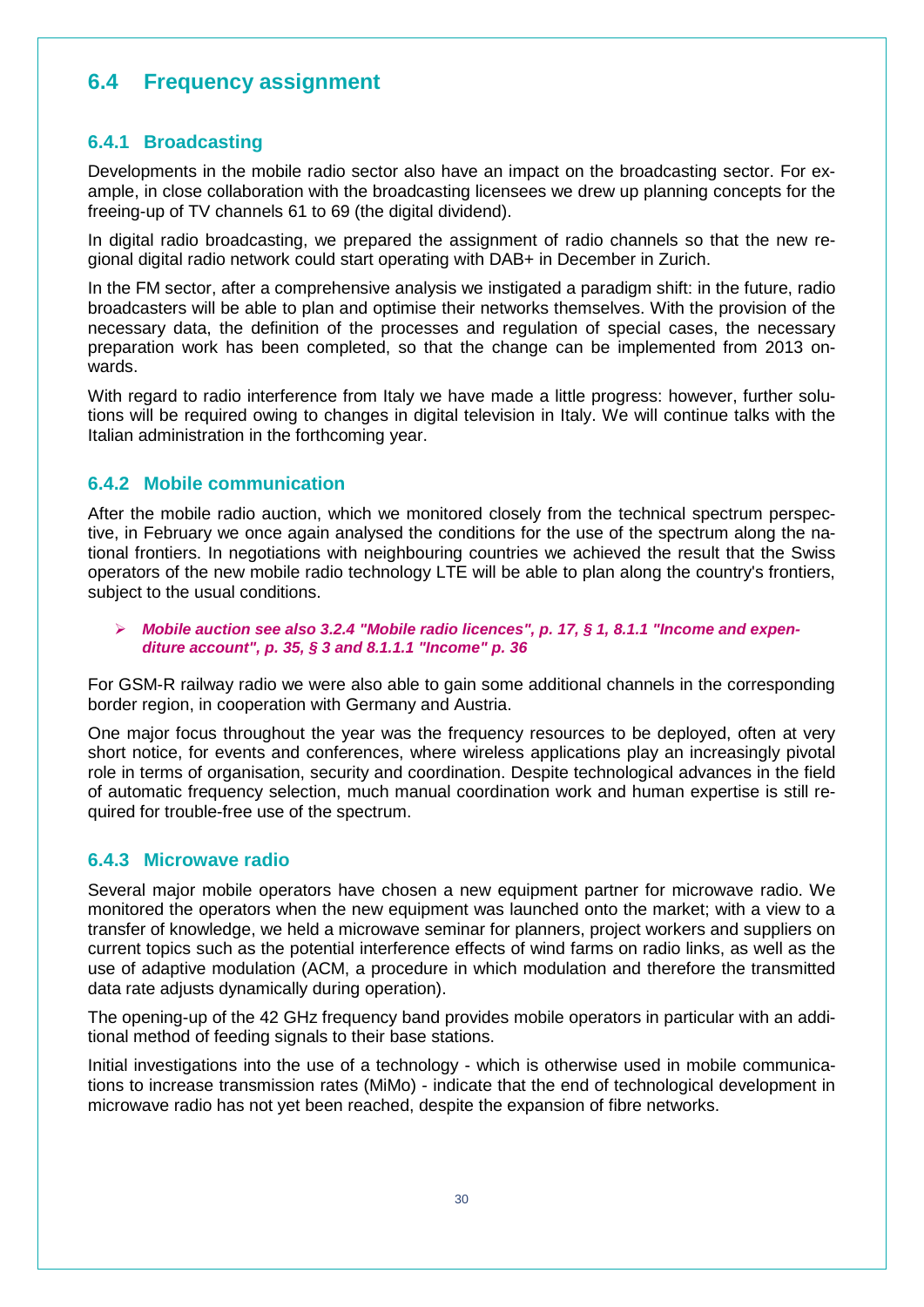## <span id="page-30-0"></span>**6.5 Radio Monitoring**

#### <span id="page-30-1"></span>**6.5.1 Radio Monitoring**

In the context of the frequency auction we had to examine the compatibility of mobile radio with other services. Two effects emerged from the analysis of the interference potential of the new mobile radio networks on the cable TV networks and connected devices: many domestic installations are sensitive to interference, either because they were not properly installed or because they are out of date. The second vulnerability is the susceptibility of the terminals themselves to interference and their defective wiring.

The reciprocal effects of radar installations and new mobile radio networks were also investigated and the appropriate measures arranged.

The expansion of the mobile radio networks again resulted in many incidents of interference in the 1920-1930 MHz UMTS frequency range due to unlicensed cordless telephones which were ordered directly on the internet or imported from abroad.

#### <span id="page-30-2"></span>**6.5.2 Reporting centre of radio interference**

Despite the digitisation of the police, fire and rescue services' radio networks, the number of interference incidents did not fall. Though we had to locate fewer cases of spectrum interference, we were nevertheless confronted with more cases of incorrect operation and concepts of use. Thanks to the continuous availability of the interference reporting centre at OFCOM, we were able to resolve all problems within a reasonable time.

#### <span id="page-30-3"></span>**6.5.3 Notifications of interference handled by Radio Monitoring**

Of the approximately 800 internal and external tasks faced by Radio Monitoring, about 50% concerned interference reports. The most frequent cases of interference were with radio and television reception; here the causes of the interference can differ greatly.

| Year                 | 2010 | 2011 | 2012 |  |  |
|----------------------|------|------|------|--|--|
| Interference reports | 436  | 397  | 413  |  |  |

<span id="page-30-4"></span>**Table 4: Interference reports**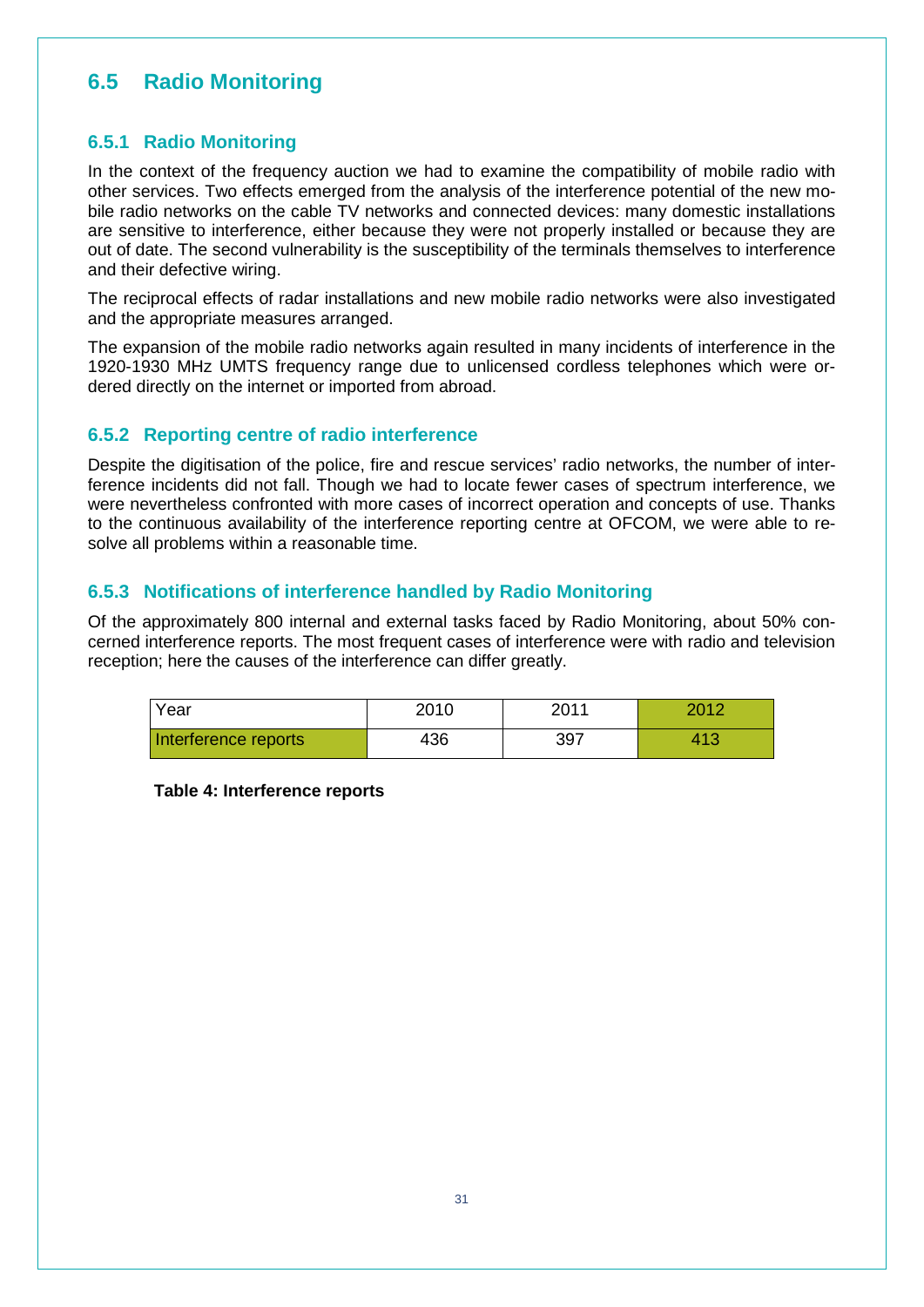## **7 International Relations**

<span id="page-31-0"></span>In 2012 there continued to be one question at the core of the conflicts between the industrialised countries and the developing countries in various international forums: what role should governments play in defining the rules on the internet? Disagreement on this issue meant that in December 2012 the industrialised countries and some developing countries declined, at least for the time being, to sign the new telecoms agreement of the ITU at the World Conference on International Telecommunications. This issue was controversial as well within the discussions at the UN. As a compromise, on which Switzerland was also active, it was decided to establish a UN Working Group in Geneva with representatives of governments, business and civil society to analyse these issues more closely. A number of questions also remain open in relation to the implementation of the liberalisation of domain names adopted by ICANN, the global body which administers internet addresses. The theme of "Internet Governance" will therefore generate fierce political debate in the coming years during the preparatory process for the 10-year review of the World Summit on the Information Society (WSIS).

#### Frédéric Riehl Vice-Director and Head

 *ICANN see also 3.4 "Internet Domain .swiss", p. 18, 4.2 "Activities of the Information Society Business Office", p. 19 and 7.4. "Information Society", p. 33*

## <span id="page-31-1"></span>**7.1 The International Telecommunication Union (ITU)**

Beyond the regular activities of the ITU (in particular the annual session of the Council in July 2012), 2012 was marked by two important meetings held in Dubai: the World Telecommunication Standardisation Assembly (WTSA, 18 - 29 November 2012) and the World Conference on International Telecommunications (WCIT, 3 - 14 December 2012). The WTSA-12 decided on the working framework for the standardisation sector for the next 4 years. The WCIT-12 was entrusted with reviewing the Melbourne International Telecommunication Regulations (ITR) dating from 1988. The negotiations on this new ITR revealed differences of opinions, so Switzerland, like the other western countries, did not sign these final Acts, considering that certain clauses of the ITR-2012 should be studied more closely.

## <span id="page-31-2"></span>**7.2 The European Union (EU)**

The year 2012 was marked by the adoption of two high-priority legislative dossiers from the Digital Agenda for Europe: the multi-annual radio spectrum policy and the regulations on roaming charges. To implement this programme, the Commission is working closely with the member States through a group of high-level representatives. Switzerland, represented by OFCOM, participates in the meetings of this group as an observer.

The multi-annual Radio Spectrum Policy, adopted in March 2012, envisages the provision of the 800 MHz band for electronic communication services by 1 January 2013. In addition, the programme plans to assign a portion of the spectrum extending to at least 1200 MHz to mobile data transfer by 2015. Another key measure is the production of an inventory of the existing uses of the spectrum and of the possible future demand for radio frequencies in the Union between 400 MHz and 6 GHz. The European Commission has invited Switzerland to participate in the preparation of this inventory.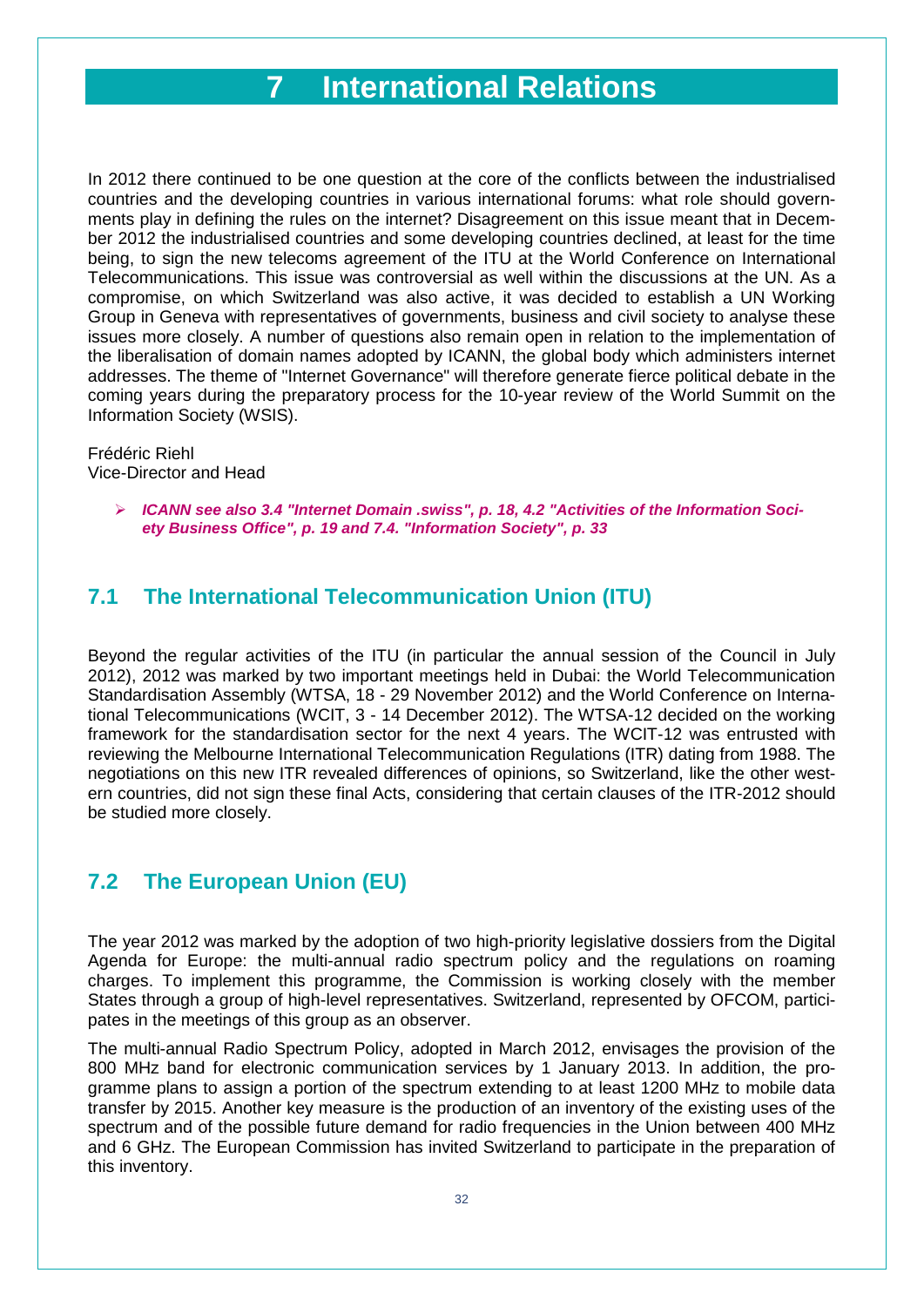## <span id="page-32-0"></span>**7.3 TV5 Monde**

OFCOM participated in the work of the financial commission of TV5 and in the preparation of its recommendations to senior officials with a view to optimising funding of the channel. OFCOM defended maintaining the distribution of TV5 Monde and the transition to High Definition (HD) television, believing that these are priority activities. At the same time it pointed out that TV5 Monde should find economies within the channel and increase its own revenue, even though the situation in the advertising market has become difficult. Finally, it emphasized that it was important to lay down development priorities for the channel which take into account the current financial difficulties.

Within the framework of the reform of the company *Audiovisuel extérieur de la France* (AEF), OF-COM favoured the option which fixes at 49% the share in the capital of TV5 Monde held by the company *France Télévisions*. In this way the channel will be guaranteed to maintain its status as an independent company under public law. The Office also stressed that reform of the AEF must not prejudice the independence and autonomy of the TV5 Monde channel or its multilateral character.

## <span id="page-32-1"></span>**7.4 Information Society**

At the UN, the preparations for the 10-year review of the implementation of the results of the World Summit on the Information Society (WSIS) held in Geneva in 2003 and Tunis in 2005 have begun. OFCOM has lobbied for a preparatory process which builds as far as possible on existing processes and on the multi-stakeholder approach. This approach references the cooperation between state and non-state participants at all levels.

Since the industrialised countries and the G77 countries are still divided on the issue of the role of governments in the governance of the Internet, Switzerland has encouraged a comprehensive consultation process within the UN and supports the establishment of a multi-stakeholder working group on this theme. In addition, OFCOM coordinated Switzerland's participation in the WSIS Forum of the ITU, UNESCO and UNCTAD (the United Nations Conference on Trade and Development) in Geneva in May 2012 and in the  $7<sup>th</sup>$  Internet Governance Forum held in November 2012 in Baku, Azerbaijan.

In the Government Advisory Committee (GAC) of the Californian ICANN Corporation, OFCOM lobbied for further reforms by ICANN and for a strengthening of the GAC. In relation to the liberalisation of generic internet domain names (gTLDs) adopted by ICANN, which is intended to permit new internet extensions such as .bank or .paris from 2013 onward, OFCOM lobbied for appropriate consideration to be given to the public interest.

- *ICANN see also 3.4 "Internet Domain .swiss", p. 18, 4.2 "Activities of the Information Society Business Office", p. 19, 7. "International Relations", p. 32*
- *Information Society see also 4.1 "Key areas in the information society", p. 18, 4.2 "Activities of the Information Society Business Office", p. 19*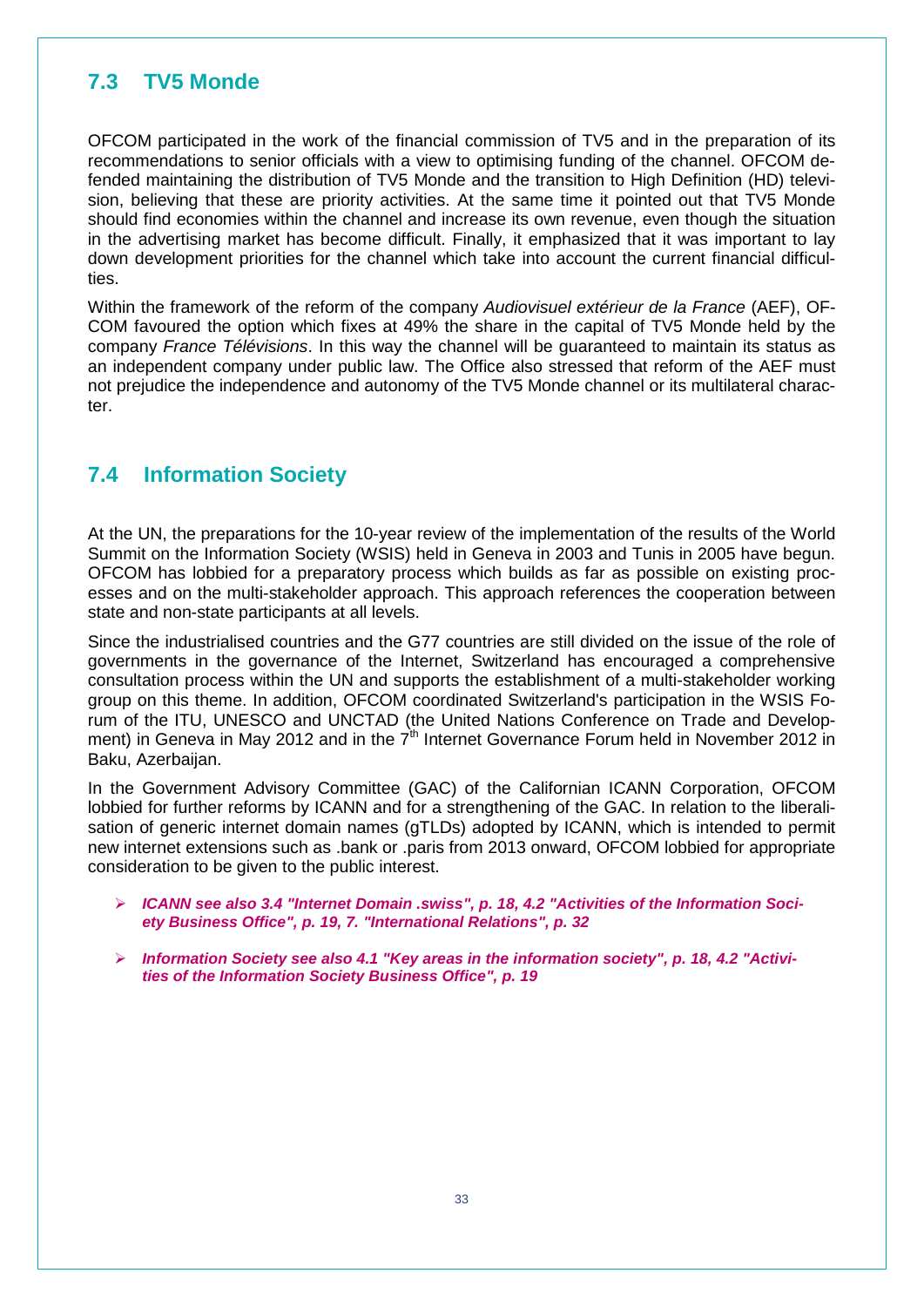## <span id="page-33-0"></span>**7.5 The Council of Europe (CoE)**

OFCOM represented Switzerland at the meetings of the new Steering Committee on Media and Information Society (CDMSI). It was elected to the Bureau of this Committee, which is committed to advancing issues relating to the governance of public service media, the protection of freedom of expression and information in the new information and communication technologies such as the internet and online media. A representative of OFCOM was elected to the post of Vice-Chairperson of the Committee of Experts on Rights of Internet Users (MSI-DUI), whose goal is to draw up a compendium of the rights of internet users. The Office was also involved in the preparatory work for the first Council of Europe Conference of Ministers responsible for the media and the information society, a conference which will be held in Belgrade, Serbia, in October 2013. Switzerland stressed that, in its work in relation to the media and the information society, the Council of Europe focuses on its key competencies, namely human rights issues. In this way it is attempting to avoid encroaching on areas handled by other bodies within the Council of Europe (CoE) or by the European Union (EU).

## <span id="page-33-1"></span>**7.6 Satellite Organisations**

As an elected member of the Consultative Committee of the European Telecommunication Satellite Organisation EUTELSAT IGO, OFCOM assisted the Executive Secretariat of this organisation throughout the year in carrying out its tasks.

It also represented Switzerland at the 35<sup>th</sup> Assembly of Parties to the International Telecommunications Satellite Organisation (ITSO) in Uganda. Among other things, this meeting made it possible to extend the term of the ITSO Agreement until July 2021.

OFCOM was also mandated by the Confederation to participate in the 22<sup>nd</sup> Assembly of Parties of the International Mobile Satellite Organisation IMSO in London. In particular, the participants adopted a major reorganisation of the structure and operation of the General Secretariat of the Organisation, with the aim of significantly reducing the fees collected annually from the LRIT (Long-Range Identification and Tracking) data centres, which make it possible to monitor and identify vessels across the globe.

## <span id="page-33-2"></span>**7.7 Organisation for Economic Cooperation and Development (OECD)**

OFCOM also sits on the Committee on Information, Communications and Computer Policy (ICCP) of the OECD. In 2012, this body approved the Recommendation on international mobile roaming services, a text which provides for different options for drawing up agreements between two or more countries. It continued its work on revising the "OECD Guidelines on the Protection of Privacy", which since 1980 have been a key element at the global level of the harmonisation of the legal principles intended to regulate data protection. It also continued to examine "Guidelines for the Security of Information Systems and Networks." Adopted in 2002, these guidelines must be adapted to the evolution of technology and the essential future importance of the security of the infrastructure of the internet for the economy and for society as a whole. It is expected that these guidelines will be updated sometime in 2013.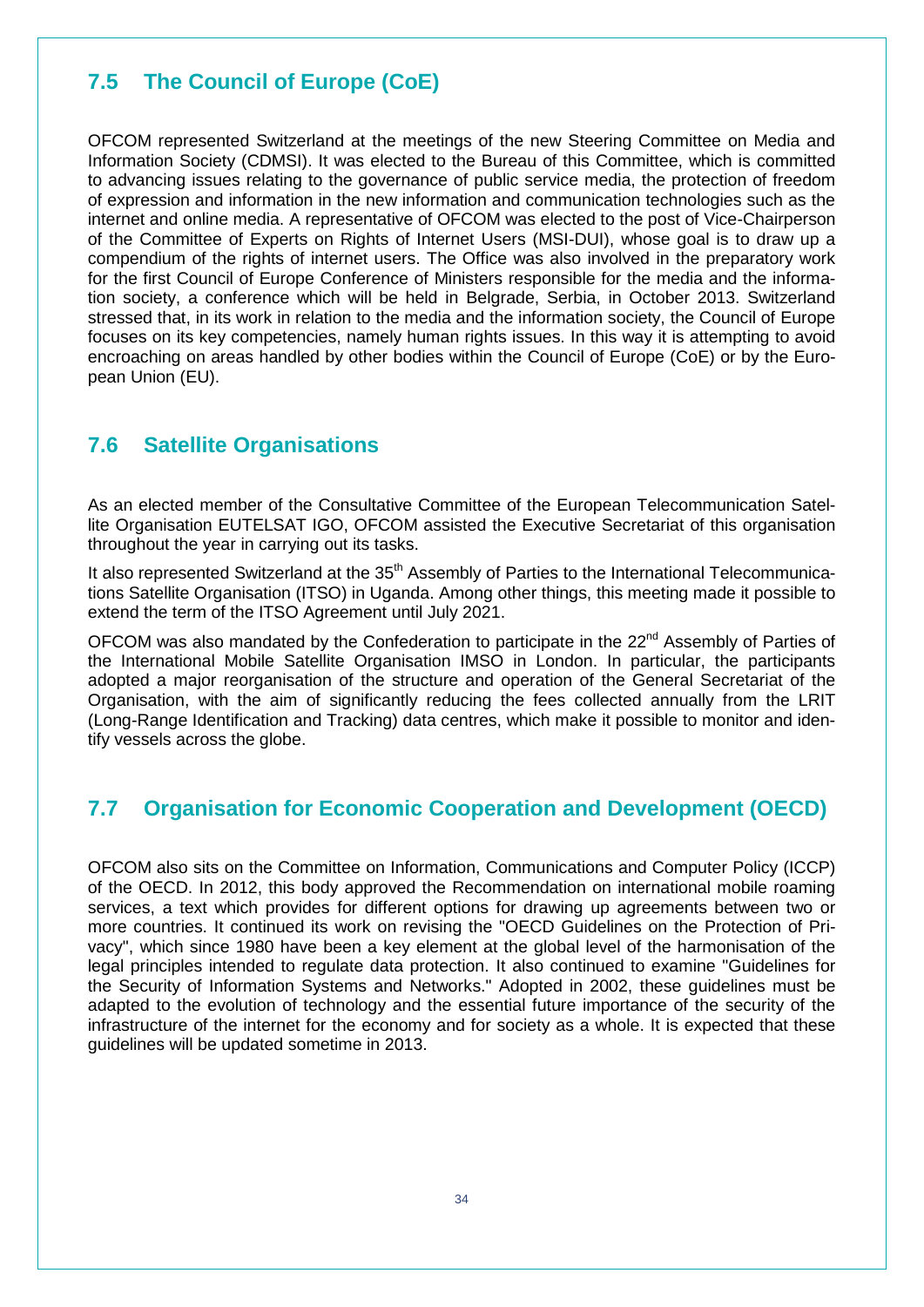## **8 Resources and organisation**

<span id="page-34-0"></span>Following the introduction of various electronic processes in previous years (e-Billing Out, electronic creditor workflow), in 2012 we continued working on the automation of work processes. As in the federal administration as a whole, in 2012 OFCOM introduced the electronic expenses procedure as an additional module. With this procedure, the processes associated with the settlement of travel expenses are now much simpler and more efficient. In addition, our specialists from the IT and Organisation Section, together with OFCOM's technical divisions, continued to work on the expansion of our "OFCOM Online" internet platform.

Christine Fuchs Head of Division

*"OFCOM Online" see also 5.3 Radiocommunication licences, p. 22 § 5*

### <span id="page-34-1"></span>**8.1 Finance**

#### <span id="page-34-2"></span>**8.1.1 Income and expenditure account**

The 2012 income and expenditure account showed a **total expenditure** of CHF 84.3 million, up by CHF 0.3 million (0.4%) on the previous year. Operating expenditure accounted for 69%, transfer expenditure 28% and other expenditure 3%. The operating expenditure includes OFCOM's financial outlay on human resources and materials, the service charges of other federal agencies and the non-financially effective depreciation of fixed assets. The transfer costs include contributions to international organisations and subsidies in the radio and television sector. The other expenses include bad debt losses.

The **regular total revenue** increased by CHF 4.3 million (7.9%) compared to the previous year and amounted to CHF 58.6 million. Of this, 48% was attributed to operating revenue and 52% to revenue outside the global budget. The operating revenue corresponds to OFCOM's administrative fees. The revenue outside the global budget includes radio licence fees (these constitute the majority at CHF 27.0 million, i.e. 89%), the licence fees from the licensed radio and television stations for special financing in the radio and television sector and the revenue from violations of the law (fines and confiscated profits).

In 2012, **extraordinary revenue** of CHF 738 million was recorded; this originates from a reallocation of mobile radio frequencies by auction. This extraordinary income was credited by the Federal Financial Administration to the amortisation account of the debt brake and thus serves to counterfinance the extraordinary expenditure in the federal budget in 2011 (CHF 2 billion: restructuring contribution to the SBB pension fund and infrastructure fund contribution). Ultimately, this revenue will not be limited to the term of the mobile radio licences awarded by auction and will be recorded in the respective years (up to 2028) on an accrual basis.

#### *Mobile auction see also 3.2.4 "Mobile radio licences", p. 17, 6.4.2 "Mobile communication", p.30 § 1 and 8.1.1.1 "Income" p. 36*

The **regular funding requirement** according to the income and expenditure account (excluding the extraordinary income from the mobile radio auction) amounted to CHF 25.6 million and was therefore CHF 3.9 million lower than in the previous year. This is essentially attributable to the transfer costs, down by CHF 3 million, resulting from a smaller contribution to the SRG's international offering (swissinfo).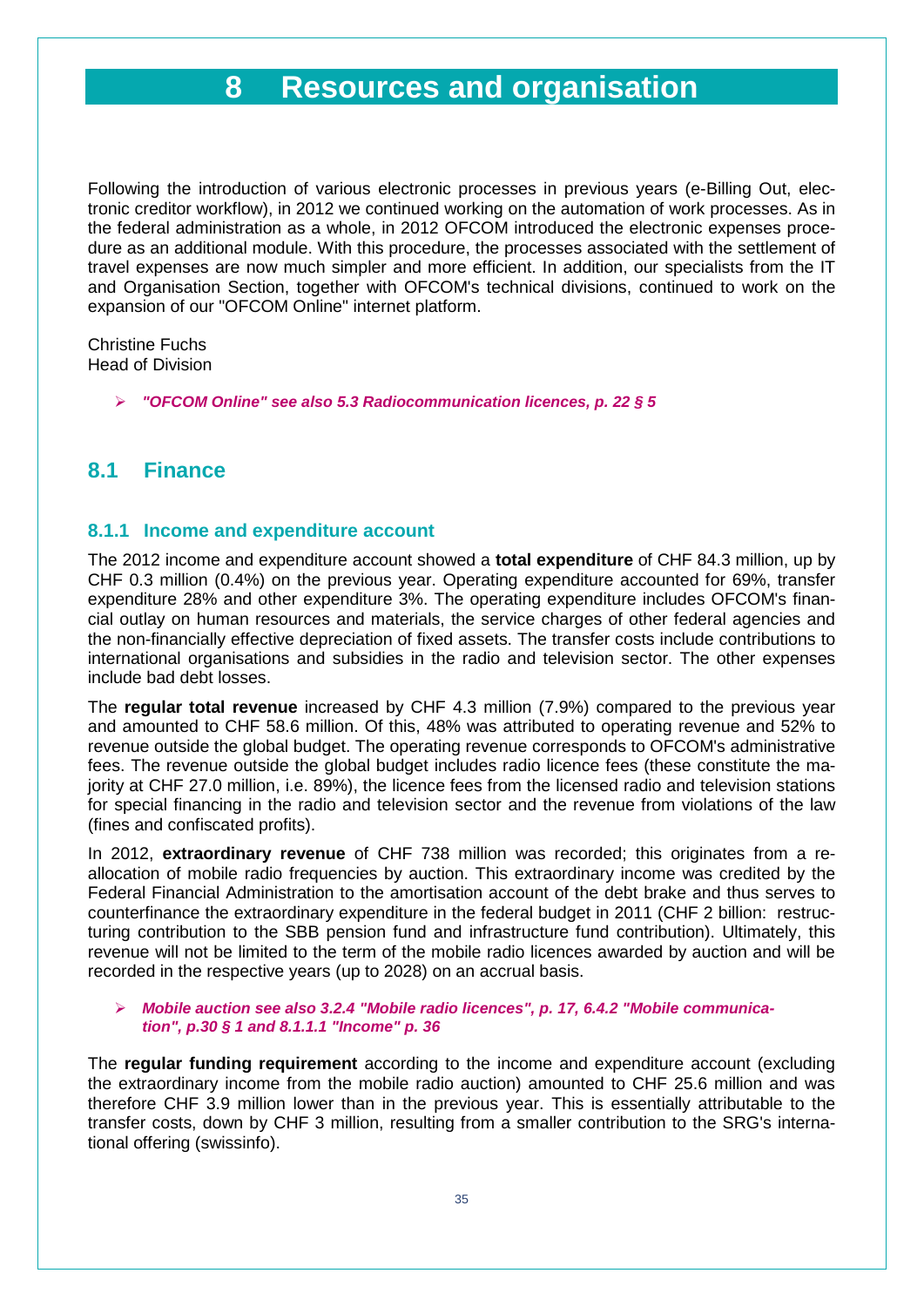#### **8.1.1.1 Income**

The regular total revenue (excluding extraordinary revenue from the mobile radio auction) was CHF 4.3 million higher than in the previous year. There were surplus revenues in the operating revenue, primarily from additional administrative revenues for carrying out the auction for allocation of the mobile radio frequencies (CHF 3.7 million) and from access and interconnection procedures in the telecommunication sector concluded in the year 2012. In the case of the annual radio licence fees and licence fees from radio and television broadcasters, revenues fell, as they did in the previous year.

 *Mobile auction see also 3.2.4 "Mobile radio licences", p. 17, 6.4.2 "Mobile communication", p.30 § 1 and 8.1.1 "Income and expenditure account", p. 35, § 3* 

#### **8.1.1.2 Expenditure**

Total expenditure increased by only CHF 0.3 million. OFCOM's operating expenditure (global budget) was a moderate CHF 0.9 million higher than in the previous year. In "other expenditure" in the cases of bad debt losses - the difference at plus CHF 2.4 million was large compared to the previous year. It is due to a single massive loss on receivables (bankruptcy of the debtor).

In contrast to the above-mentioned expenditure items, subsidies/financial aid (expenditure outside the global budget) fell by a total of CHF 3 million. This is mainly because the contributions to the international offering of the SRG (Swissinfo, TV5 and 3Sat) were CHF 3.5 million lower than in the previous year due to savings at swissinfo.

 *Contributions to the international offering of the SRG (Swissinfo, TV5, 3Sat) see also 2.1.2 p. 10 § 2*

Contributions to international organisations (also expenditure outside the global budget) remained the same as in the previous year.

#### <span id="page-35-0"></span>**8.1.2 Investment account**

OFCOM's capital expenditure was within the same range as in the previous year. Once again there was no revenue.

#### **8.1.3 Operating account (costs and services account)**

Coverage of costs at OFCOM rose by 6% to 46% compared to the previous year. This is mainly due to the additional/one-off administration revenue for carrying out the auction to allocate mobile radio frequencies, amounting to CHF 3.7 million [\(Equipment and](http://www.bakom.admin.ch/org/organisation/00537/01075/index.html?lang=en) [Radiocommunication](http://www.bakom.admin.ch/org/organisation/00537/01075/index.html?lang=en) Division) and to revenues for access and interconnection procedures concluded in 2012 (Telecom Services Division).

#### <span id="page-35-1"></span>**8.1.4 Special finance, radio and television**

The revenue for special finance of radio and television in 2012 exceeded costs by over CHF 1.0 million. Since the unused revenue is placed in the special fund for media research, new technologies in programme service broadcasting and archiving of programmes, this balance increased by CHF 1.0 million to CHF 8.8 million.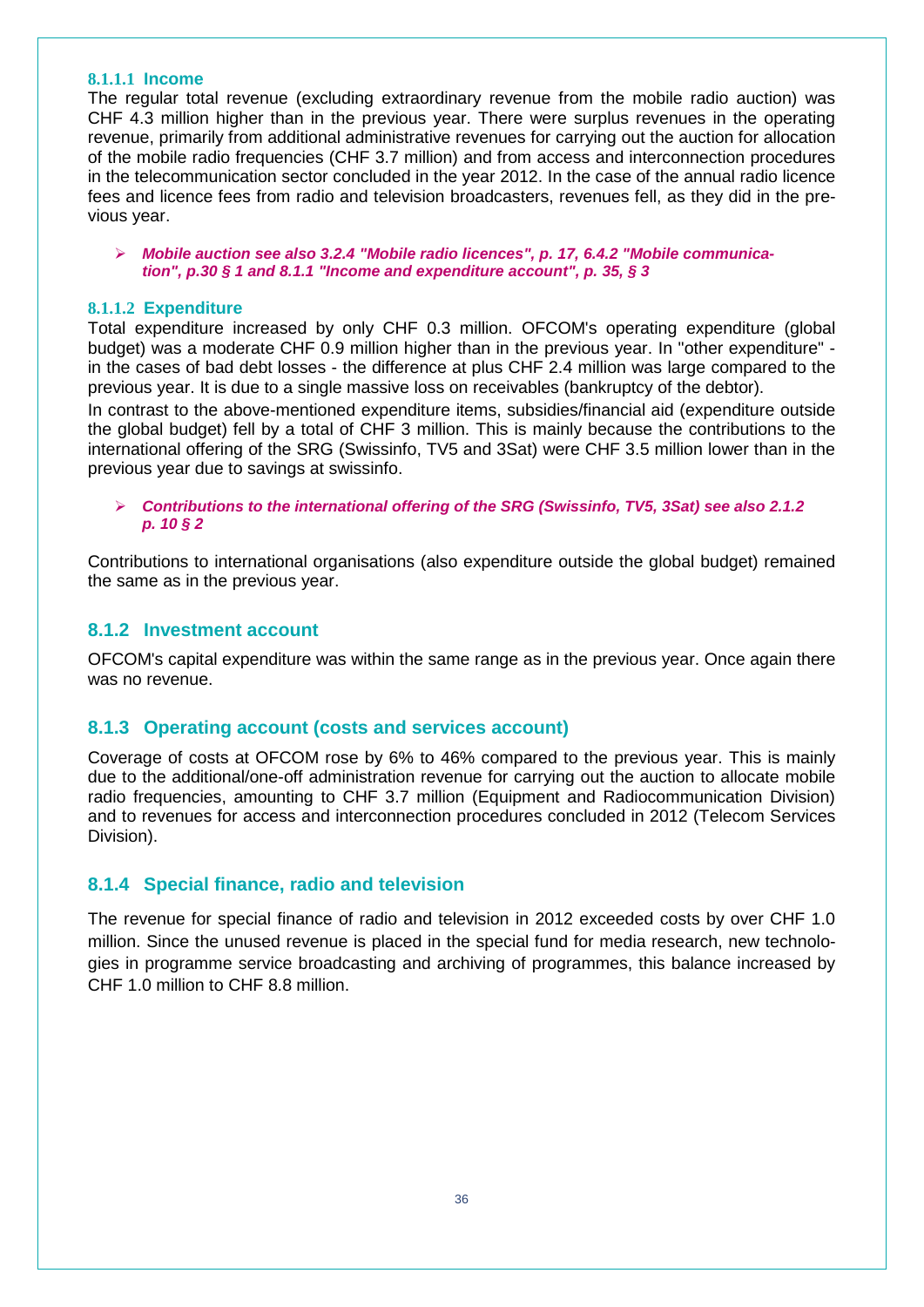| Financial development in the period 2010-2012 (according to the Confederation's New Accounting Model NAM) |  |  |
|-----------------------------------------------------------------------------------------------------------|--|--|
|-----------------------------------------------------------------------------------------------------------|--|--|

| 1. Profit and loss acoount (revenue, expenditure)                | 2010<br>(CHF mill.) | 2011<br>(CHF mill.) | 2012<br>(CHF mill.) | Change on<br>previous<br>year (CHF<br>mill.) | $\frac{9}{6}$ |
|------------------------------------------------------------------|---------------------|---------------------|---------------------|----------------------------------------------|---------------|
| 1.1 Ertrag                                                       |                     |                     |                     |                                              |               |
| Function revenue - global budget OFCOM                           | $-25.2$             | $-24.0$             | $-28.2$             | $-4.2$                                       | 18%           |
| Administrative fees                                              | $-25.1$             | $-23.6$             | $-27.9$             | $-4.3$                                       | 18%           |
| Resolution of reserves holiday/overtime credits                  | $-0.1$              | $-0.3$              | $-0.2$              | 0.1                                          | $-24%$        |
| Other revenue / (CO2 tax)                                        | 0.0                 | $-0.1$              | 0.0                 | 0.0                                          | $-45%$        |
| Revenue outside the global budget - regular                      | $-30.7$             | $-30.4$             | $-30.4$             | $-0.1$                                       | 0%            |
| Radio licence fees                                               | $-26.9$             | $-25.9$             | $-25.9$             | 0.0                                          | 0%            |
| Radio licence fees (not effective on financing)                  | $-1.1$              | $-1.1$              | $-1.1$              | 0.0                                          | 0%            |
| Revenue from administrative penalty procedures                   | $-0.6$              | $-0.5$              | $-0.6$              | $-0.1$                                       | 13%           |
| Licence fees, radio and television                               | $-2.2$              | $-2.8$              | $-2.8$              | 0.0                                          | $-1%$         |
| <b>Subtotal regular revenue</b>                                  |                     | $-54.3$             | $-58.6$             | $-4.3$                                       | 8%            |
| Revenue outside the global budget - extraordinary                |                     | 0.0                 | $-738.0$            | $-738.0$                                     |               |
| Revenue from re-allocation of mobile radio frequencies (Auction) | 0.0                 | 0.0                 | $-738.0$            | $-738.0$                                     |               |
| <b>Total revenue</b>                                             | $-56.0$             | $-54.3$             | $-796.6$            | $-742.3$                                     |               |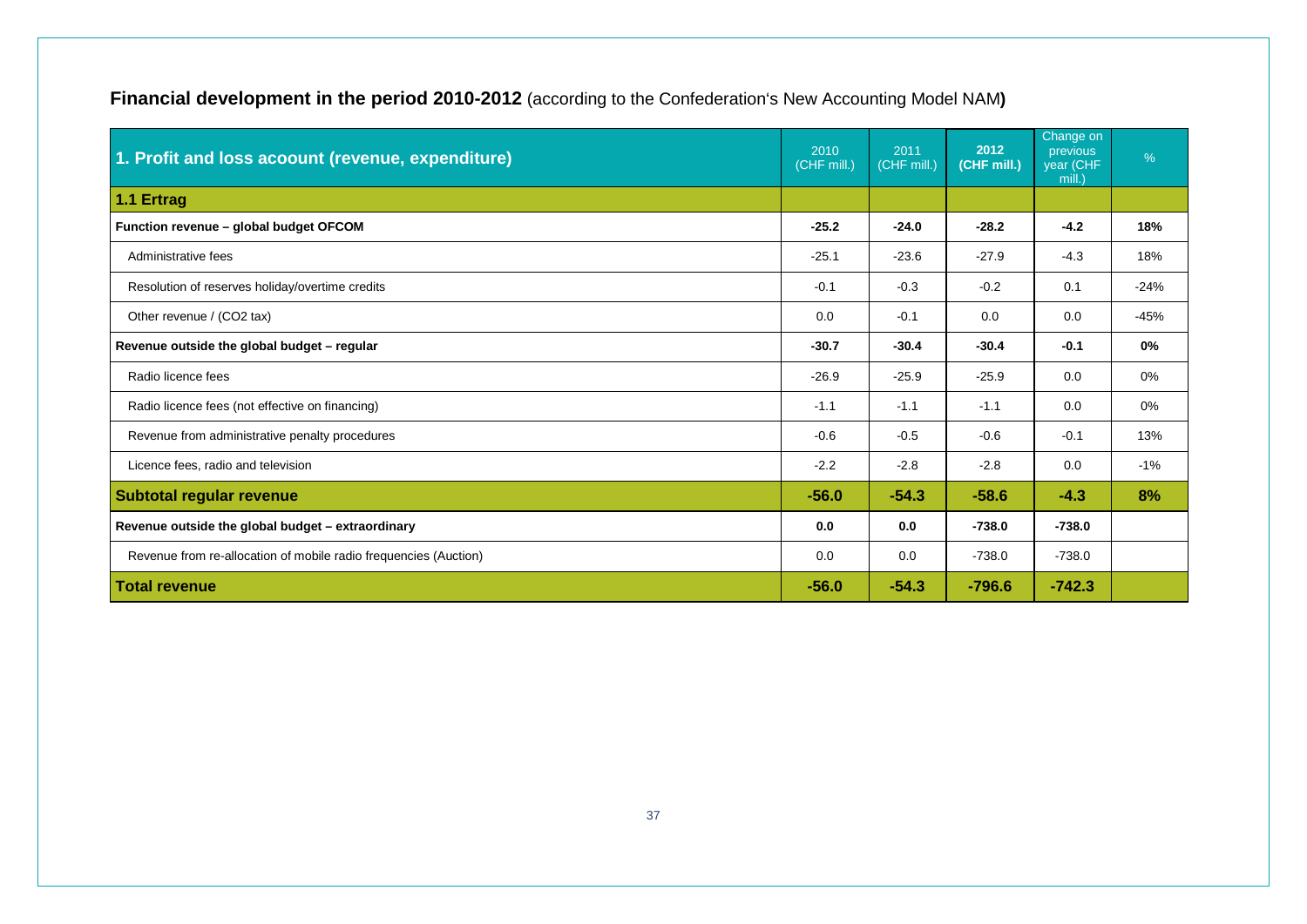| <b>1.2 Expenditure</b>                                                                            | 2010<br>(CHF mill.) | 2011<br>(CHF mill.) | 2012<br>(CHF mill.) | Change on<br>previous<br>year (CHF<br>mill.) | %       |
|---------------------------------------------------------------------------------------------------|---------------------|---------------------|---------------------|----------------------------------------------|---------|
| Function expenditure - global budget OFCOM                                                        | 57.1                | 57.1                | 58.1                | 0.9                                          | 2%      |
| Personnel costs I (effective on financing)                                                        | 40.7                | 41.2                | 41.6                | 0.4                                          | 1%      |
| Personnel costs II (Confederation, cost allocation)                                               | 0.0                 | 0.1                 | 0.1                 | 0.0                                          | $-17%$  |
| Material expenditure I (effective in financing)                                                   | 5.6                 | 5.9                 | 5.7                 | $-0.2$                                       | $-3%$   |
| Material expenditure II (effective in financing – withdrawal from reserves for specific purposes) | 0.5                 | 0.5                 | 1.1                 | 0.6                                          | 128%    |
| Material expenditure III (Confederation, cost allocation)                                         | 8.7                 | 8.1                 | 8.1                 | $-0.1$                                       | $-1%$   |
| Depreciation (not effective on financing)                                                         | 1.5                 | 1.3                 | 1.5                 | 0.2                                          | 18%     |
| Contributions to international organisations                                                      | 3.8                 | 3.7                 | 3.7                 | 0.0                                          | 1%      |
| Contributions to international organisations                                                      | 3.8                 | 3.7                 | 3.7                 | 0.0                                          | 1%      |
| <b>Subsidies / Financial aid</b>                                                                  | 23.5                | 22.9                | 19.9                | $-3.0$                                       | $-13%$  |
| Contribution to SRG offering for foreign countries                                                | 20.5                | 20.1                | 16.6                | $-3.5$                                       | $-17%$  |
| Training of programme-makers                                                                      | 1.0                 | 0.9                 | 1.0                 | 0.1                                          | 6%      |
| Contribution to media research                                                                    |                     | 1.1                 | 1.7                 | 0.6                                          | 59%     |
| New broadcasting technology                                                                       | 0.0                 | 0.1                 | 0.0                 | $-0.1$                                       | $-100%$ |
| Programme archiving                                                                               | 0.1                 | 0.1                 | 0.0                 | $-0.1$                                       | $-65%$  |
| Contribution to broadcasting of programmes in mountain regions                                    | 0.5                 | 0.6                 | 0.6                 | 0.0                                          | $-1%$   |
| Other expenditure                                                                                 | 0.2                 | 0.2                 | 2.6                 | 2.4                                          | 1186%   |
| Losses on receivables (separate since 2011)                                                       | 0.2                 | 0.2                 | 2.6                 | 2.4                                          | 1186%   |
| <b>Total expenditure</b>                                                                          | 84.6                | 83.9                | 84.3                | 0.3                                          | 0%      |
| Regular financing requirement (regular revenue + expenditure = financing requirement)             | 28.6                | 29.6                | 25.6                | $-3.9$                                       | $-13%$  |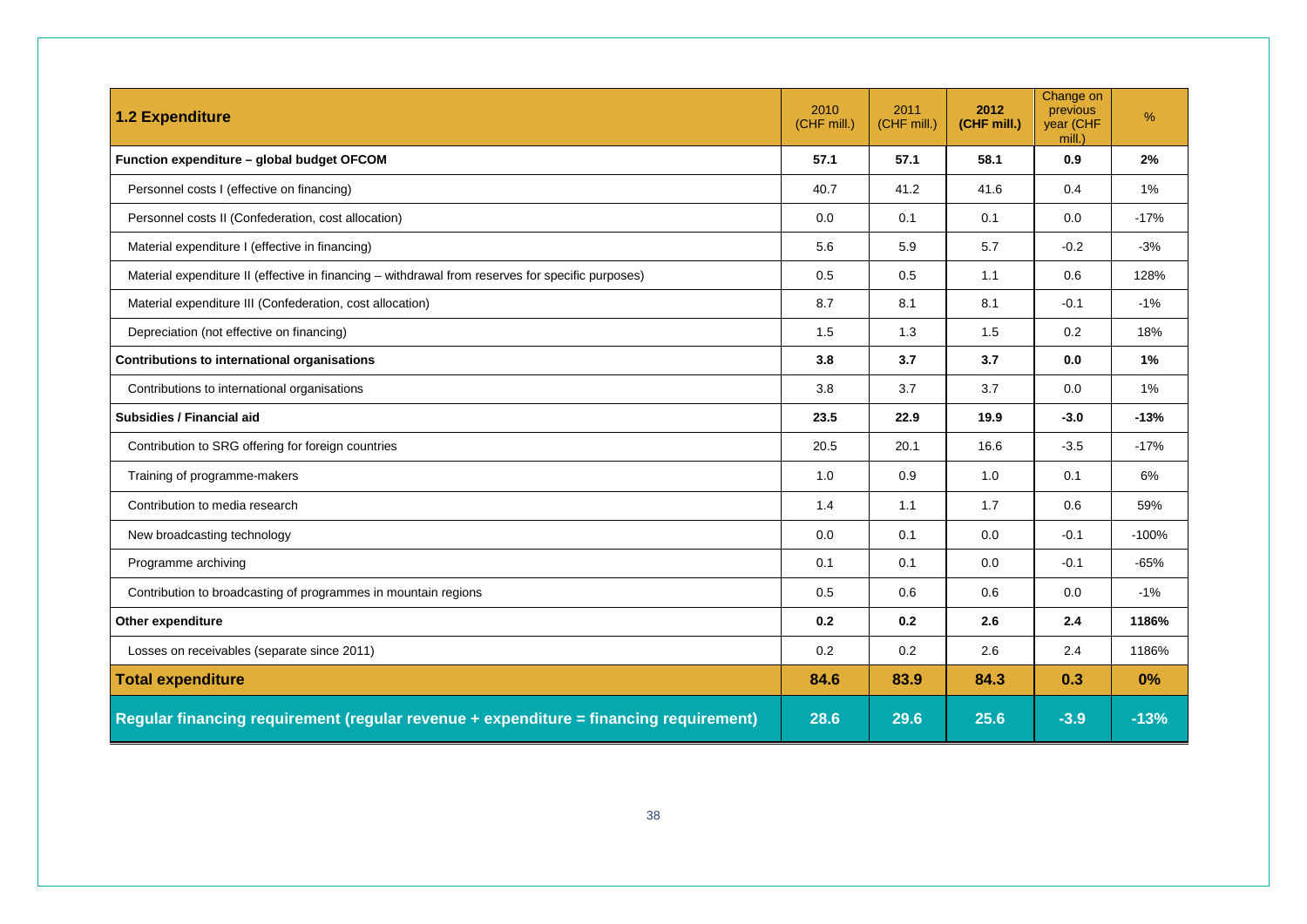| 2.2. Investment account (revenue, expenditure) (global budget OFCOM) | 2010<br>(CHF mill.) | 2011<br>(CHF mill.) | 2012<br>(CHF mill.) | Change on<br><b>previous</b><br>year (CHF<br>mill.) | $\%$  |
|----------------------------------------------------------------------|---------------------|---------------------|---------------------|-----------------------------------------------------|-------|
| Revenue                                                              |                     | 0.0                 | 0.0                 | 0.0                                                 | 0%    |
| <b>Expenditure</b>                                                   | 1.8                 | 1.5                 | 1.4                 | $-0.1$                                              | -7%   |
| Thereof withdrawal from reserves for specific purposes               |                     | 0.1                 | 0.1                 | 0.1                                                 | 70%   |
| <b>Balance (revenue – expenditure)</b>                               | 1.8                 | 1.5                 | 1.4                 | $-0.1$                                              | $-7%$ |

| 3. Operating account (revenue, costs)                                         |         | 2011<br>(CHF mill.) | 2012<br>(CHF mill.) | Change on<br>previous<br>year (CHF<br>mill.) | %     |
|-------------------------------------------------------------------------------|---------|---------------------|---------------------|----------------------------------------------|-------|
| Revenue (administrative fees)                                                 | $-25.1$ | $-23.6$             | $-27.9$             | 4.3                                          | 18%   |
| Costs (incl. calculated interests and insurances) until 2011 including ComCom |         | 58.6                | 60.8                | 2.2                                          | 4%    |
| Balance (revenue + costs)                                                     |         | 35.0                | 32.8                | $-2.2$                                       | $-6%$ |
| Level of cost coverage                                                        |         | 40%                 | 46%                 |                                              | 6%    |

### <span id="page-38-0"></span>**Table 5: Financial development in the period 2010-2012**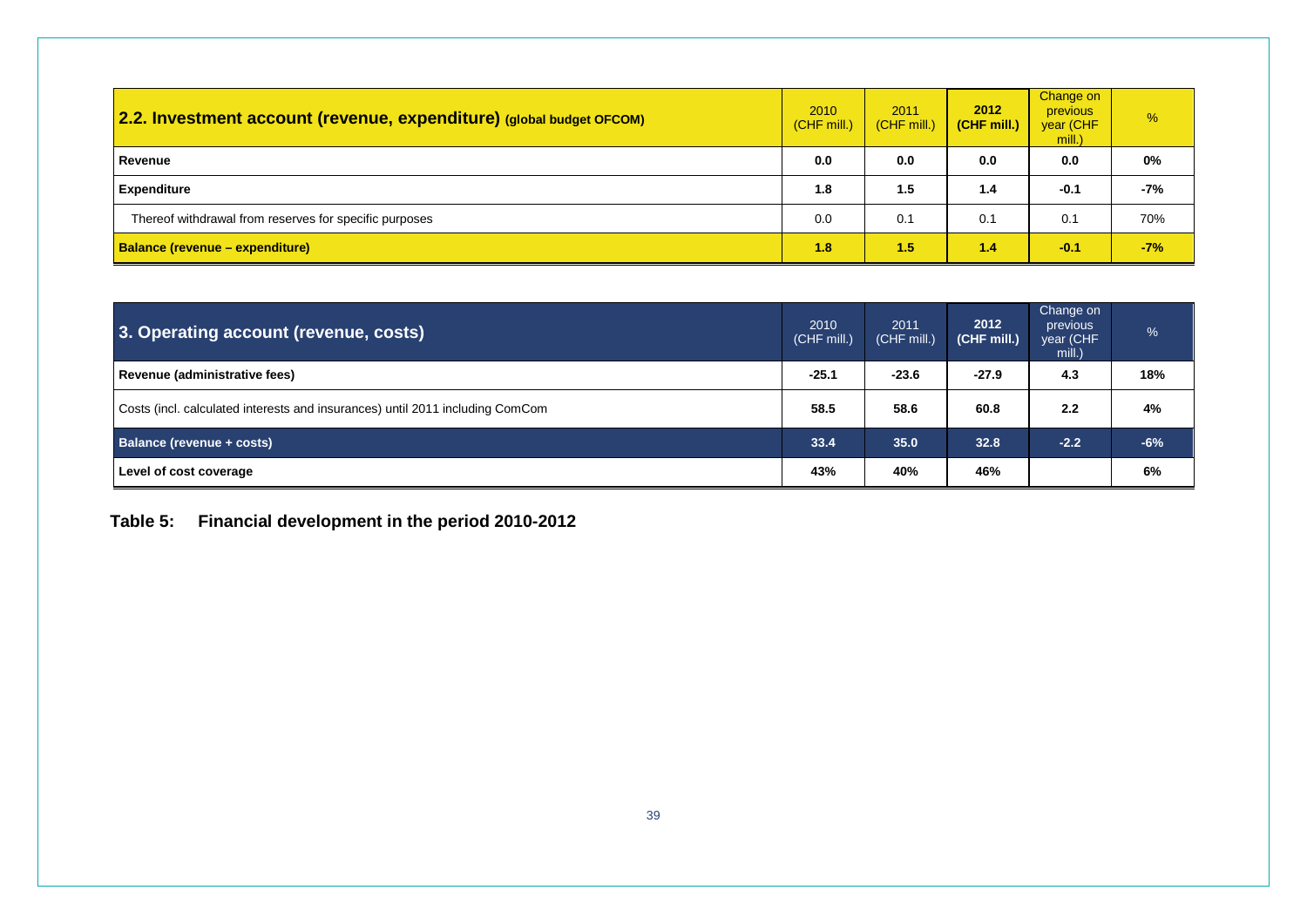| 4. Special finance, radio and television                                                                                                                      |        |        |        |  |  |  |
|---------------------------------------------------------------------------------------------------------------------------------------------------------------|--------|--------|--------|--|--|--|
| 2012<br>2010<br>2011<br>Funds for specific purposes to licence fees, radio and television broadcasters<br>(CHF mill.)<br>$(CHF \text{ mill.})$<br>(CHF mill.) |        |        |        |  |  |  |
| Revenue, related to specific purposes                                                                                                                         | $-2.2$ | $-2.8$ | $-2.8$ |  |  |  |
| Licence fees, radio and television                                                                                                                            | $-2.2$ | $-2.8$ | $-2.8$ |  |  |  |
| additional removal from funds for specific purposes                                                                                                           | 0.0    | 0.0    | 0.0    |  |  |  |
| <b>Expenditure, specially financed</b>                                                                                                                        |        | 1.2    | 1.7    |  |  |  |
| Contribution to media research                                                                                                                                | 1.4    | 1.0    | 1.7    |  |  |  |
| New broadcasting technology                                                                                                                                   |        | 0.1    | 0.0    |  |  |  |
| Programme archiving                                                                                                                                           | 0.1    | 0.1    | 0.0    |  |  |  |
| Deposit into funds for specific purposes (end of year)                                                                                                        | 0.7    | 1.6    | 1.0    |  |  |  |
| Balance of funds for specific purposes (end of year)                                                                                                          | 6.2    | 7.8    | 8.8    |  |  |  |

<span id="page-39-0"></span>**Table 6: Special finance, radio and television**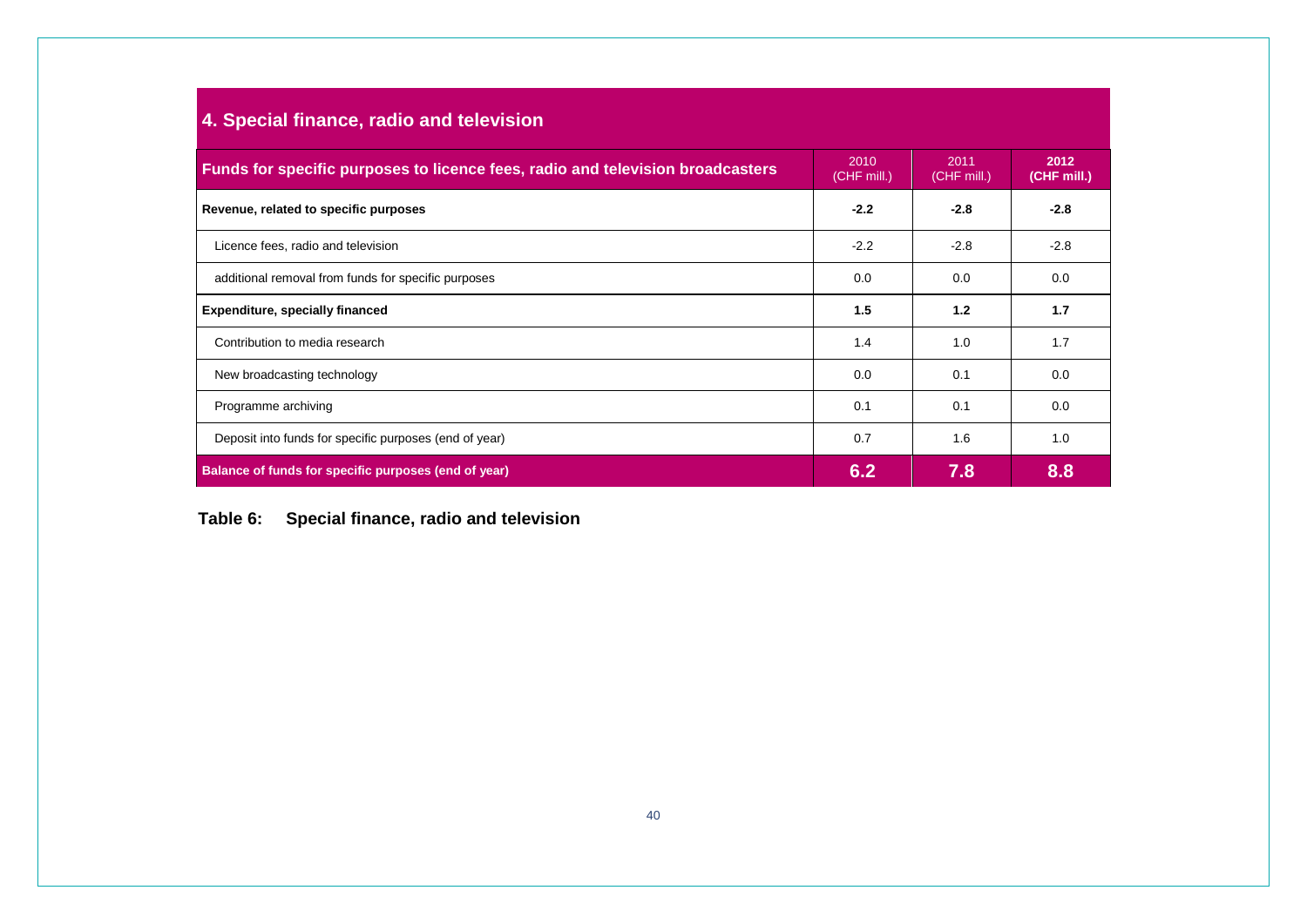## <span id="page-40-0"></span>**8.2 Employees**

#### <span id="page-40-1"></span>**8.2.1 Number of staff**

On the reporting date 31.12.2012, OFCOM had 272 employees (permanent staff - excluding apprentices, trainees and ComCom).

Of the 273 employees, 100 were women (37%).

We also employ 14 apprentices.

#### <span id="page-40-2"></span>**8.2.2 Linguistic distribution**

About 61% of OFCOM employees speak German as their mother tongue; 31% speak French and 4,5% Italian. Other languages, such as Arabic, English, Laotian, Portuguese, Russian, Spanish and Thai represent approximately 3,5%.

#### <span id="page-40-3"></span>**8.2.3 Average age**

The average age is 48 years.

#### <span id="page-40-4"></span>**8.2.4 Trainees**

With a rate of just over 5% of the workforce, we clearly exceed the requirements of the Confederation with regard to apprentices.

This year also, two commercial and two mediamatics apprentices were able to successfully complete their three- or four-year training with OFCOM. In addition, an electronics technician in his third year at the Physiological Institute of the University of Bern completed a high-frequency internship with us, which lasted several months.

In cooperation with the Lugano vocational college, we again conducted a practical course on highfrequency measurement technology in Gudo.

#### <span id="page-40-5"></span>**8.2.5 Equal opportunities**

In November we received the rating relating to the balancing of family and professional life. The "UND" quality label marks us out as an undertaking which implements a progressive human resources policy and which provides good working conditions - for people with very different visions of life: families with children or dependent family members, and for other possible life models. With part-time work, job sharing, teleworking and other flexible working time models, our current and future employees have numerous possibilities of optimally balancing their private and professional lives.

OFCOM's equal opportunities commission initiated and monitored the certification process carried out by the "UND" centre. It is pleased with the success and sees the award as an incentive to continue striving in the future for good working conditions for employees.

### <span id="page-40-6"></span>**8.3 Direction**

The management of OFCOM consists of: the Director Dr. Martin Dumermuth, the Deputy Director and Division Head Telecom Services Philipp Metzger; the Vice-Director and Division Head Media and Post Nancy Wayland Bigler, the Vice-Director and Division Head Surveillance and Radiocommunication Licences Philippe Horisberger, the Vice-Director and Division Head Frequency Management Peter Pauli; the Division Head of Resources and Organisation Christine Fuchs; the Vice-Director and Head International Relations Service Frédéric Riehl, the Managerial Staff Head Andreas Sutter, and the Head of Communications Dr. Roberto Rivola.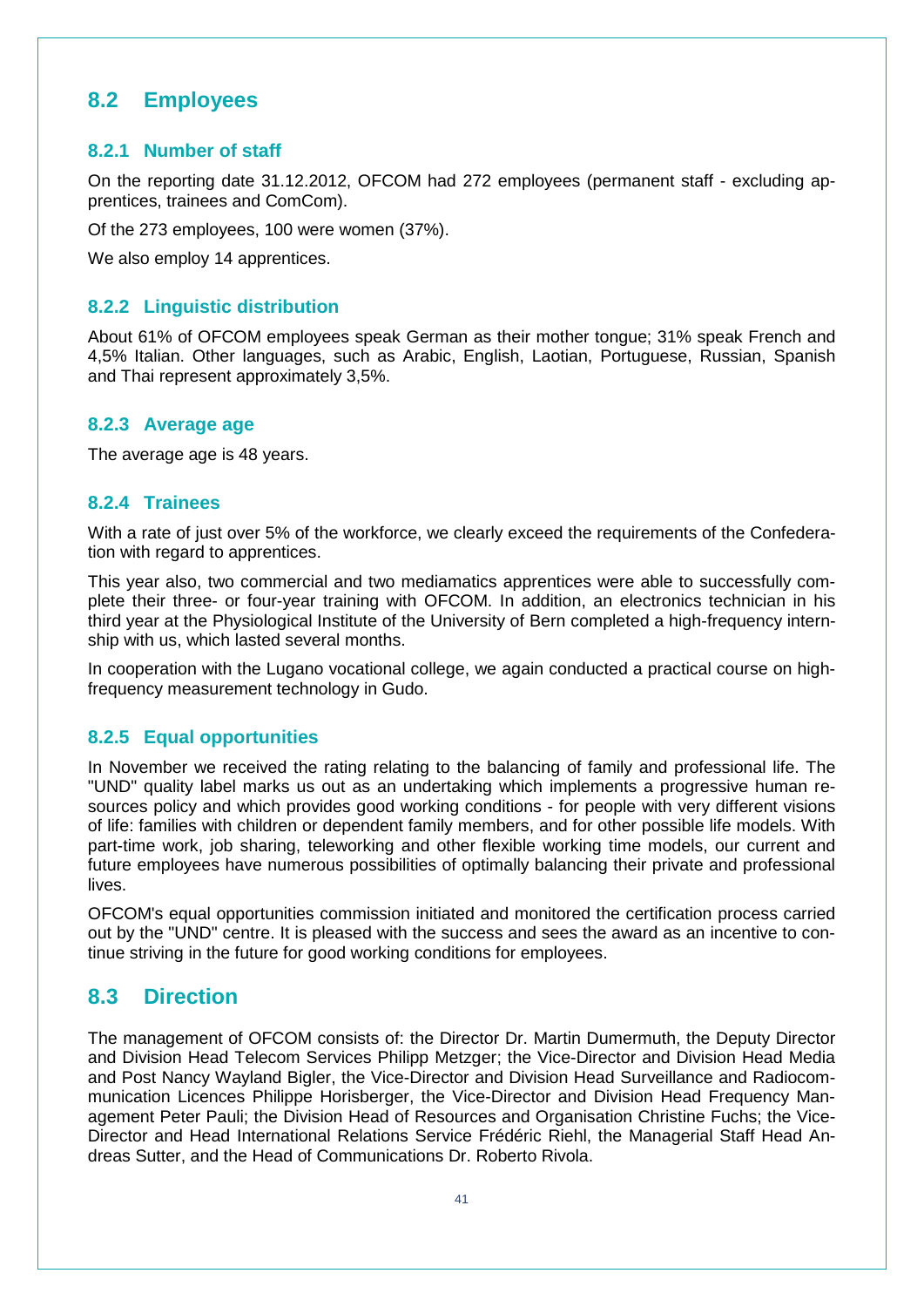## **8.4 Organisation chart**

<span id="page-41-0"></span>

|                                             |                |                                               |           | <b>Director General</b>                               |           |                                                       |            |                                                      |            |
|---------------------------------------------|----------------|-----------------------------------------------|-----------|-------------------------------------------------------|-----------|-------------------------------------------------------|------------|------------------------------------------------------|------------|
| <b>International Relations</b>              | IR             | <b>Managerial Staff</b>                       |           |                                                       |           | <b>Communication</b>                                  | <b>KOM</b> | <b>Information Society</b><br><b>Business Office</b> | <b>GIG</b> |
| <b>Resources and</b><br><b>Organisation</b> | BO             | <b>Media and Post</b>                         | <b>MP</b> | <b>Telecom Services</b>                               | TC.       | <b>Equipment and Radio-</b><br>communication Licences | <b>AF</b>  | <b>Frequency Management</b>                          | FM         |
| Finance                                     | F.             | <b>Legal Affairs</b>                          | $MP-R$    | <b>Legal Affairs</b>                                  | $TC-R$    | Market Access and<br>Conformity                       | <b>MK</b>  | Radio Technology                                     | GF.        |
| <b>Human Resources</b>                      | H <sub>R</sub> | Media                                         | M         | <b>Fixed Network and</b><br><b>Universal Services</b> | FG        | <b>Radio Licences</b>                                 | FK.        | <b>Frequency Planning</b>                            | FP.        |
| IT and Organisation                         | IO             | Radio and Television<br><b>Reception Fees</b> | RF        | Mobile and Satellite<br>Services                      | <b>MS</b> | Legal and Market<br><b>Surveillance Affairs</b>       | <b>MR</b>  | <b>Frequency Assignment</b>                          | FZ.        |
| Logistics                                   |                | <b>Finance and Statistics</b>                 | <b>FS</b> | Numbering and<br>Addressing                           | <b>NA</b> | Electromagnetic<br>compatibility                      | <b>EMV</b> | <b>Radio Monitoring</b>                              | RM         |
|                                             |                | Post                                          | P         | <b>Economics and Statistics</b>                       | ES        |                                                       |            |                                                      |            |

#### <span id="page-41-1"></span>**Table 7: Organisation chart**  December 2012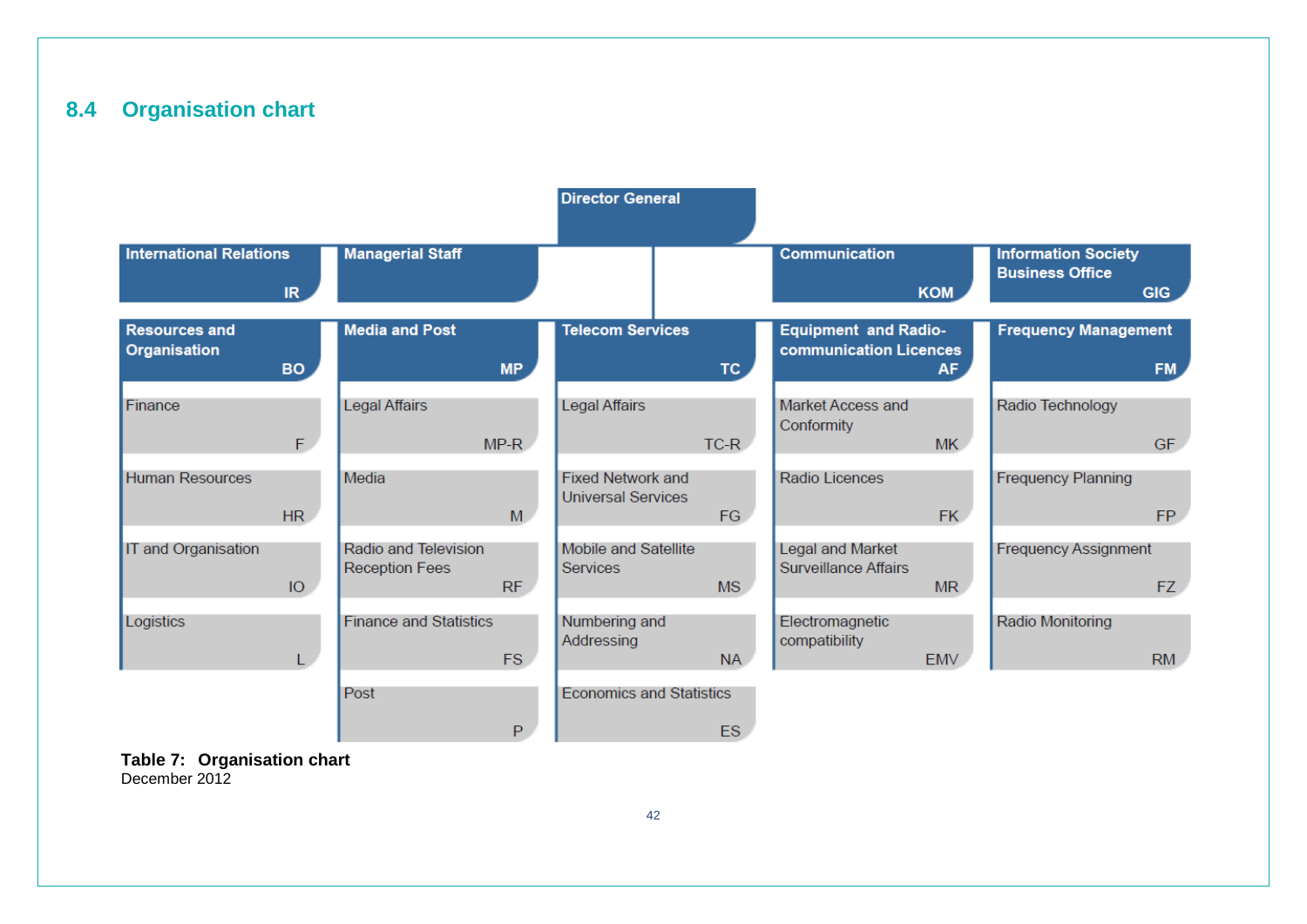## <span id="page-42-0"></span>**8.5 Managers**

| <b>Organisational unit</b>                       | <b>Name</b>             | <b>Telephone</b><br>+41 32 327 |
|--------------------------------------------------|-------------------------|--------------------------------|
| <b>Management</b>                                |                         |                                |
| <b>General Director</b>                          | Dr. Martin Dumermuth    | 5501                           |
| <b>Head of Managerial Staff</b>                  | <b>Andreas Sutter</b>   | 5503                           |
| <b>Head of Communications</b>                    | Dr. Roberto Rivola      | 5650                           |
| Deputy Director of the                           |                         |                                |
| <b>Information Society Business Office</b>       | Sabine Brenner          | 5879                           |
| <b>International Relations</b>                   |                         |                                |
| Vice-Director and Head                           | Frédéric Riehl          | 5454                           |
| <b>Resources and Organisation</b>                |                         |                                |
| <b>Head of Division</b>                          | <b>Christine Fuchs</b>  | 5707                           |
| Finance                                          | <b>Urs Liechti</b>      | 5843                           |
| <b>Human Resources</b>                           | <b>Brigitte Müller</b>  | 5514                           |
| IT and Organisation                              | <b>Michel Giraudel</b>  | 5529                           |
| Logistics                                        | Peter Lendenmann        | 5456                           |
| <b>Media and Post</b>                            |                         |                                |
| <b>Vice-Director and Head</b>                    | Nancy Wayland Bigler    | 5510                           |
| Legal Affairs                                    | <b>Susanne Marxer</b>   | 5948                           |
|                                                  | Carole Winistörfer      | 5449                           |
| Media                                            | Marcel Regnotto         | 5535                           |
| Radio- and Television Licence Fees               | Daniel Büttler          | 5445                           |
| <b>Finance and Statistics</b>                    | Michel Grandjean        | 5504                           |
| Post                                             | Katrin Nussbaumer       | 5460                           |
|                                                  | <b>Annette Scherrer</b> | 5465                           |
| <b>Telecom Services</b>                          |                         |                                |
| Deputy Director and Head                         | Philipp Metzger         | 5599                           |
| <b>Legal Affairs</b>                             | Annalise Eggimann       | 5582                           |
| <b>Fixed Networks and Universal Services</b>     | Armin Blum              | 5579                           |
| <b>Mobile and Satellite Services</b>             | Urs von Arx             | 5856                           |
| Numbering and Addressing                         | <b>François Maurer</b>  | 5576                           |
| <b>Economics and Statistics</b>                  | René Dönni              | 5543                           |
| <b>Equipment and Radiocommunication Licences</b> |                         |                                |
| Vice-Director and Head                           | Philippe Horisberger    | 5411                           |
| Market Access and Conformity                     | Lucio Cocciantelli      | 5559                           |
| Radio Licences                                   | <b>Beat Scheidegger</b> | 5830                           |
| Legal and Market Surveillance Affairs            | <b>Olivier Pauchard</b> | 5430                           |
| Electromagnetic compatibility                    | Pascal Krähenbühl       | 5726                           |
| <b>Frequency Management</b>                      |                         |                                |
| Vice-Director and Head                           | Peter Pauli             | 5700                           |
| Radio Technology                                 | Daniel Vergères         | 5720                           |
| <b>Frequency Planning</b>                        | René Tschannen          | 5725                           |
| <b>Frequency Assignment</b>                      | Konrad Vonlanthen       | 5583                           |
| Radio Monitoring                                 | Silvio Rubli            | 5730                           |

## <span id="page-42-1"></span>**Table 8: Managers**

December 2012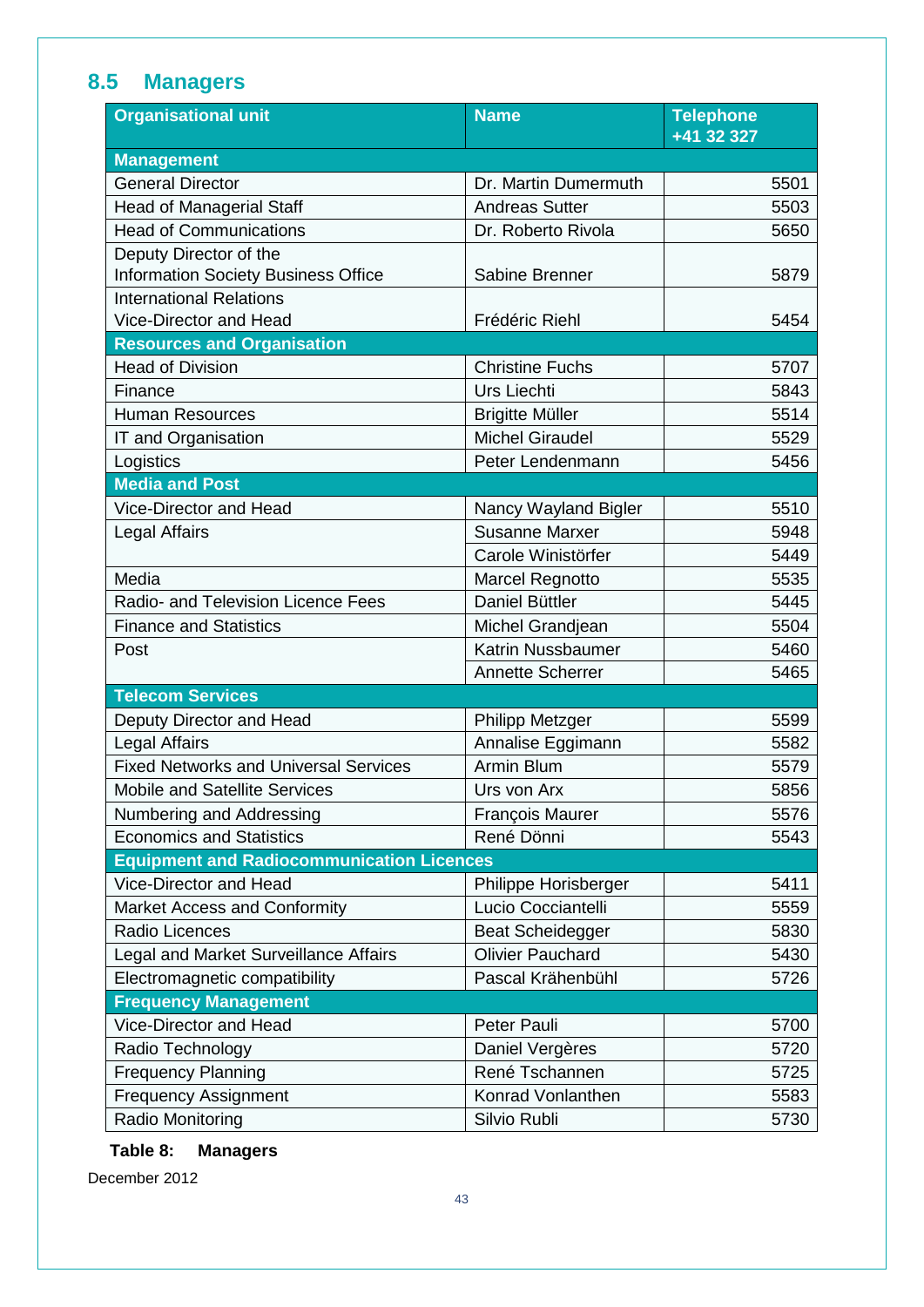## **8.6 Locations**

<span id="page-43-0"></span>OFCOM has support points throughout Switzerland. This enables us to exercise our regulatory function in the interest of markets which operate satisfactorily.



<span id="page-43-1"></span>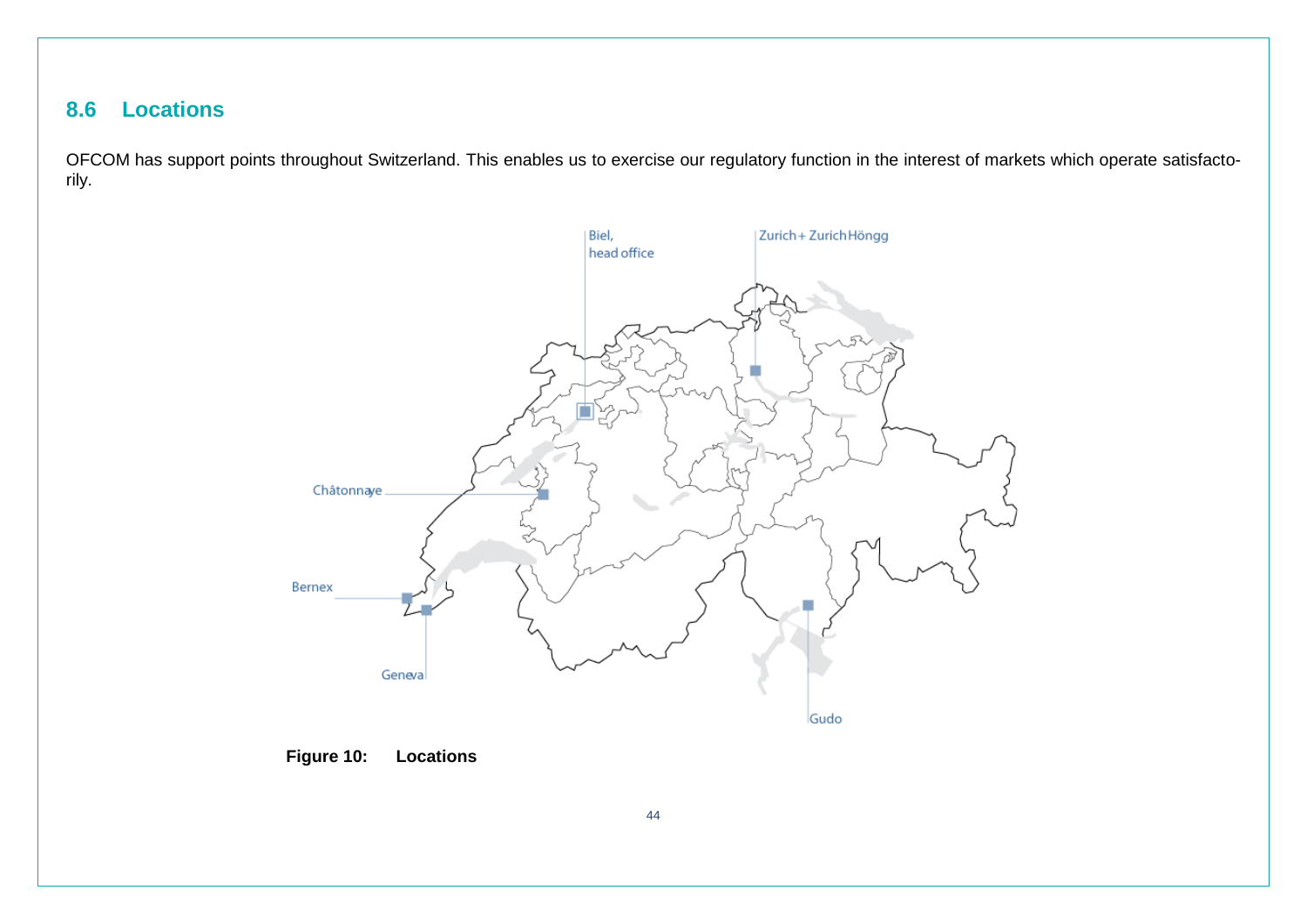## <span id="page-44-0"></span>**8.7 Contact**

Do you want to contact us? Dial +41 32 327 55 11 (exchange), send a fax to +41 32 327 55 55 or an e-mail to info@bakom.admin.ch.

**Opening hours**: Monday – Friday / 07.30 – 12.00 and 13.30 – 17.00

**Postal address**  OFCOM, P.O. Box, CH-2501 Biel/Bienne

#### **Web address**

www.bakom.admin.ch/index.html?lang=en

A map and directions to our location, Zukunftstrasse 44 in Biel can be found at www.bakom.admin.ch > OFCOM > Address or [www.bakom.admin.ch/org/adresse/index.html?lang=en](http://www.bakom.admin.ch/org/adresse/index.html?lang=en)

<span id="page-44-1"></span>© OFCOM 2013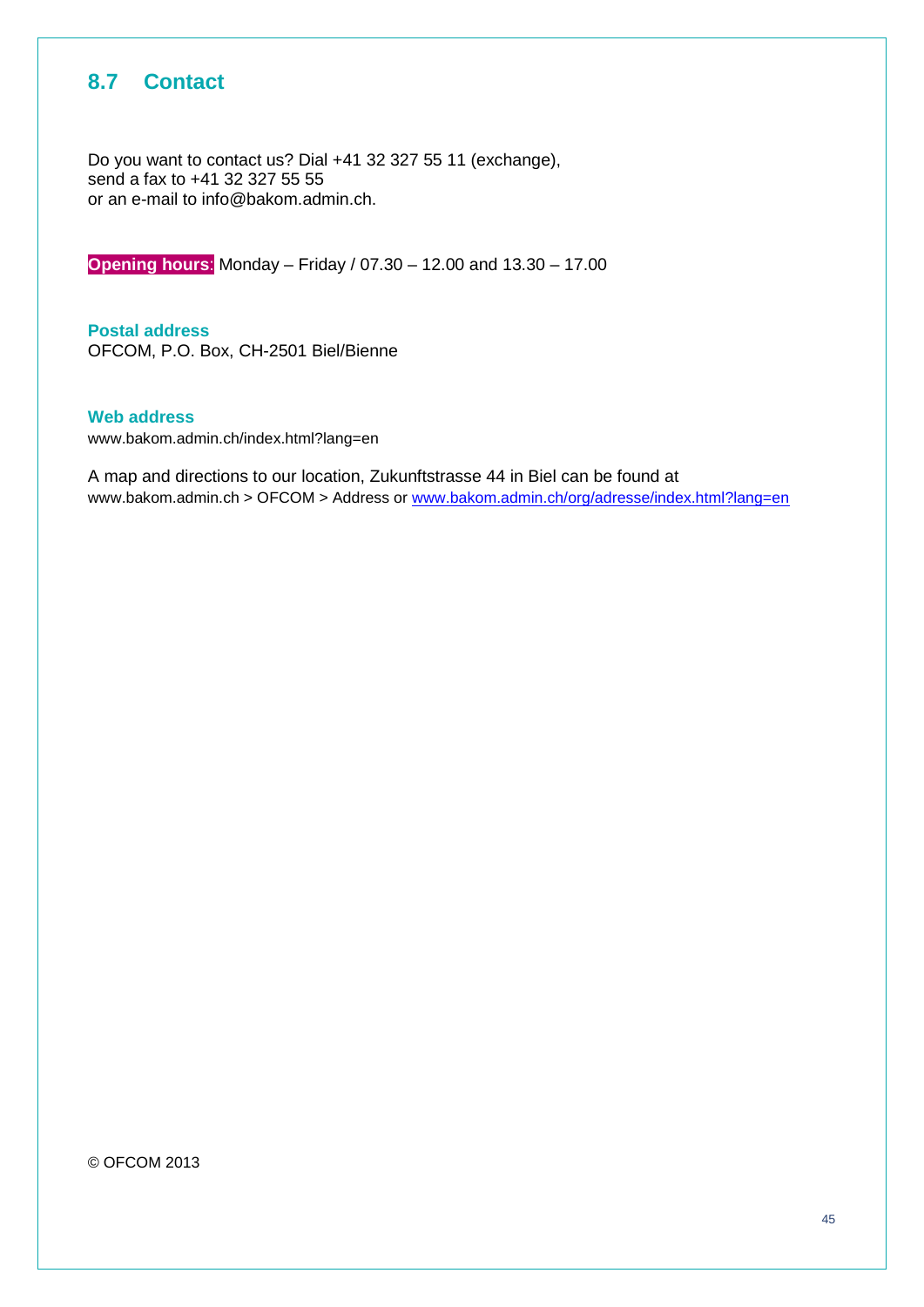### **List of Abbreviations**

| <b>ACM</b>              | Adaptive modulation – a procedure in which modulation and therefore the transmit-<br>ted data rate adjusts dynamically during operation.                                                                                                                                                                                                                                           |
|-------------------------|------------------------------------------------------------------------------------------------------------------------------------------------------------------------------------------------------------------------------------------------------------------------------------------------------------------------------------------------------------------------------------|
| <b>AEF</b>              | L'Audiovisuel Extérieur de la France                                                                                                                                                                                                                                                                                                                                               |
| AF                      | Division Surveillance and Radiocommunication Licences (new name since Decem-<br>ber 2012: Equipment and Radiocommunication Licences)                                                                                                                                                                                                                                               |
| <b>AZ Medien</b>        | <b>Radio Medien AG</b>                                                                                                                                                                                                                                                                                                                                                             |
| <b>BO</b>               | Division Resources and Organisation of OFCOM                                                                                                                                                                                                                                                                                                                                       |
| CB                      | Citizens' band                                                                                                                                                                                                                                                                                                                                                                     |
| <b>CDMSI</b>            | Steering Committee on Media and Information Society                                                                                                                                                                                                                                                                                                                                |
| <b>CEPT</b>             | European Conference of Postal and Telecommunications Administrations                                                                                                                                                                                                                                                                                                               |
| <b>CES</b>              | Comité Electrotechnique Suisse                                                                                                                                                                                                                                                                                                                                                     |
| <b>Collocation</b>      | Access to the main distribution frame                                                                                                                                                                                                                                                                                                                                              |
| <b>ComCom</b>           | <b>Federal Communications Commission</b>                                                                                                                                                                                                                                                                                                                                           |
| <b>CRS</b>              | <b>Cognitive Radio Systems</b>                                                                                                                                                                                                                                                                                                                                                     |
| <b>DAB</b>              | <b>Digital Audio Broadcasting</b>                                                                                                                                                                                                                                                                                                                                                  |
| <b>DETEC</b>            | Department of the Environment, Transport, Energy and Communications                                                                                                                                                                                                                                                                                                                |
| <b>Digital dividend</b> | The digital dividend refers to the spectrum which is released in the process of digi-<br>tal television transition. When television broadcasters switch from analog platforms<br>to digital only platforms, part of the electromagnetic spectrum that has been used<br>for broadcasting will be freed up because digital television needs less spectrum<br>than analog television. |
| <b>DSC</b>              | <b>Digital Selective Calling</b>                                                                                                                                                                                                                                                                                                                                                   |
| <b>DSL</b>              | <b>Digital Subscriber Line</b>                                                                                                                                                                                                                                                                                                                                                     |
| <b>FDHA</b>             | <b>Federal Department of Home Affairs</b>                                                                                                                                                                                                                                                                                                                                          |
| <b>EMC</b>              | Electromagnetic compatibility                                                                                                                                                                                                                                                                                                                                                      |
| <b>EMF</b>              | <b>Electromagnetic Fields</b>                                                                                                                                                                                                                                                                                                                                                      |
| <b>EMV</b>              | Section Electromagnetic compatibility                                                                                                                                                                                                                                                                                                                                              |
| <b>ENG</b>              | <b>Electronic News Gathering</b>                                                                                                                                                                                                                                                                                                                                                   |
| <b>EPG</b>              | Electronic programme guide                                                                                                                                                                                                                                                                                                                                                         |
| ES                      | Section Economics and Statistics of OFCOM                                                                                                                                                                                                                                                                                                                                          |
| <b>EU</b>               | <b>European Union</b>                                                                                                                                                                                                                                                                                                                                                              |
| <b>EUTELSAT</b>         | European Telecommunications Satellite Organisation                                                                                                                                                                                                                                                                                                                                 |
| F                       | Section Finance of OFCOM                                                                                                                                                                                                                                                                                                                                                           |
| <b>TIO</b>              | Ordinance on Telecommunications Installations                                                                                                                                                                                                                                                                                                                                      |
| FG                      | Section Fixed Network and Universal Service of OFCOM                                                                                                                                                                                                                                                                                                                               |
| <b>FK</b>               | Section Radio Licences of OFCOM                                                                                                                                                                                                                                                                                                                                                    |
| <b>FM</b>               | Division Frequency Management of OFCOM                                                                                                                                                                                                                                                                                                                                             |
| <b>FP</b>               | Section Frequency Planning of OFCOM                                                                                                                                                                                                                                                                                                                                                |
| <b>FS</b>               | Section Finance and Statistics of OFCOM                                                                                                                                                                                                                                                                                                                                            |
| <b>FSO</b>              | <b>Federal Statistical Office</b>                                                                                                                                                                                                                                                                                                                                                  |
| FZ                      | Section Frequency Assignment of OFCOM                                                                                                                                                                                                                                                                                                                                              |
| <b>G77</b>              | The Group of 77 at the United Nations is a loose coalition of developing nations,<br>designed to promote its members' collective economic interests and create an en-<br>hanced joint negotiating capacity in the United Nations.                                                                                                                                                  |
| <b>GAC</b>              | Governmental Advisory Committee of the Californian ICANN Organisation                                                                                                                                                                                                                                                                                                              |
| <b>GALILEO</b>          | Is a global navigation satellite system (GNSS) currently being built by the European<br>Union und European Space Agency.                                                                                                                                                                                                                                                           |
| <b>GF</b>               | Section Radio Technology of OFCOM                                                                                                                                                                                                                                                                                                                                                  |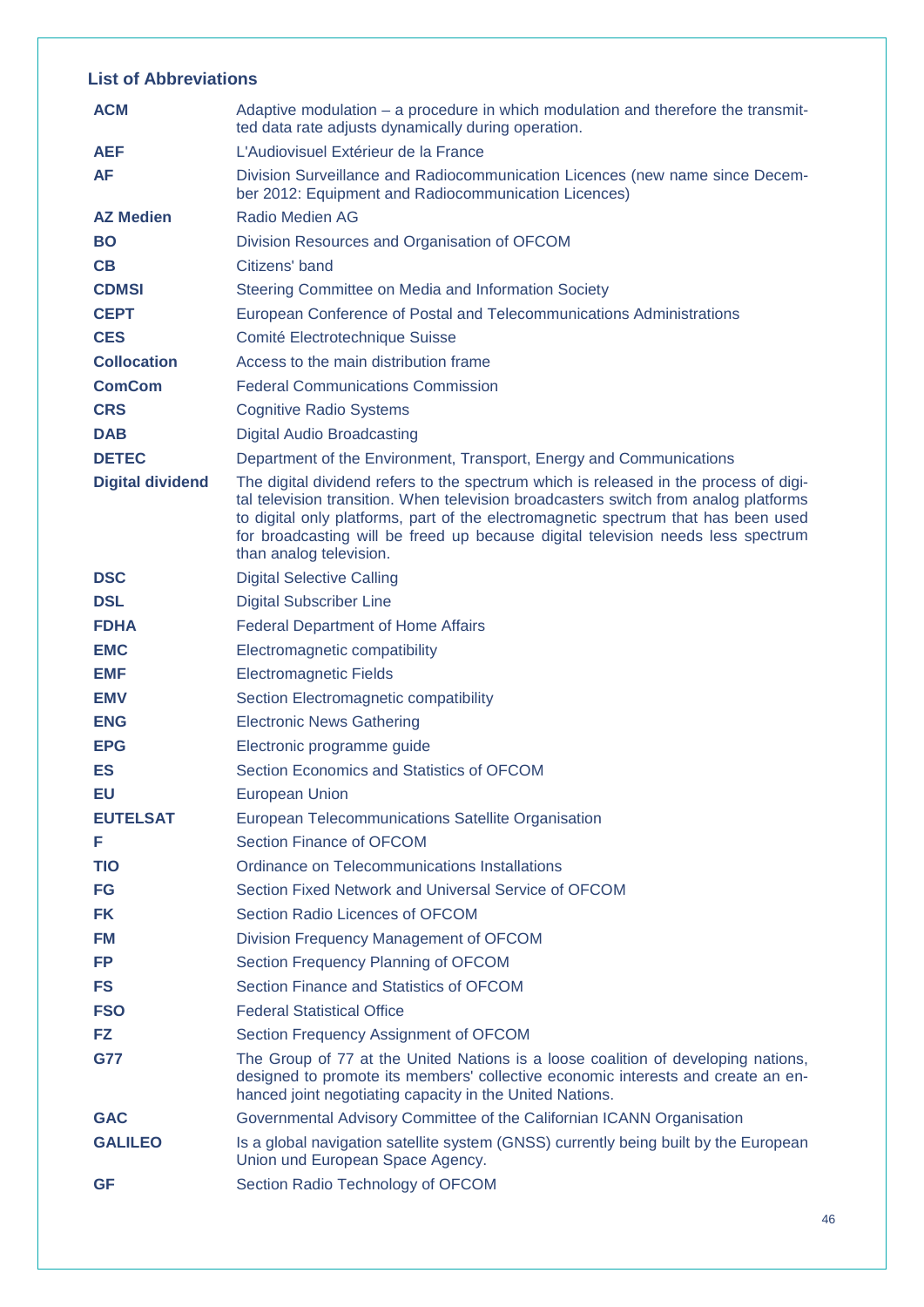| <b>GIG</b>     | Information Society Business Office of OFCOM                                                                                                                                                                                                                                                                |
|----------------|-------------------------------------------------------------------------------------------------------------------------------------------------------------------------------------------------------------------------------------------------------------------------------------------------------------|
| <b>GPR</b>     | <b>Ground Probing Radar</b>                                                                                                                                                                                                                                                                                 |
| <b>GPS</b>     | <b>Global Positioning System</b>                                                                                                                                                                                                                                                                            |
| <b>GSM-R</b>   | Global System for Mobile Communications - Rail(way)                                                                                                                                                                                                                                                         |
| gTLDs          | Generic internet domain names                                                                                                                                                                                                                                                                               |
| <b>HD</b>      | <b>High Definition television</b>                                                                                                                                                                                                                                                                           |
| <b>HR</b>      | Section Human Resources of OFCOM                                                                                                                                                                                                                                                                            |
| <b>ICANN</b>   | <b>Internet Corporation for Assigned Names and Numbers</b>                                                                                                                                                                                                                                                  |
| <b>ICCP</b>    | Committee for Information, Computer and Communications Policy                                                                                                                                                                                                                                               |
| <b>ICT</b>     | Information and communication technologies                                                                                                                                                                                                                                                                  |
| <b>IFN</b>     | New instruments for the award and use of frequencies                                                                                                                                                                                                                                                        |
| <b>IGO</b>     | Intergovernmental Organisation                                                                                                                                                                                                                                                                              |
| <b>IMSO</b>    | International Mobile Satellite Organisation                                                                                                                                                                                                                                                                 |
| <b>IO</b>      | Section IT and Organisation of OFCOM                                                                                                                                                                                                                                                                        |
| IR             | Service International Relations of OFCOM                                                                                                                                                                                                                                                                    |
| <b>ITR</b>     | <b>International Telecommunication Regulations</b>                                                                                                                                                                                                                                                          |
| <b>ITSO</b>    | International Telecommunications Satellite Organisation                                                                                                                                                                                                                                                     |
| <b>ITU</b>     | International Telecommunication Union                                                                                                                                                                                                                                                                       |
| <b>JTG</b>     | <b>Joint Task Group</b>                                                                                                                                                                                                                                                                                     |
| <b>KOM</b>     | <b>Service Communications of OFCOM</b>                                                                                                                                                                                                                                                                      |
| L.             | Section Logistics of OFCOM                                                                                                                                                                                                                                                                                  |
| <b>LED</b>     | light-emitting diode                                                                                                                                                                                                                                                                                        |
| <b>LRC</b>     | Long Range Certificate                                                                                                                                                                                                                                                                                      |
| <b>LRIT</b>    | Long range identification and tracking                                                                                                                                                                                                                                                                      |
| <b>LTE</b>     | Long Term Evolution is a standard for wireless communication of high-speed data<br>for mobile phones and data terminals. It is based on the GSM/EDGE and<br>UMTS/HSPA network technologies, increasing the capacity and speed using a<br>different radio interface together with core network improvements. |
| М              | Section Media of OFCOM                                                                                                                                                                                                                                                                                      |
| <b>METAS</b>   | The national metrology institute                                                                                                                                                                                                                                                                            |
| <b>MiMo</b>    | A technology, which is otherwise used in mobile communications to in- crease<br>transmission rates                                                                                                                                                                                                          |
| <b>MK</b>      | Section Market Access and Conformity of OFCOM                                                                                                                                                                                                                                                               |
| <b>MP</b>      | Division Media and Post of OFCOM                                                                                                                                                                                                                                                                            |
| <b>MP-R</b>    | Section Legal Affairs of division Media and Post of OFCOM                                                                                                                                                                                                                                                   |
| <b>MR</b>      | Section Legal and Market Surveillance Affairs of OFCOM                                                                                                                                                                                                                                                      |
| <b>MS</b>      | Section Mobile and Satellite Services of OFCOM                                                                                                                                                                                                                                                              |
| <b>MSI-DUI</b> | Committee of Experts on Rights of Internet Users                                                                                                                                                                                                                                                            |
| <b>NA</b>      | Section Numbering and Addressing of OFCOM                                                                                                                                                                                                                                                                   |
| <b>NAM</b>     | <b>Confederation's New Accounting Model</b>                                                                                                                                                                                                                                                                 |
| <b>NFAP</b>    | <b>Swiss National Frequency Allocation Plan</b>                                                                                                                                                                                                                                                             |
| <b>OECD</b>    | Organisation for Economic Cooperation and Development                                                                                                                                                                                                                                                       |
| <b>OECM</b>    | <b>Ordinance of Electromagnetic Compatibility</b>                                                                                                                                                                                                                                                           |
| <b>OFCOM</b>   | <b>Federal Office of Communications</b>                                                                                                                                                                                                                                                                     |
| <b>OPNIR</b>   | Ordinance on Protection from Non-Ionising Radiation                                                                                                                                                                                                                                                         |
|                |                                                                                                                                                                                                                                                                                                             |
| P              | Section Post of OFCOM                                                                                                                                                                                                                                                                                       |